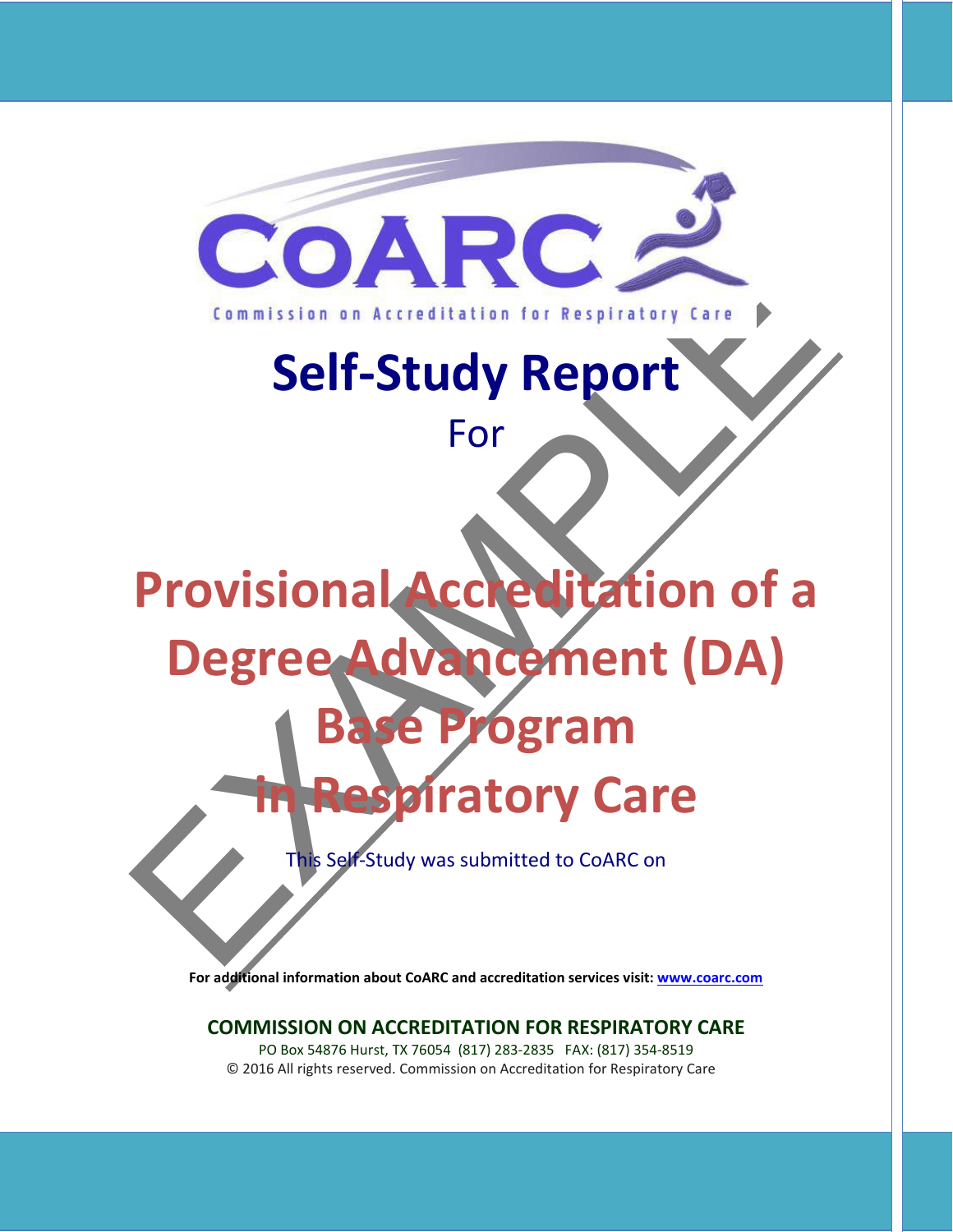<span id="page-1-0"></span>

#### INTRODUCTION

Each program and program option must conduct a self-study review process, which culminates in the preparation of a report. The CoARC will use this report and any additional information submitted to assess the program's degree of compliance with the *2015 Accreditation Standards for Degree Advancement Programs in Respiratory Care ("Standards")* available at www.coarc.com .

The Provisional Accreditation Self-Study Report (PSSR) has two general objectives: (i) to verify that the program and program option (if applicable) continues to meet prescribed Standards and (ii) to promote programmatic self-evaluation and continuous quality improvement. Through the selfstudy, the sponsor should identify programmatic strengths, weaknesses, and areas in which improvement is needed or desired. This PSSR includes documentation, data, and descriptive text that collectively provide evidence of compliance with Standards and support the sponsor's self-evaluation of the degree to which the program meets, exceeds, or fails to meet (as appropriate) the requirements of each Standard. This PSSR should also describe strategies undertaken or planned to ensure that compliance and programmatic strengths are maintained and areas in which improvement is needed or desired are addressed in a timely and efficient manner.

The Executive Office provides an administrative review of the PSSR followed by a detailed analysis by the Program Referee. The results of this review and analysis are documented on the Referee Analysis of the PSSR which serves as the basis for final determination by the CoARC Board of Commissioners (the "CoARC") of compliance (or otherwise) with the *Standards* and subsequent conferral or denial of Provisional Accreditation. The primary objective of the Referee Analysis of the PSSR is to facilitate consistency of evaluation within and between Program Referees as well as consistency of the accreditation actions and recommendations of the CoARC.

ros for Degree Advoncement Programs in Respiratory Care ("Standards") available<br>
Datic Com.<br>
The Provisional Accreditation Self-Study Report (PSSR) has two general objectives (ii) to ve<br>
program and program option (if appl By providing the framework and criteria for determination of compliance to sponsors in advance of the evaluation of their program, CoARC is being more transparent. The Referee Analysis of the PSSR – exactly as used by the Program Referee and CoARC – is available (at www.coarc.com) as a companion piece to this PSSR. As described below, **CoARC strongly recommends and requests that sponsors use it as the basis for completing this self-study.** In this way, the format and criteria of the sponsor's self–evaluation will mirror the format and criteria used by the Program Referee and CoARC. CoARC believes that this approach is more efficient and effective. It should benefit the sponsor whose program is being evaluated by providing an easy-to-follow format and criteria for completing the PSSR, as well as benefiting CoARC through the close alignment of the sponsor's selfstudy report with the main tool used by the Program Referee and CoARC.

The next section provides instructions for completing the PSSR and other requirements related to its submission to the CoARC. Any questions related to the completion and submission of this PSSR and related documentation should be addressed to the CoARC Executive Office.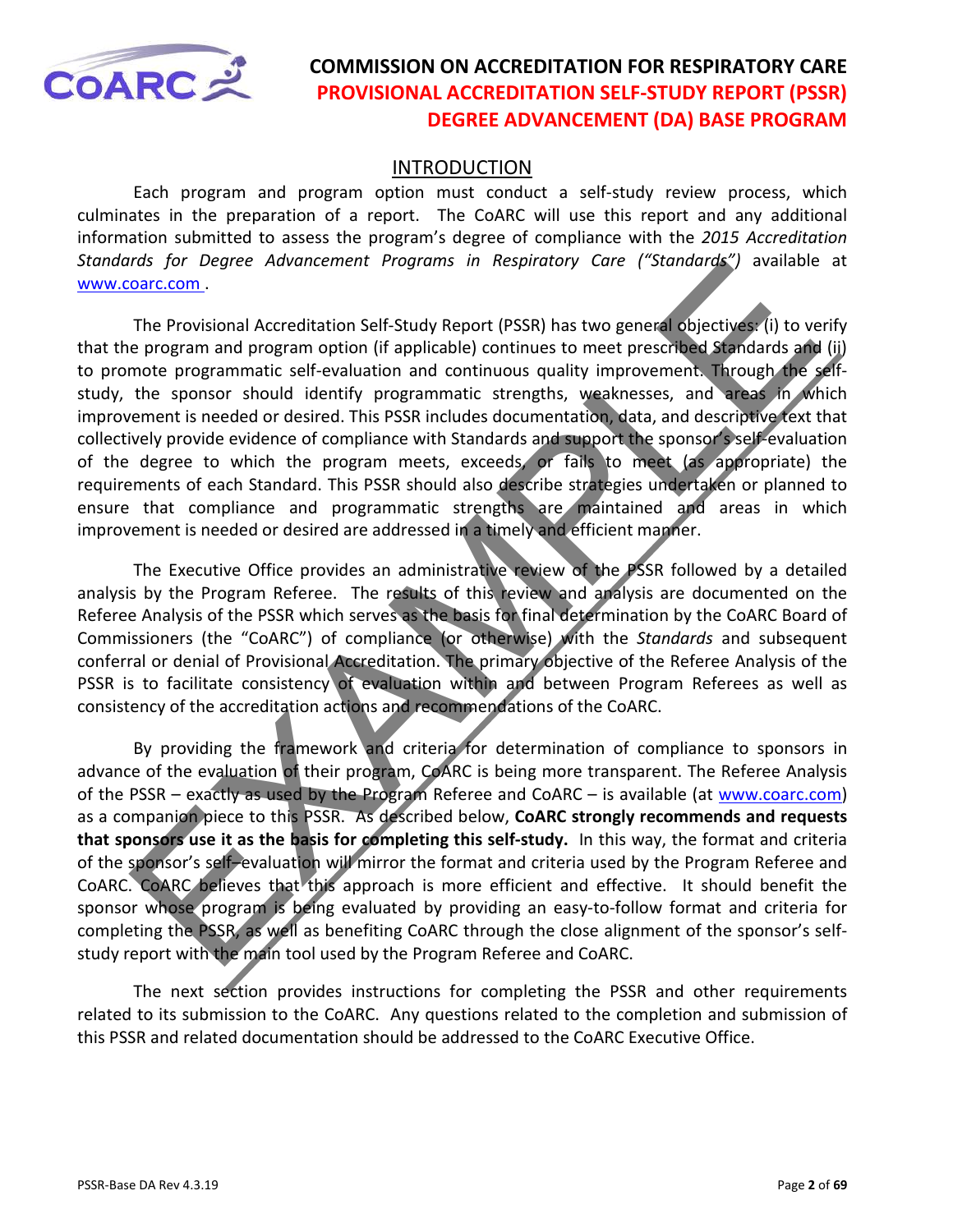

#### **INSTRUCTIONS**

creation and the setting when the into 1 compressed appear back and plus the two didles and the securive office. Do not forget to send the approvide feas to the properties CoARS76, Hurst, TX 76054. Missing or inadequate do In order for the PSSR to receive a timely review, please complete all sections carefully and completely. Complete the self study in the appropriate format (including the Application for Accreditation), zip the Self-Study Report File into 1 compressed zipped folder and upload it to the link provided by the Executive Office. Do not forget to send the appropriate fees to the Executive Office at PO Box 54876, Hurst, TX 76054. Missing or inadequate documentation or data negatively affects CoARC's ability to evaluate aspects of the program and to determine compliance (or otherwise) with the Standards. Accordingly, insufficient or inadequate information in the PSSR may (indirectly) result in a determination of "Does Not Appear to Meet the Standard."

#### APPLICATION FOR ACCREDITATION SERVICES:

The sponsor must include a completed **CoARC Application for Accreditation Services** (see Section A for instructions) when submitting this PSSR.

#### FEES:

Please submit a payment for the amount invoiced upon receiving the Provisional Accreditation Self Study Report (PSSR) template. (For a complete list of all accreditation fees, please visit [www.coarc.com.\)](https://www.coarc.com/Accreditation/Accreditation-Fees.aspx) 

#### EVALUATION OF EACH STANDARD:

- Describe how the program meets the *Standard* (when indicated). Use no more than 5 lines of narrative (on average) per *Standard*.
- Describe noteworthy areas or concerns/plans or strategies for quality improvement (when indicated).
- Identify and briefly describe the evidence of compliance submitted as indicated.

#### APPENDICES:

Complete all sections of the appendices as noted in the instructions for each section.

#### ATTACHMENTS:

Attach, in numerical order, the documentation, data, and supplemental information that address how the program meets the *Standards* (see the Step-By-Step Instructions for further details).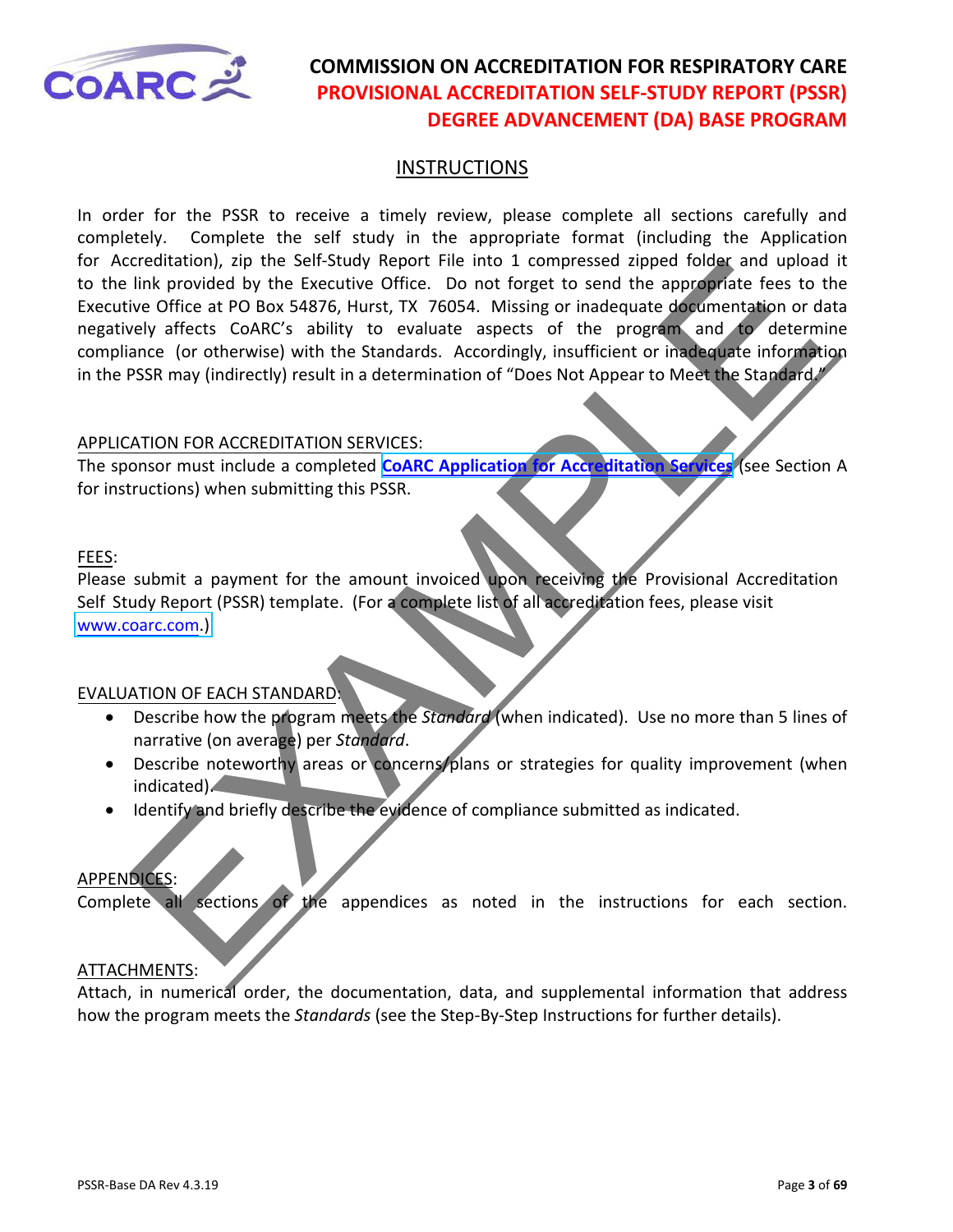

#### GUIDELINES FOR SUBMITTING SELF-STUDY DOCUMENTS:

You will receive a link from the Executive Office to upload one compressed zipped file of the Self Study Report folder.

**File Formats for Attachments:** Adobe Portable Document Format (.pdf); Microsoft Word (97-2003), (.doc) or (.docx); Microsoft Excel (.xls).

**Make the document readable:** Avoid using complex, colorful background patterns and images that can obstruct the readability of text on a page. Ensure correct spelling, grammar, and punctuation.

**Organize the materials for quick search and retrieval:** Documents should be positioned so that they do not need to be rotated to view and the ability to rename the folder and/or documents should not be restricted. Please refer to the step-by-step instructions on page 6.

**Facilitate in-document note taking**: Use applications for presenting text-based documents that allow in-document note taking. Disable document features (e.g., Adobe Acrobat® passwords) that prevent the reviewer from taking notes.

Report folder.<br>
Report folder.<br>
The contribute of the comment of the comment of the comment of the comment of the comment solid (doc) or (dock); Microsoft Excel (xls).<br>
The document readable: Avoid using complex, colorful **Limit web access or file downloads to optional materials**: The CoARC must retain a snapshot of the information presented at the time of the submission of the report. For this reason, the **information within the report must not link to the Internet**. To ensure that the CoARC retains the correct information, please add all web-based information into the report by saving and including it within any of the accepted file formats [Adobe Portable Document Format (.pdf); Microsoft Word (97-2003), (.doc) or (.docx); Microsoft Excel (.xls)]. The sponsor must provide all information and materials that are required for the PSSR.

**Use computer-based video, photographs, animations and audio sparingly**: Avoid using computerbased video, animations and audio except where they add to information about the program or present the content more effectively than other methods (e.g., a visual tour of facilities). If these media are used, give the reviewer full control over playback including the ability to fast-forward or skip presentations. Photographs, unless directly related to your report, should be limited. Further, photographs which require a photo wizard for viewing should not be included.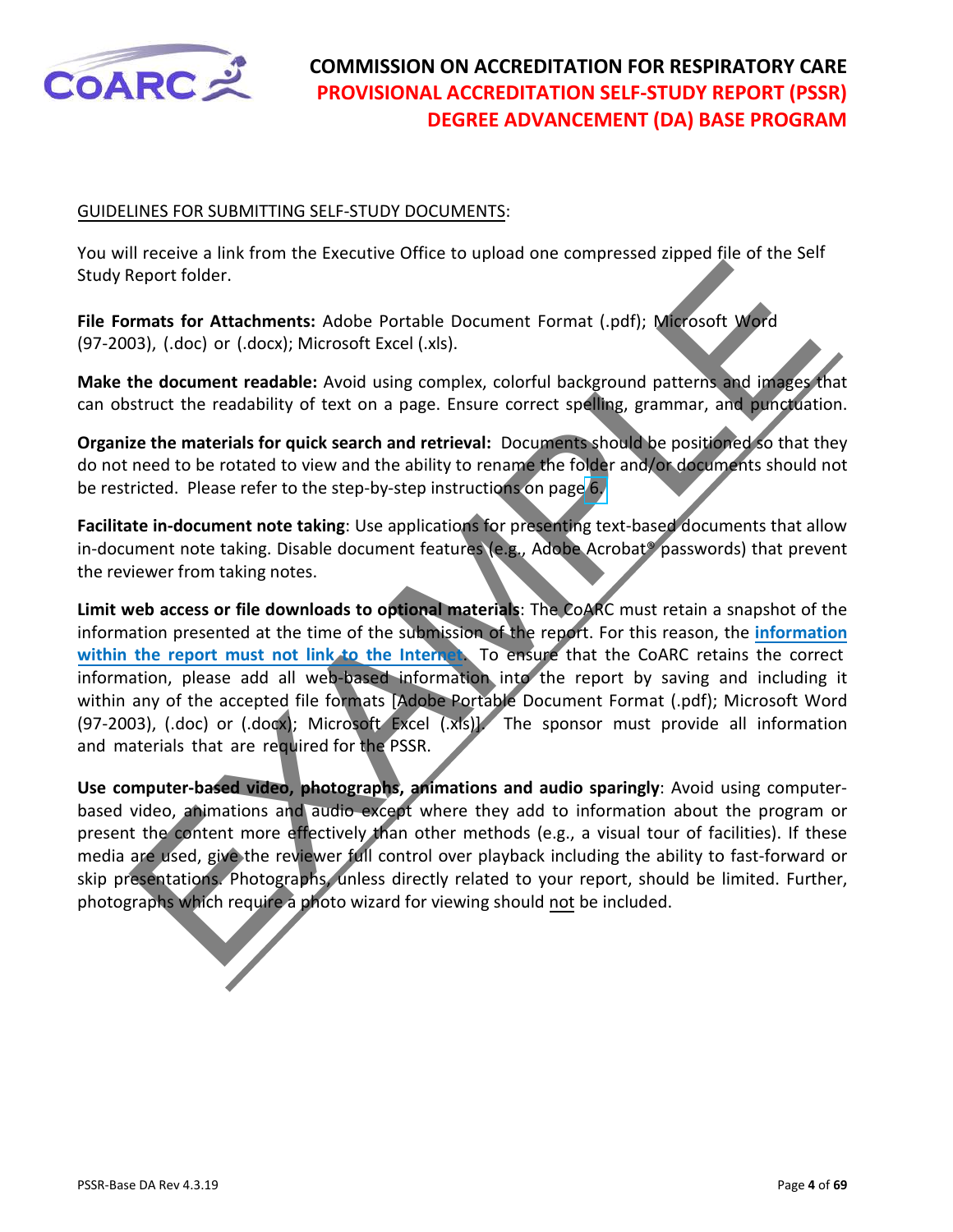

TIMING OF SITE VISIT:

A site visit will be arranged once the CoARC Executive Office and Referee have finished a review of the self-study and have concluded that the overall report is completed. At that time, the CoARC Site Visit Dates Request form will be sent to the Program Director via email and must be completed as directed. The on-site review must be completed within 6 months of the Referee approving the PSSR.

Sincered. The on-site review must be completed within 6 months of the Referred. The on-site review must be completed within 6 months of the Referred. The PSSR is due on the date communicated to the program by the Cacustal DUE DATE: The PSSR is due on the date communicated to the program by the Executive Office. Submit payment and upload the PSSR to the link provided. Contact Bonnie Marrs if you have any questions (817)283-2835 x102.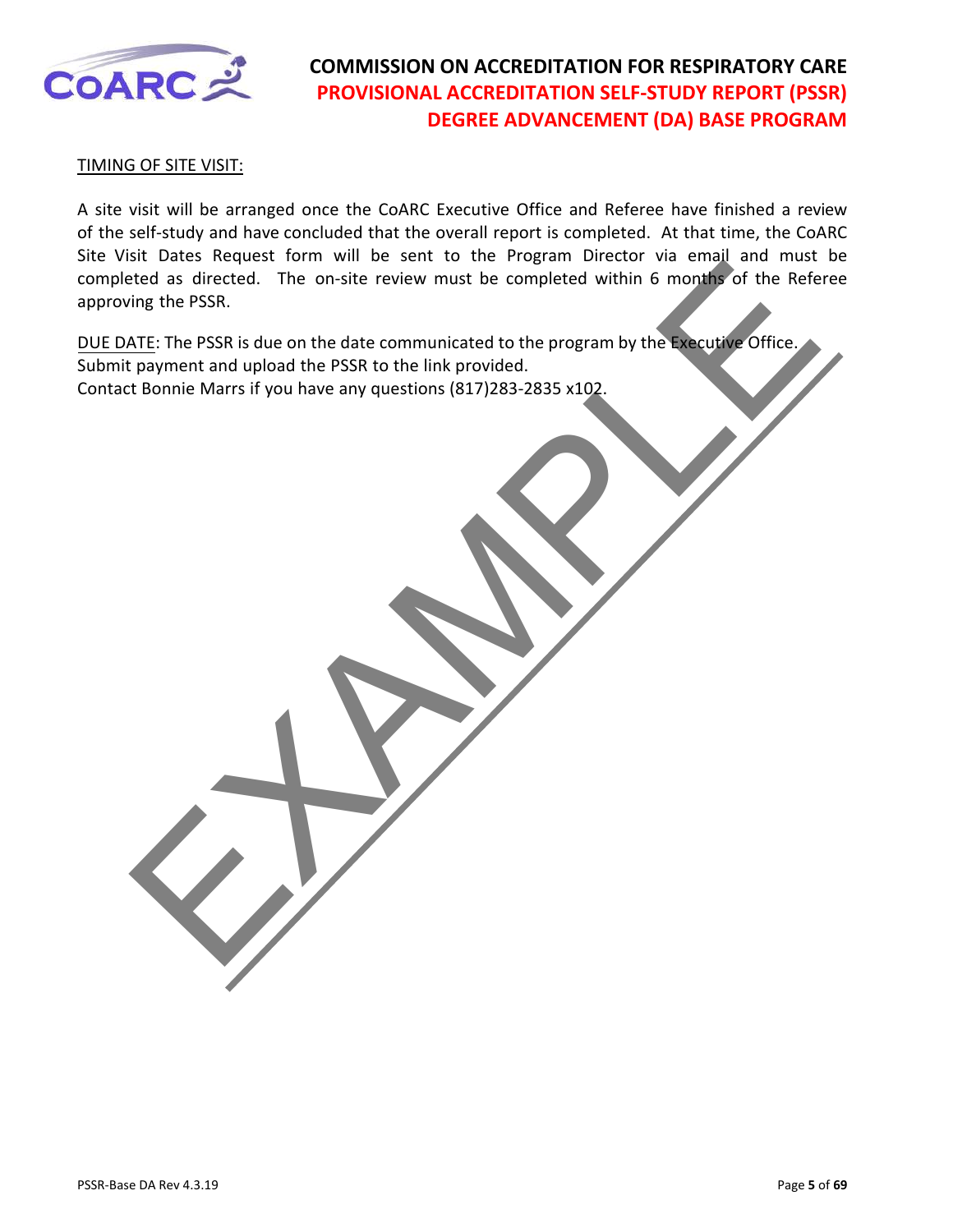<span id="page-5-0"></span>

# **Step-By-Step Instructions**

and tool, previous page view button, and bookmarks panel. All tools can div selecting Were tools (location may vary by softwarks parties) we softwarks and My selecting Were Tools (location may vary by softwarks and forth w There are a few helpful tools that you will need available in your toolbar. Those are the hand tool, previous page view button, and bookmarks panel. All tools can be located by selecting View, Toolbars, and More Tools (**location may vary by software version**). The hand tool allows you to fill in the highlighted fields, and previous view enables you to go back and forth within the template. The bookmark panel allows the user to navigate to different pages quickly within the document and is located in the navigation pane.

Please be sure that documents are positioned so that they do not need to be rotated to view and the ability to rename the folder and/or documents is not restricted.

Please use the steps on the following pages as a guide in completing the self-study. *[Please note: Any time a page number is reference in the steps below, you can click on it to go directly to that particular page. To return, just use the previous page view button.]*

*\*\*\*Remember to save your work often as you fill the template out\*\*\**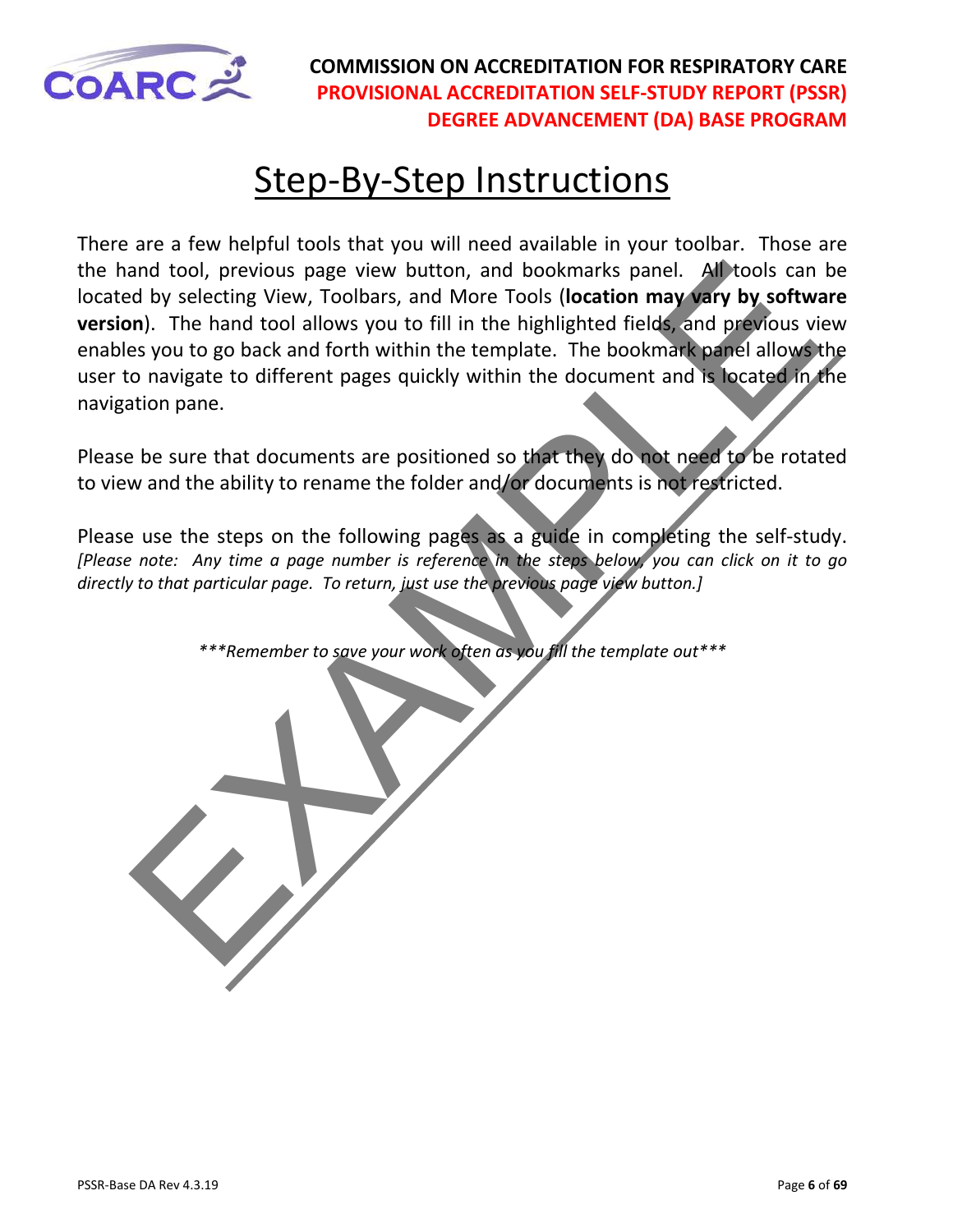

- 1. Create a main folder on your desktop that is labeled with the "Program #, Sponsor Name, PSSR, Submission Date" (i.e., 200000 ABC College PSSR 06.01.2015).
- 2. Open the main folder and create **one** sub-folder for the supplementary documents/attachments named **Supplementary Documents**.
- 3. Save the self-study template sent to you via email to the main folder you created on the desktop.
- 4. Name the self-study template the same as the main folder "Program #, Sponsor Name, PSSR, Submission Date" (i.e., 200000 ABC College PSSR 06.01.2015). If you open your main folder it should look like the example below.

| 06.01.2015).                 |                                                                                                                                                                                                                                 |                            |               |
|------------------------------|---------------------------------------------------------------------------------------------------------------------------------------------------------------------------------------------------------------------------------|----------------------------|---------------|
|                              | Open the main folder and create <b>one</b> sub-folder for the supplementary<br>documents/attachments named Supplementary Documents.                                                                                             |                            |               |
| created on the desktop.      | Save the self-study template sent to you via email to the main folder you                                                                                                                                                       |                            |               |
|                              | Name the self-study template the same as the main folder "Program #, Sponsor<br>Name, PSSR, Submission Date" (i.e., 200000 ABC College PSSR 06.01.2015). If<br>you open your main folder it should look like the example below. |                            |               |
|                              | <b>Main folder</b>                                                                                                                                                                                                              | ÷                          | 回<br>$\Sigma$ |
|                              | 200000 ABC College CSSR 06:01.2015                                                                                                                                                                                              | $\ast_{\hat{\mathcal{T}}}$ | Search 200000 |
|                              |                                                                                                                                                                                                                                 |                            |               |
| Organize v                   | Include in library<br>Share with $\blacktriangledown$<br>Burn                                                                                                                                                                   | 脏<br>»                     |               |
| Favorites                    | Name                                                                                                                                                                                                                            | Date modified              | Type          |
| E<br>Desktop                 | Supplementary Documents                                                                                                                                                                                                         | 6/8/2015 1:49 PM           | File folder   |
| Downloads                    | 200000 ABC College CSSR 06-01-2015                                                                                                                                                                                              | 6/8/2015 1:50 PM           | Adobe Acrc    |
| Recent Place                 |                                                                                                                                                                                                                                 |                            |               |
| Libraries                    | m                                                                                                                                                                                                                               |                            |               |
| Single sub-folder<br>2 items |                                                                                                                                                                                                                                 |                            |               |
|                              |                                                                                                                                                                                                                                 |                            |               |
|                              | Open the saved template and complete the requested information on page 1<br>and read pages 2-6 prior to filling out any other information.                                                                                      |                            |               |

- 5. Open the saved template and complete the requested information on page 1 and read pages 2-6 prior to filling out any other information.
- 6. Skip the Table of Contents for now (page [11-1](#page-10-0)4).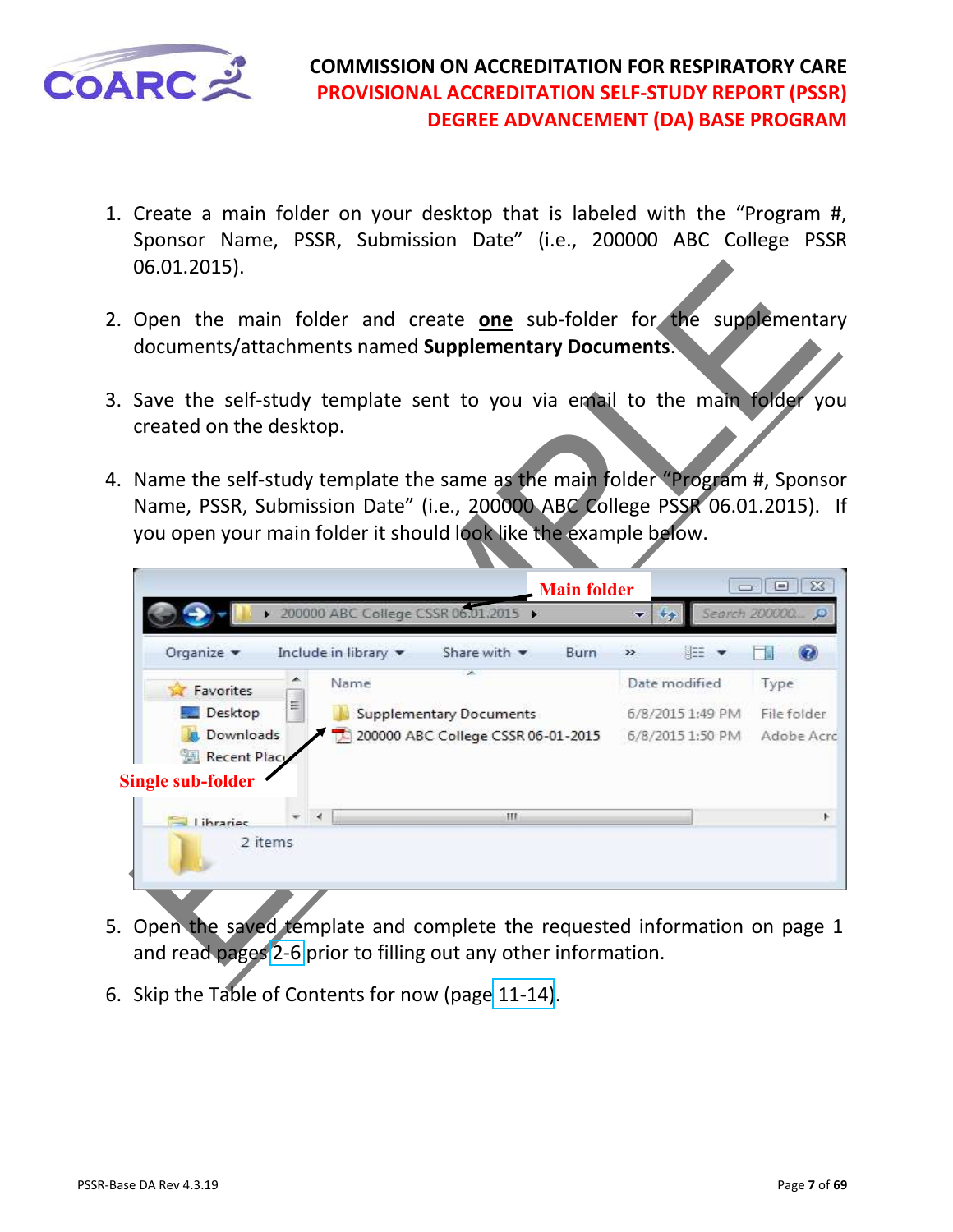<span id="page-7-0"></span>

7. Complete the Application for Accreditation Services and place it in the **Supplementary Documents** folder as instructed in Section A (page [15\)](#page-14-0). At this point, if you open the **Supplementary Documents** folder it should look like the example below.

| Organize v                                                           |        | Include in library | Share with $\blacktriangledown$                               | Burn  | New folder    | 開三 |                           |   |
|----------------------------------------------------------------------|--------|--------------------|---------------------------------------------------------------|-------|---------------|----|---------------------------|---|
| Favorites<br>Desktop<br>Downloads<br><b>Recent Place</b><br>SkyDrive | ÷<br>E | Name               | Section A - Application for Accreditation  1/19/2011 11:46 AM |       | Date modified |    | Type.<br>Adobe Acrobat D. |   |
| $1.3$ and $-$                                                        |        |                    |                                                               | .131. |               |    |                           | × |

- 8. Skip Sections B-F for now.
- 9. Place all documentation requested for Appendices A-C (pages 48-50) & G-I (pages 65-67) in the **Supplementary Documents** folder. Each of the supplementary documents should be named exactly as listed on each of the appendices pages Once you have finished, the inside of your **Supplementary Documents** folder should look like the example below. However, you may not have a Co-Medical Advisor.

| Organize -                                                                                                                                                            |     |                            |                                                               |      |               |                    |                |                   |   |
|-----------------------------------------------------------------------------------------------------------------------------------------------------------------------|-----|----------------------------|---------------------------------------------------------------|------|---------------|--------------------|----------------|-------------------|---|
|                                                                                                                                                                       |     |                            |                                                               |      |               |                    | $\Box$ le      | $\Sigma$          |   |
|                                                                                                                                                                       |     |                            | ollege CSSR > Supplementary Documents                         |      |               | $\ddot{\bullet}$   | Search Supple. |                   |   |
|                                                                                                                                                                       |     | Include in library         | Share with $\blacktriangledown$                               | Burn | New folder    | 예프트                |                | -23               |   |
| Favorites                                                                                                                                                             | ۸   | Name                       |                                                               |      | Date modified |                    | Type           |                   |   |
| Desktop                                                                                                                                                               | $=$ |                            | Section A - Application for Accreditation  1/19/2011 11:46 AM |      |               |                    |                | Adobe Acrobat D.  |   |
| Downloads                                                                                                                                                             |     |                            |                                                               |      |               |                    |                |                   |   |
| <b>Recent Place</b>                                                                                                                                                   |     |                            |                                                               |      |               |                    |                |                   |   |
| SkyDrive                                                                                                                                                              |     |                            |                                                               |      |               |                    |                |                   |   |
|                                                                                                                                                                       |     |                            |                                                               |      |               |                    |                |                   |   |
| $-11$<br>1 item                                                                                                                                                       |     |                            |                                                               |      |               |                    |                |                   |   |
| Skip Sections B-F for now.<br>Place all documentation requested for Appendices A-C (pages 48-50) & G-I<br>(pages 65-67) in the <b>Supplementary Documents</b> folder. |     |                            |                                                               |      |               |                    |                | Each of the       |   |
|                                                                                                                                                                       |     |                            |                                                               |      |               |                    |                |                   |   |
| supplementary documents should be named exactly as listed on each of the<br>appendices pages Once you have finished, the inside of your Supplementary                 |     |                            |                                                               |      |               |                    |                |                   |   |
|                                                                                                                                                                       |     |                            |                                                               |      |               |                    |                |                   |   |
|                                                                                                                                                                       |     |                            |                                                               |      |               |                    |                |                   |   |
|                                                                                                                                                                       |     |                            |                                                               |      |               |                    |                |                   |   |
|                                                                                                                                                                       |     |                            |                                                               |      |               |                    |                |                   |   |
|                                                                                                                                                                       |     |                            |                                                               |      |               |                    |                |                   |   |
|                                                                                                                                                                       |     |                            |                                                               |      |               |                    |                |                   |   |
|                                                                                                                                                                       |     |                            | College CSSR > Supplementary Documents                        |      |               |                    | $+ +$          |                   |   |
| Organize v                                                                                                                                                            |     | Include in library $\star$ | Share with $\blacktriangledown$                               |      | <b>Burn</b>   | New folder         | 생주목            | 一日                | œ |
|                                                                                                                                                                       |     | Name                       |                                                               |      |               | Date modified      |                | Type              |   |
| <b>Favorites</b><br>Desktop                                                                                                                                           |     |                            |                                                               |      |               | 10/28/2010 8:58 AM |                | Microsoft Word 9. |   |
| Downloads                                                                                                                                                             |     |                            | Appendix A - Organizational Chart                             |      |               | 1/18/2011 11:09 AM |                | Microsoft Word 9. |   |
| Recent Place                                                                                                                                                          |     |                            | Appendix B - RAM                                              |      |               |                    |                |                   |   |
|                                                                                                                                                                       |     |                            | Appendix C - Additional Faculty CV Outli                      |      |               | 1/11/2011 2:08 PM  |                | Adobe Acrobat D.  |   |
| SkyDrive                                                                                                                                                              |     |                            | Appendix C - Co-MD Job Description                            |      |               | 1/18/2011 11:06 AM |                | Microsoft Word 9. |   |
|                                                                                                                                                                       |     |                            | Appendix C - DCE Job Description                              |      |               | 1/18/2011 11:05 AM |                | Microsoft Word 9. |   |
| Libraries                                                                                                                                                             |     |                            | Appendix C - MD Job Description                               |      |               | 1/18/2011 11:06 AM |                | Microsoft Word 9. |   |
| Documents                                                                                                                                                             |     |                            | Appendix C - PD Job Description                               |      |               | 1/18/2011 11:06 AM |                | Microsoft Word 9. |   |
| Music                                                                                                                                                                 |     |                            | Appendix G - Catalog                                          |      |               | 1/12/2011 12:28 PM |                | Adobe Acrobat D., |   |
| Pictures                                                                                                                                                              |     |                            | Appendix H - Policies                                         |      |               | 11/30/2010 9:50 AM |                | Adobe Acrobat D., |   |
| Videos                                                                                                                                                                |     |                            | Appendix I - Student Handbook                                 |      |               | 1/12/2011 12:34 PM |                | Adobe Acrobat D.  |   |
| Documents folder should look like the example below. However, you may not<br>have a Co-Medical Advison<br>Computer                                                    |     |                            | Section A - Application for Accreditation                     |      |               | 1/19/2011 11:46 AM |                | Adobe Acrobat D., |   |

10. Part of Appendix C and all of Appendices D, E, and F are included in the template and **do not** have to be added to the **Supplementary Documents** folder. Complete the included Appendices D, E, and F (pages [58-64\)](#page-57-0). All Appendices should be completed at this point.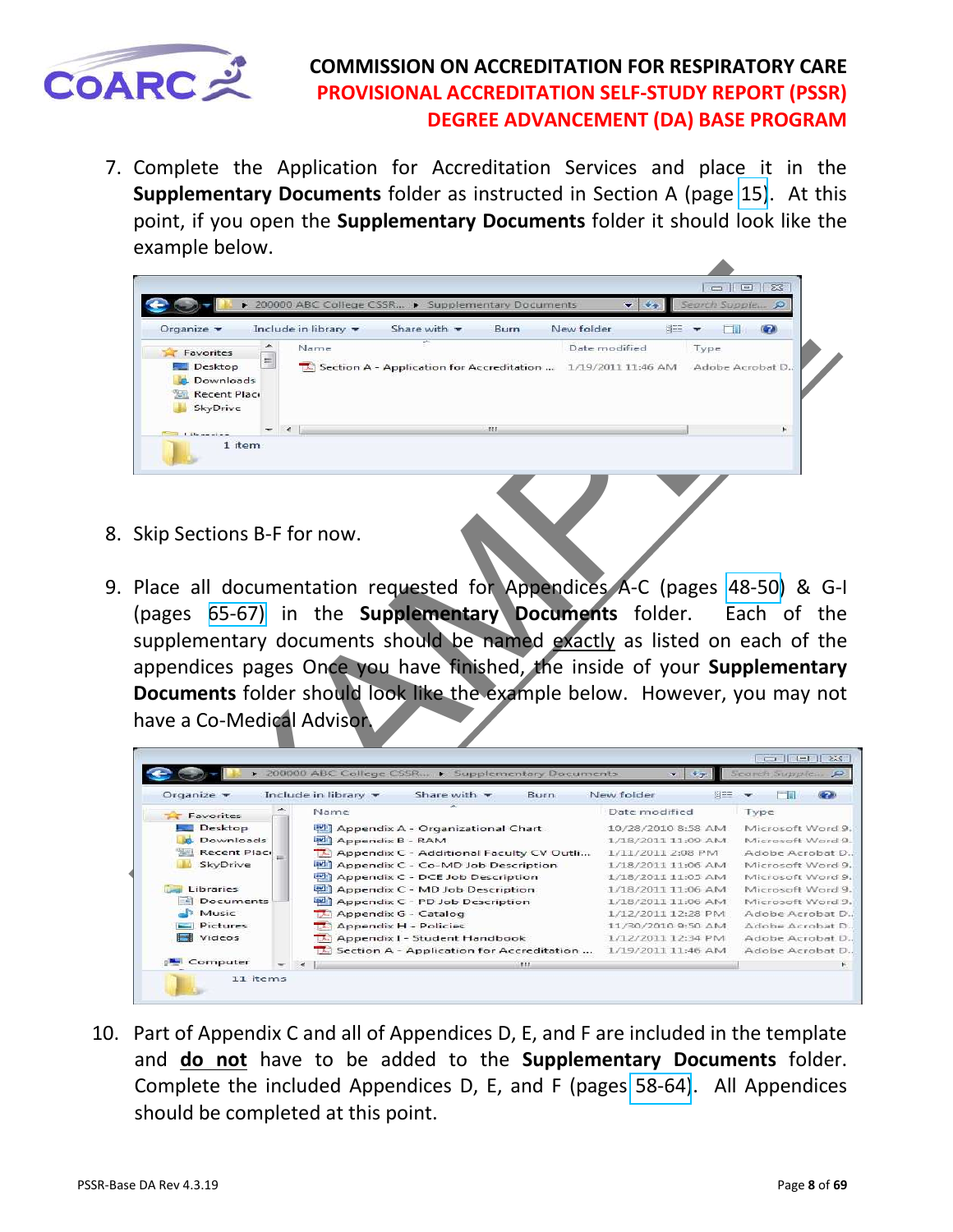

- 11. Go back to Sections B-F (pages [16-43](#page-15-0)).
- 12. The first item in Section B requires you to include a copy of the most current valid institutional accreditation certificate as an attachment in the **Supplementary Documents** folder (see example below).

|                                                                                             | <b>Supplementary Documents folder (see example below).</b>                                                          |                         |                                |
|---------------------------------------------------------------------------------------------|---------------------------------------------------------------------------------------------------------------------|-------------------------|--------------------------------|
|                                                                                             |                                                                                                                     |                         | $\Sigma$<br>$\Box$<br>$\equiv$ |
| Organize -                                                                                  | 200000 ABC College CSSR<br>Supplementary Documents<br>Include in library<br>Burn<br>Share with $\blacktriangledown$ | جه<br>New folder<br>HEE | Search Supple<br>æ             |
| Favorites                                                                                   | Name                                                                                                                | Date modified           | Type                           |
| Desktop                                                                                     | Appendix A - Organizational Chart                                                                                   | 10/28/2010 8:58 AM      | Microsoft Word 9.              |
| Downloads                                                                                   | Appendix B - RAM                                                                                                    | 1/18/2011 11:09 AM      | Microsoft Word 9.              |
| Recent Place                                                                                | Appendix C - Additional Faculty CV Outli                                                                            | 1/11/2011 2:08 PM       | Adobe Acrobat D.,              |
| SkyDrive<br>Ξ                                                                               | Appendix C - Co-MD Job Description                                                                                  | 1/18/2011 11:06 AM      | Microsoft Word 9.              |
|                                                                                             | Appendix C - DCE Job Description                                                                                    | 1/18/2011 11:05 AM      | Microsoft Word 9.              |
| Libraries                                                                                   | Appendix C - MD Job Description                                                                                     | 1/18/2011 11:06 AM      | Microsoft Word 9.              |
| Documents                                                                                   | Appendix C - PD Job Description                                                                                     | 1/18/2011 11:06 AM      | Microsoft Word 9.              |
| Music                                                                                       | Appendix G - Catalog                                                                                                | 1/12/2011 12:28 PM      | Adobe Acrobat D.,              |
| Pictures                                                                                    | Appendix H - Policies                                                                                               | 11/30/2010 9:50 AM      | Adobe Acrobat D.,              |
| <b>Videos</b>                                                                               | Appendix I - Student Handbook                                                                                       | 1/12/2011 12:34 PM      | Adobe Acrobat D.,              |
|                                                                                             | Attachment 1 - Institution Accreditation                                                                            | 1/18/2011 11:04 AM      | Adobe Acrobat D.,              |
| Computer                                                                                    | Section A - Application for Accreditation                                                                           | 1/19/2011 11:46 AM      | Adobe Acrobat D.,              |
| $\omega$ os (C:)                                                                            | ш                                                                                                                   |                         |                                |
| All supplementary documents named<br>exactly the same using the same type of<br>file format |                                                                                                                     |                         |                                |
|                                                                                             | For all other attachments, you will need to place the next sequential number in                                     |                         |                                |
|                                                                                             | the space provided and fill out the Table of Contents. You do not have to                                           |                         |                                |
|                                                                                             | provide attachments for any of the areas that are optional.                                                         |                         |                                |
|                                                                                             | Proceed to filling out the highlighted fields in Sections B-F. Do not rename any                                    |                         |                                |
|                                                                                             | of the highlighted fields that coincide with appendices, except for the fields that                                 |                         |                                |
|                                                                                             | request specific page numbers within that particular document. For example,                                         |                         |                                |
|                                                                                             | Standard DA4.1 (page 31) (Catalog). The Catalog field would not change, but                                         |                         |                                |
|                                                                                             |                                                                                                                     |                         |                                |

#### **All supplementary documents named exactly the same using the same type of file format**

- 13. For all other attachments, you will need to place the next sequential number in the space provided and fill out the Table of Contents. You **do not** have to provide attachments for any of the areas that are optional.
- 14. Proceed to filling out the highlighted fields in Sections B-F. **Do not** rename any of the highlighted fields that coincide with appendices, except for the fields that request specific page numbers within that particular document. For example, Standard DA4.1 (page 31) (**Catalog**). The Catalog field would not change, but you would provide exact page(s) where the information being requested is found within the catalog.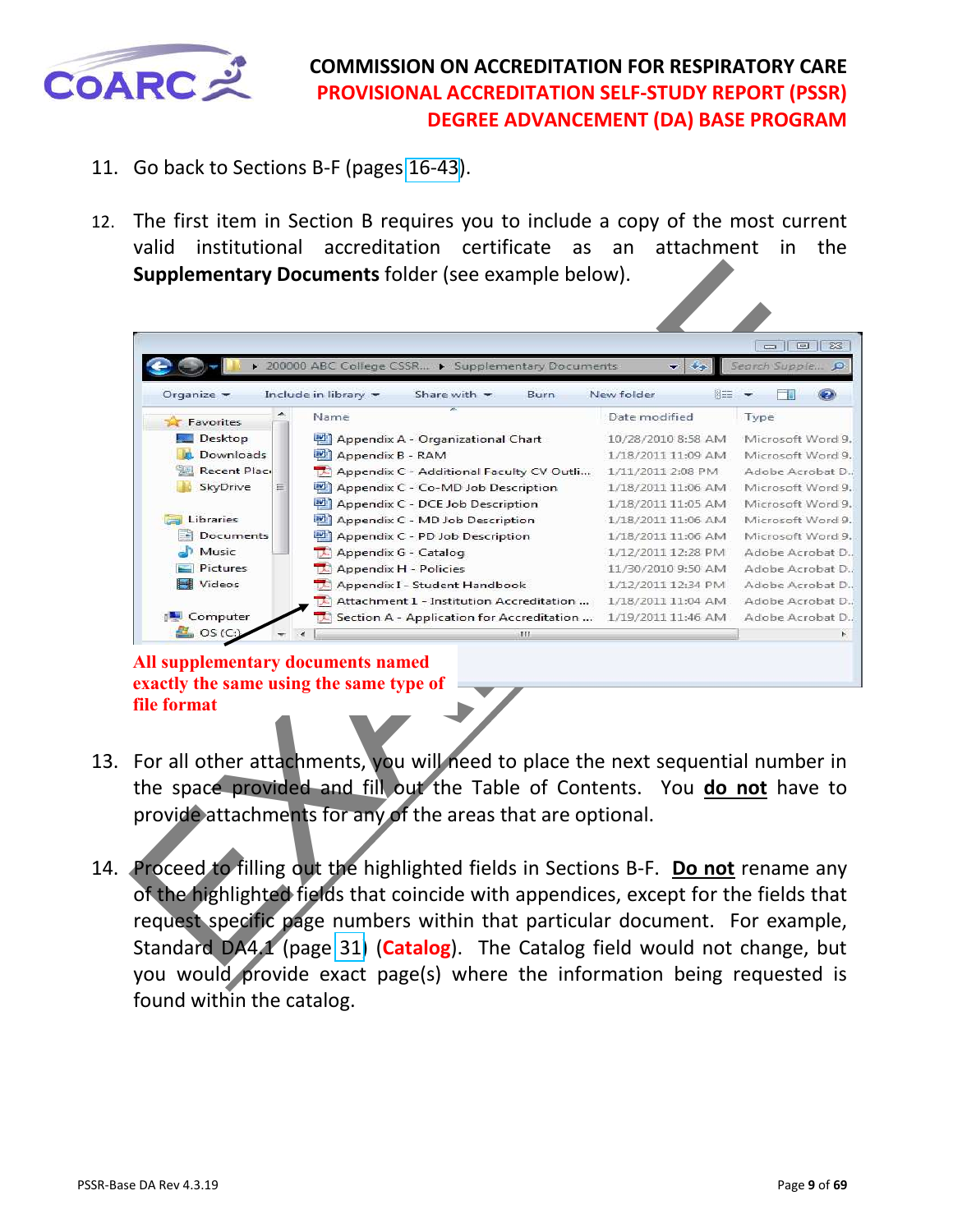

| 200000 ABC College CSSR 04-01-2012.pdf - Adobe Acrobat Pro                                                                                                                                     | <b>CONTRACTOR</b> |
|------------------------------------------------------------------------------------------------------------------------------------------------------------------------------------------------|-------------------|
| File<br>Edit View<br>Document Comments Forms Tools<br>Advanced Window<br>Help<br>Multimedia - Comment -<br>Create + A Combine + A Collaborate + Tr Secure +<br>Sign - $\equiv$ Forms -         |                   |
| m<br><b>Internet</b><br>Find<br>$\frac{1}{4+1}$                                                                                                                                                |                   |
| E<br>Please fill out the following form. If you are a form author, choose Distribute Form in the Forms menu to send it to your recipients.                                                     | Highlight Fields  |
|                                                                                                                                                                                                |                   |
| 脂                                                                                                                                                                                              |                   |
| <b>COMMISSION ON ACCREDITATION FOR RESPIRATORY CARE</b><br><b>COARC 之</b><br>國                                                                                                                 |                   |
| <b>CONTINUING ACCREDITATION SELF-STUDY REPORT (CSSR)</b>                                                                                                                                       |                   |
| Standard 2.03 -<br>The sponsoring institution must appoint, at a minimum, a full-time Program<br>Director, a full-time Director of Clinical Education, and a Medical Director.<br>Interpretive |                   |
| Guideline<br>1) The program must include, as minimal evidence of compliance with this Standard, the following:                                                                                 |                   |
| a. Documentation of Employment (provide at time of on-site evaluation);                                                                                                                        |                   |
| b. Academic Catalog (include in APPENDIX G page(s) Calalog<br>pg #                                                                                                                             | $\mathcal{E}$     |
|                                                                                                                                                                                                |                   |
|                                                                                                                                                                                                |                   |
|                                                                                                                                                                                                |                   |
|                                                                                                                                                                                                |                   |
| Go back to the Table of Contents. You will notice that pages 13-14 include the                                                                                                                 |                   |
|                                                                                                                                                                                                |                   |
| number of the attachment next to the standard you included it in within the                                                                                                                    |                   |
| self-study. Make sure you placed the title of the attachment next to the                                                                                                                       |                   |
| coinciding number. Double-check to be sure you placed the attachments in the                                                                                                                   |                   |
| <b>Supplementary Documents folder.</b>                                                                                                                                                         |                   |
|                                                                                                                                                                                                |                   |
|                                                                                                                                                                                                |                   |
| <b>CONGRATULATIONS!! You should have all fields completed and all required</b>                                                                                                                 |                   |
| documents included in the Supplementary Documents folder. The CoAR                                                                                                                             |                   |
| Executive Office will be notified once the file has been uploaded.                                                                                                                             |                   |
|                                                                                                                                                                                                |                   |
|                                                                                                                                                                                                |                   |
|                                                                                                                                                                                                |                   |
| Please remember to have all paid faculty complete the required Self Study                                                                                                                      |                   |
| Report (SSR) Questionnaires prior to the submission of your Provisional Sel                                                                                                                    |                   |
| Study Report. The links of each Questionnaire (Survey) were included in the                                                                                                                    |                   |
| email when you received the PSSR template. Contact Bonnie Marrs if you have                                                                                                                    |                   |
| any questions (817) 283-2835 x102.                                                                                                                                                             |                   |
|                                                                                                                                                                                                |                   |
|                                                                                                                                                                                                |                   |

- 15. Go back to the Table of Contents. You will notice that pages 13-14 include the number of the attachment next to the standard you included it in within the self-study. Make sure you placed the title of the attachment next to the coinciding number. Double-check to be sure you placed the attachments in the Supplementary Documents folder.
- **16. CONGRATULATIONS!! You should have all fields completed and all required documents included in the Supplementary Documents folder. The CoARC Executive Office will be notified once the file has been uploaded.**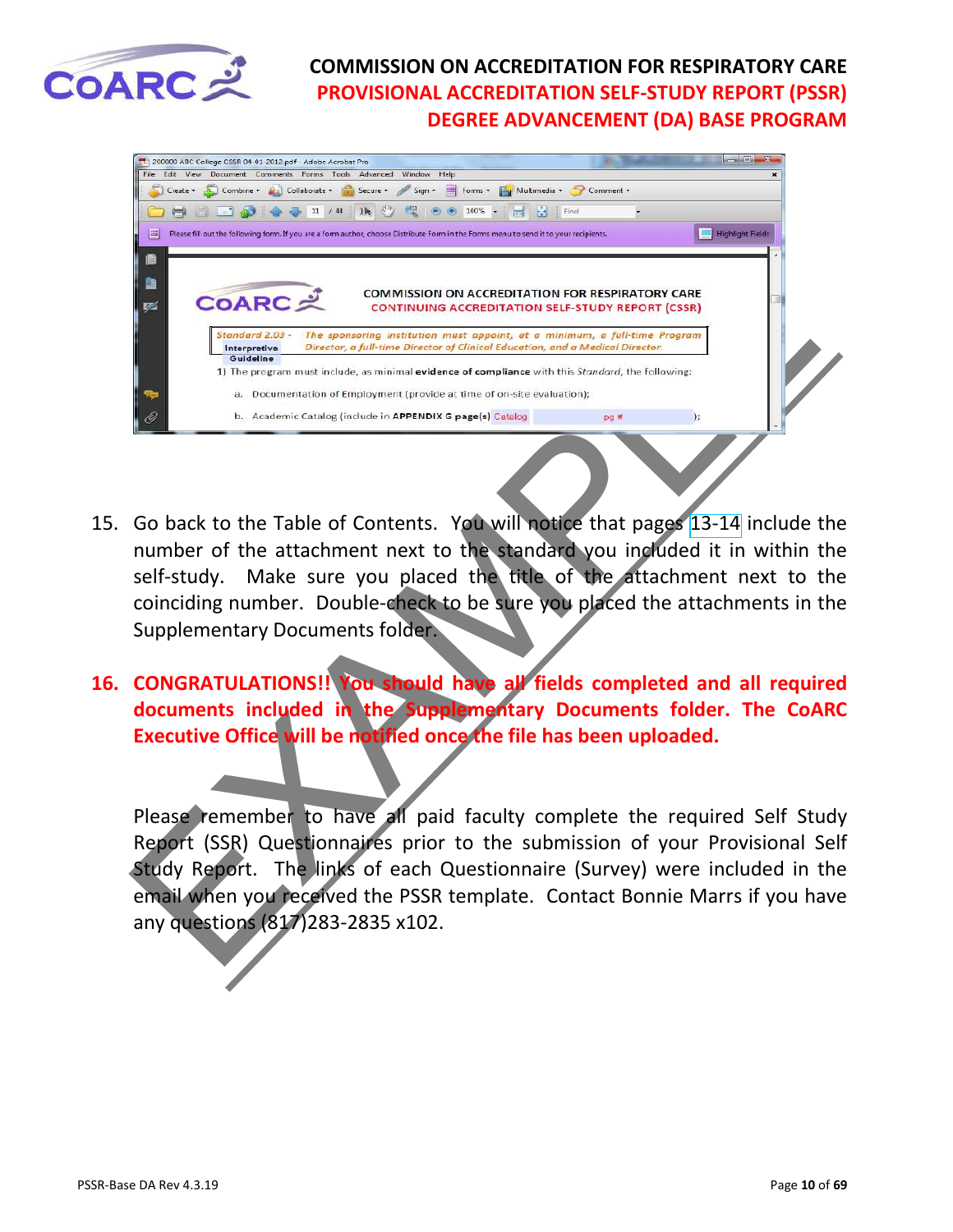<span id="page-10-0"></span>

#### **Program Number:**

#### **Program Name:**

|                | <b>TABLE OF CONTENTS</b>                                          |                |                 |
|----------------|-------------------------------------------------------------------|----------------|-----------------|
| <b>Section</b> | <b>Section</b>                                                    | Page           | Attachment(s) # |
| Α              | <b>COMPLETED APPLICATION FOR</b><br><b>ACCREDITATION SERVICES</b> | 15             |                 |
| B              | <b>STANDARD 1 - PROGRAM</b>                                       |                |                 |
|                | <b>ADMINISTRATION AND SPONSORSHIP</b>                             |                |                 |
|                | DA1.1                                                             | 16             |                 |
|                | DA1.2                                                             | 17             |                 |
|                | DA1.3                                                             | 18             |                 |
|                | DA1.4                                                             | 19             |                 |
|                | DA1.5                                                             | 20             |                 |
|                | DA1.6                                                             | 20             |                 |
| $\mathsf{C}$   | <b>STANDARD 2 - INSTITUTIONAL</b><br><b>ND</b>                    |                |                 |
|                | <b>PERSONNEL RESOURCES</b>                                        |                |                 |
|                | DA2.1                                                             | 21             |                 |
|                | <b>DA2.2</b>                                                      | 21             |                 |
|                | <b>DA2.3</b>                                                      | 22             |                 |
|                | DA 2.4                                                            | 2 <sub>3</sub> |                 |
|                | DA 2.5                                                            | 23             |                 |
|                | DA 2.6                                                            | 23             |                 |
|                | DA 2.7                                                            | 24             |                 |
|                | DA 2.8                                                            | 24             |                 |
|                | DA 2.9                                                            | 25             |                 |
| D              | <b>STANDARD 3 - PROGRAM GOALS,</b>                                |                |                 |
|                | eIJ<br><b>TCOMES, AND ASSESSMENT</b>                              |                |                 |
|                | DA3.1                                                             | 26             |                 |
|                | DA 3.2                                                            | 27             |                 |
|                | DA 3.3                                                            | 28             |                 |
|                | DA 3.4                                                            | 28             |                 |
|                | DA 3.5                                                            | 29             |                 |
|                | DA 3.6                                                            | 29             |                 |
|                | DA 3.7                                                            | 29             |                 |
|                | DA 3.8                                                            | 30             |                 |
|                | DA 3.9                                                            | 30             |                 |
|                | DA 3.10                                                           | 30             |                 |
| E              | <b>STANDARD 4 - CURRICULUM</b>                                    |                |                 |
|                | DA4.1                                                             | 31             |                 |
|                | DA 4.2                                                            | 32             |                 |
|                | DA 4.3                                                            | 33             |                 |
|                | DA 4.4                                                            | 34             |                 |
|                | DA 4.5                                                            | 35             |                 |
|                | DA 4.6                                                            | 36             |                 |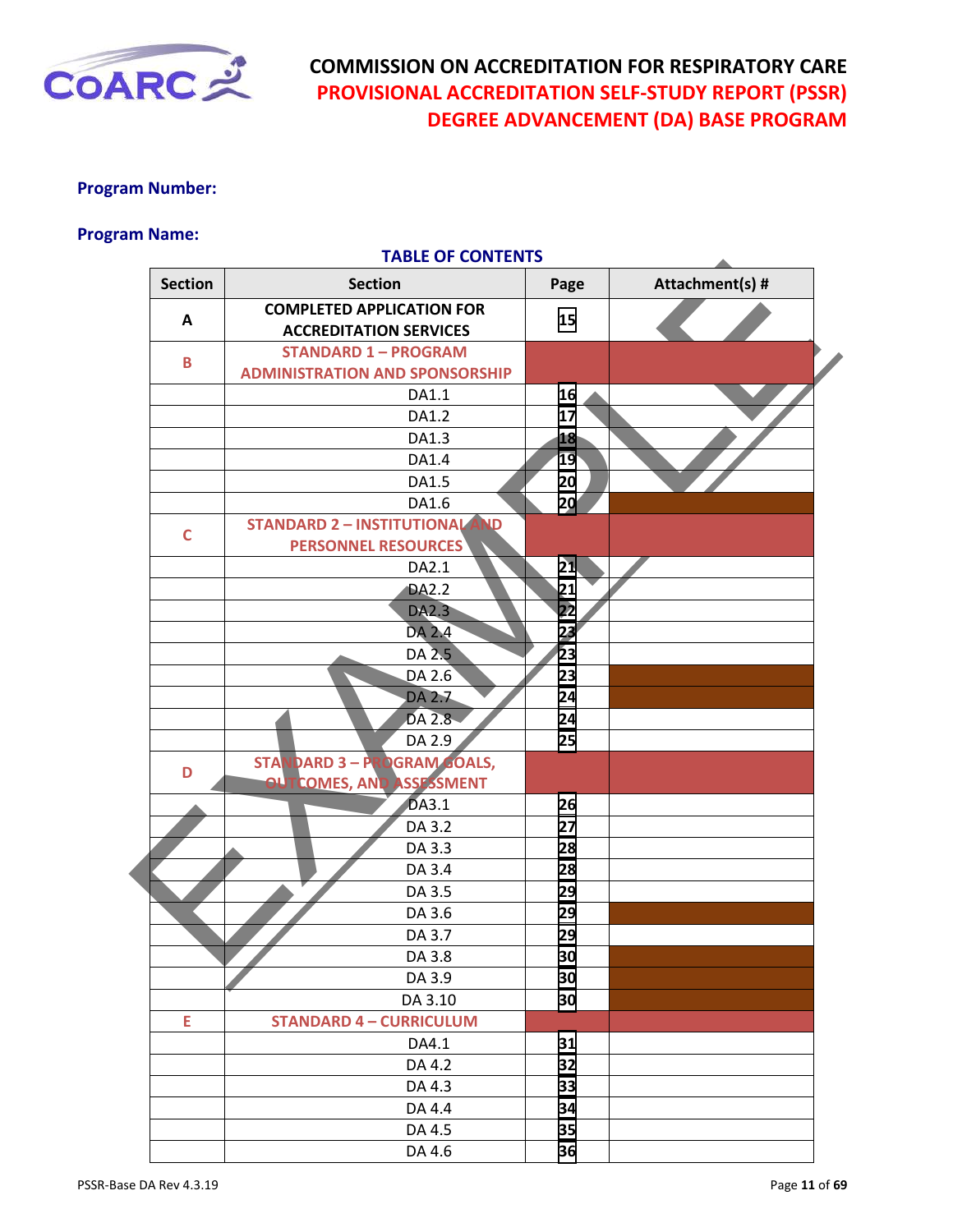

| DA 4.8<br>DA 4.9<br>DA 4.10<br><b>STANDARD 5 - FAIR PRACTICES AND</b><br><b>RECORDKEEPING</b><br>DA 5.1<br>DA 5.2<br>DA 5.3 | 38<br>39<br>39<br>40<br>40                                                                                                                                     |                                                    |
|-----------------------------------------------------------------------------------------------------------------------------|----------------------------------------------------------------------------------------------------------------------------------------------------------------|----------------------------------------------------|
|                                                                                                                             |                                                                                                                                                                |                                                    |
|                                                                                                                             |                                                                                                                                                                |                                                    |
|                                                                                                                             |                                                                                                                                                                |                                                    |
|                                                                                                                             |                                                                                                                                                                |                                                    |
|                                                                                                                             |                                                                                                                                                                |                                                    |
|                                                                                                                             |                                                                                                                                                                |                                                    |
|                                                                                                                             |                                                                                                                                                                |                                                    |
|                                                                                                                             | 41                                                                                                                                                             |                                                    |
| DA 5.4                                                                                                                      | 41                                                                                                                                                             |                                                    |
| DA 5.5                                                                                                                      | 41                                                                                                                                                             |                                                    |
| DA 5.6                                                                                                                      | 42                                                                                                                                                             |                                                    |
|                                                                                                                             | 42                                                                                                                                                             |                                                    |
| DA 5.8                                                                                                                      | 42                                                                                                                                                             |                                                    |
| DA 5.9                                                                                                                      | 43                                                                                                                                                             |                                                    |
| DA 5.10                                                                                                                     | 43                                                                                                                                                             |                                                    |
|                                                                                                                             |                                                                                                                                                                |                                                    |
| <b>PROGRAMS WITH CLINICAL</b>                                                                                               |                                                                                                                                                                |                                                    |
| <b>COMPONENT</b>                                                                                                            |                                                                                                                                                                |                                                    |
|                                                                                                                             | 44                                                                                                                                                             |                                                    |
|                                                                                                                             | 44                                                                                                                                                             |                                                    |
|                                                                                                                             |                                                                                                                                                                |                                                    |
|                                                                                                                             |                                                                                                                                                                |                                                    |
|                                                                                                                             |                                                                                                                                                                |                                                    |
|                                                                                                                             |                                                                                                                                                                |                                                    |
|                                                                                                                             |                                                                                                                                                                |                                                    |
|                                                                                                                             |                                                                                                                                                                |                                                    |
|                                                                                                                             |                                                                                                                                                                |                                                    |
|                                                                                                                             |                                                                                                                                                                |                                                    |
|                                                                                                                             |                                                                                                                                                                |                                                    |
|                                                                                                                             | DA 5.7<br><b>STANDARD 6 - REQUIREMENTS FOR</b><br>DA 6.1<br>DA 6.2<br>DA 6.3<br>DA 6.4<br>DA 6.5<br>DA 6.6<br>DA 6.7<br>DA 6.8<br>DA 6.9<br>DA 6.10<br>DA 6.11 | 44<br>45<br>45<br>45<br>46<br>46<br>46<br>47<br>47 |

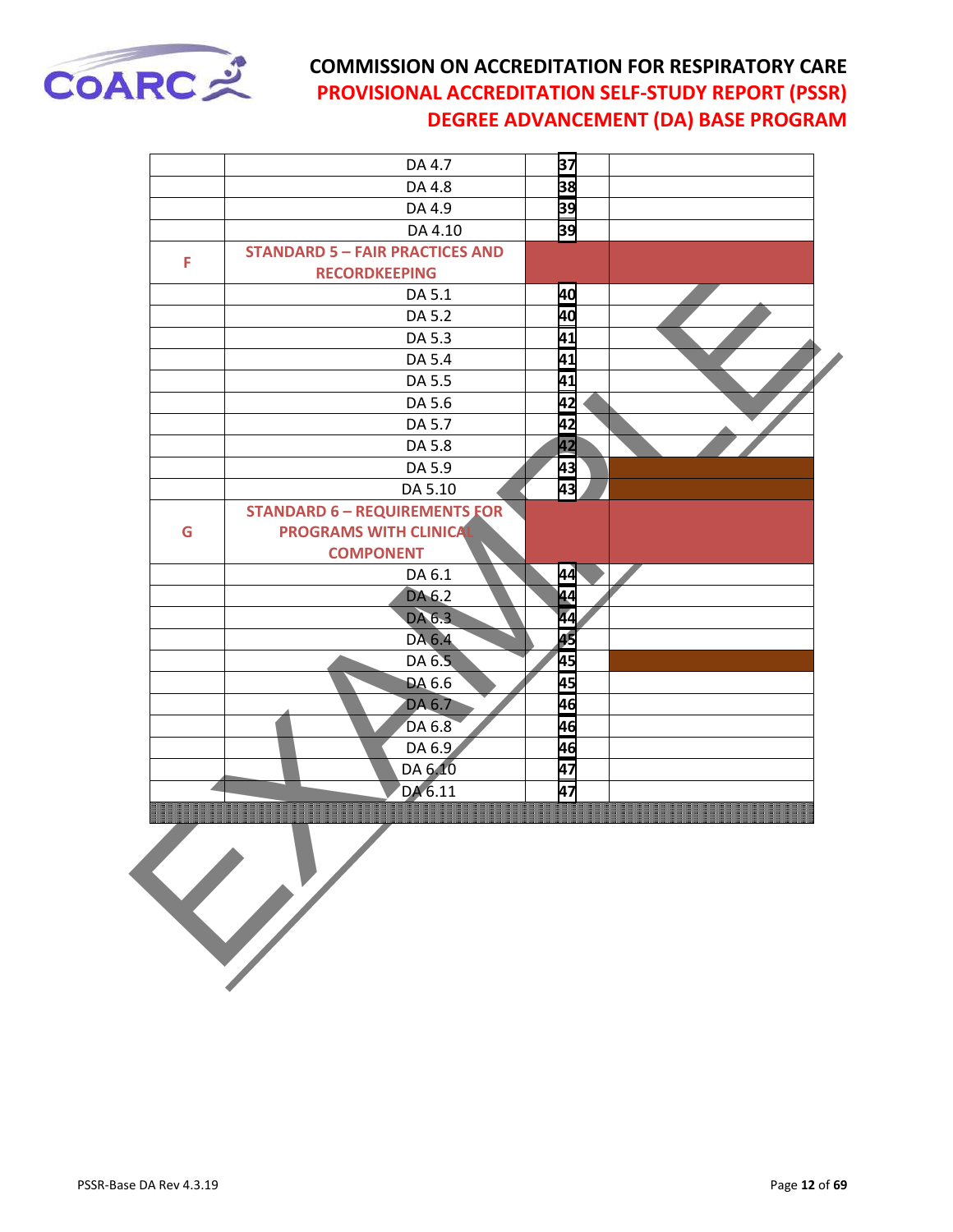<span id="page-12-0"></span>

|   | <b>APPENDICES</b>                                                                                    | Page # |
|---|------------------------------------------------------------------------------------------------------|--------|
| A | <b>ORGANIZATIONAL CHART</b>                                                                          | 48     |
| B | <b>RESOURCE ASSESSMENT MATRIX (RAM)</b>                                                              | 49     |
| C | PROGRAM FACULTY CV OUTLINES AND SUPPORTING<br><b>DOCUMENTATION</b>                                   |        |
| D | PROGRAM DIRECTOR/DIRECTOR OF CLINICAL EDUCATION<br><b>TEACHING AND ADMINISTRATIVE WORKLOAD FORMS</b> | 58     |
| F | <b>PROGRAM COURSE REQUIREMENTS TABLE</b>                                                             | 62     |
| F | <b>COMPARISON OF CURRICULUM TO</b><br><b>NBRC CONTENT OUTLINE MATRIX</b>                             | 64     |
| G | <b>INSTITUTIONAL ACADEMIC CATALOG</b>                                                                | 65     |
| н | PROGRAM POLICY AND PROCEDURE MANUAL                                                                  | 66     |
|   | <b>STUDENT HANDBOOK</b>                                                                              | 67     |
|   | <b>FACULTY EVALUATION SSR QUESTIONNAIRES</b>                                                         | 68     |

| $\mathbf{r}$ | UNUAINIZATIUINAL LIIANT                                                                              | 40                 |
|--------------|------------------------------------------------------------------------------------------------------|--------------------|
| B            | <b>RESOURCE ASSESSMENT MATRIX (RAM)</b>                                                              | 49                 |
| $\mathsf{C}$ | PROGRAM FACULTY CV OUTLINES AND SUPPORTING<br><b>DOCUMENTATION</b>                                   | 50                 |
| D            | PROGRAM DIRECTOR/DIRECTOR OF CLINICAL EDUCATION<br><b>TEACHING AND ADMINISTRATIVE WORKLOAD FORMS</b> | 58                 |
| E            | <b>PROGRAM COURSE REQUIREMENTS TABLE</b>                                                             | 62                 |
| F            | <b>COMPARISON OF CURRICULUM TO</b><br><b>NBRC CONTENT OUTLINE MATRIX</b>                             | 64                 |
| G            | <b>INSTITUTIONAL ACADEMIC CATALOG</b>                                                                | 65                 |
| н            | PROGRAM POLICY AND PROCEDURE MANUAL                                                                  | 66                 |
| п            | <b>STUDENT HANDBOOK</b>                                                                              | 67                 |
| J            | <b>FACULTY EVALUATION SSR QUESTIONNAIRES</b>                                                         | 68                 |
|              | <b>ATTACHMENT TITLE</b>                                                                              | <b>ATTACHMENT#</b> |
|              |                                                                                                      |                    |
|              |                                                                                                      | 2                  |
|              |                                                                                                      | 3                  |
|              |                                                                                                      | 4                  |
|              |                                                                                                      | 5                  |
|              |                                                                                                      | 6                  |
|              |                                                                                                      | 7                  |
|              |                                                                                                      | 8                  |
|              |                                                                                                      | 9                  |
|              |                                                                                                      | 10                 |
|              |                                                                                                      | 11                 |
|              |                                                                                                      | 12<br>13           |
|              |                                                                                                      | 14                 |
|              |                                                                                                      | 15                 |
|              |                                                                                                      | 16                 |
|              |                                                                                                      | 17                 |
|              |                                                                                                      | 18                 |
|              |                                                                                                      | 19                 |
|              |                                                                                                      | 20                 |
|              |                                                                                                      | 21                 |
|              |                                                                                                      | 22                 |
|              |                                                                                                      | 23                 |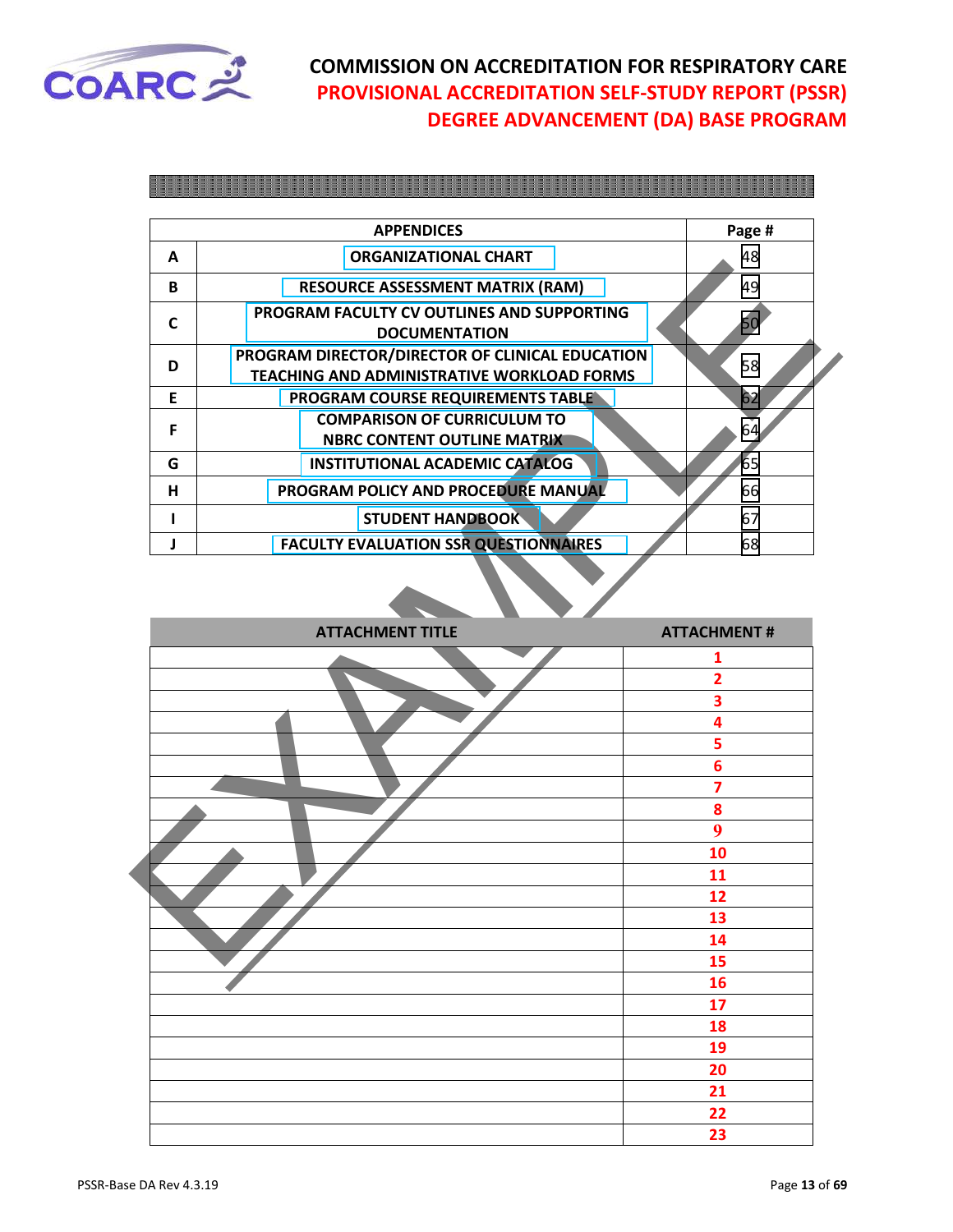

| <b>ATTACHMENT TITLE</b> | <b>ATTACHMENT#</b>       |
|-------------------------|--------------------------|
|                         | 24                       |
|                         | 25                       |
|                         | 26                       |
|                         | $\frac{27}{28}$          |
|                         |                          |
|                         | 29                       |
|                         | 30                       |
|                         | $\overline{31}$          |
|                         | 32                       |
|                         | 33                       |
|                         | 34                       |
|                         | 35                       |
|                         | 36                       |
|                         | $\overline{\mathbf{37}}$ |
|                         | 38                       |
|                         | 39                       |
|                         | 40                       |
|                         | 41                       |
|                         | 42                       |
|                         | 43<br>44                 |
|                         |                          |
|                         | 45<br>46                 |
|                         | 47                       |
|                         | 48                       |
|                         | 49                       |
|                         | 50                       |
|                         | 51                       |
|                         |                          |
|                         |                          |
|                         |                          |
|                         |                          |
|                         |                          |
|                         |                          |
|                         |                          |
|                         |                          |
|                         |                          |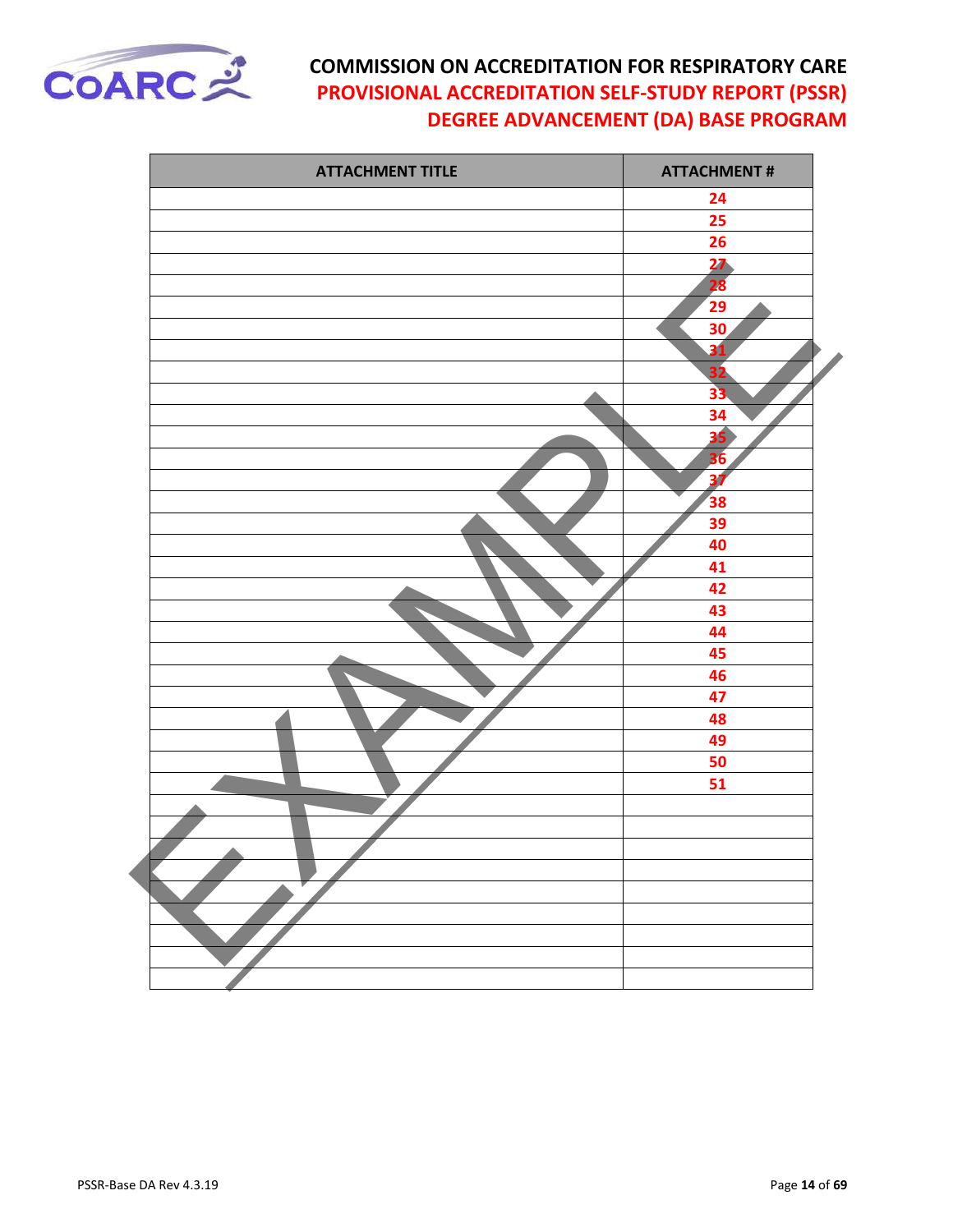<span id="page-14-0"></span>

#### **Program Number:**

#### **Program Name:**

#### **SECTION A: APPLICATION FOR ACCREDITATION SERVICES**

In this section, the sponsor must include a completed *CoARC Application for Accreditation Services* (available at www.coarc.com) when submitting this self study report.

Section, the sponsor must include a completed CoARC Application for Accelerations Service<br>
section, the sponsor must include a completed CoARC Application for Accelitations Service<br>
includible at www.concret.com) when subm This **completed and signed** document must be included in the Supplementary Documents folder (see page 8 of the Step-By-Step Instructions for an example).

*[Please Note: If printed out and signed rather than digitally signed, the application must be scanned to a PDF format.]*

**Exact name of document:** Section A – Application for Accreditation Services **Type of File:** Adobe Portable Document (.pdf)

Comments:

Proposed start date of first class:

Expected graduation date of the first class:

Start date of current class:

Expected graduation date of the current class:

**OR**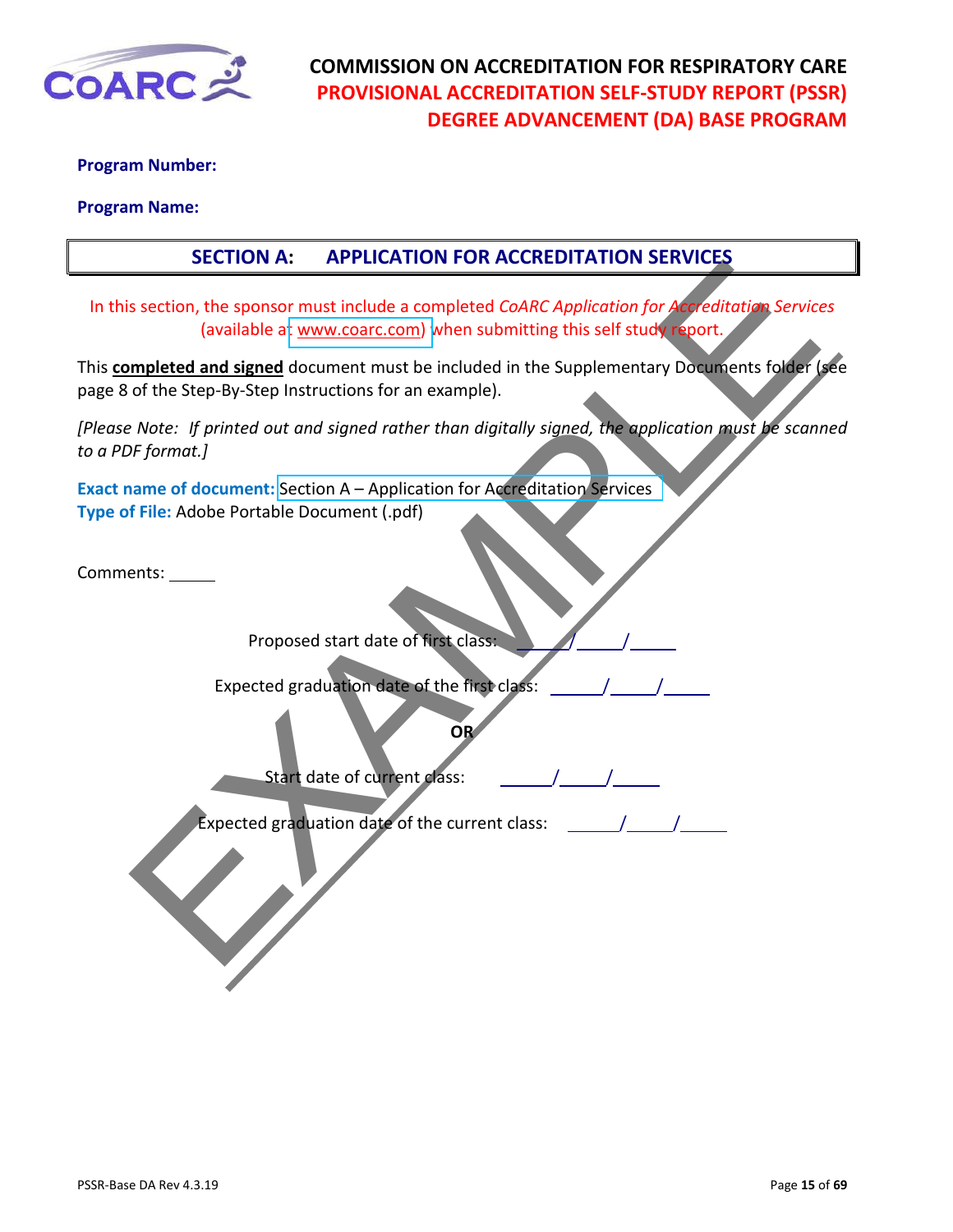<span id="page-15-0"></span>

#### **SECTION B:**

#### **STANDARD 1 – PROGRAM ADMINISTRATION AND SPONSORSHIP**

Inc. 3. An educational sponsor must be a post-secondary act emic institute accretite by a regional or national accretions accretions of principal particular of education (USDE) and must be authorized indetermination of oth *Standard DA1.1 - An educational sponsor must be a post-secondary academic institution accredited by a regional or national accrediting agency recognized by the U.S. Department of Education (USDE) and must be authorized under applicable law or other acceptable authority to award graduates of the program a baccalaureate or higher degree at the completion of the program.*

- 1) The program must include, as minimal **evidence of compliance** with this *Standard*, the following:
	- a. Documentation of current accreditation status **[Evidence of Compliance previously evaluated with submission of the LOI Intent Application]**
	- b. Documentation of authorization by a state agency to provide a post-secondary education program (if applicable, provide a copy of the state approval authorizing the sponsor to award the degree)

**[Evidence of Compliance previously evaluated with submission of the LOI Intent Application]**

Comments:

#### 2) **[OPTIONAL]**

The program includes, as additional **evidence of compliance** with this *Standard*, the following documentation (brief description):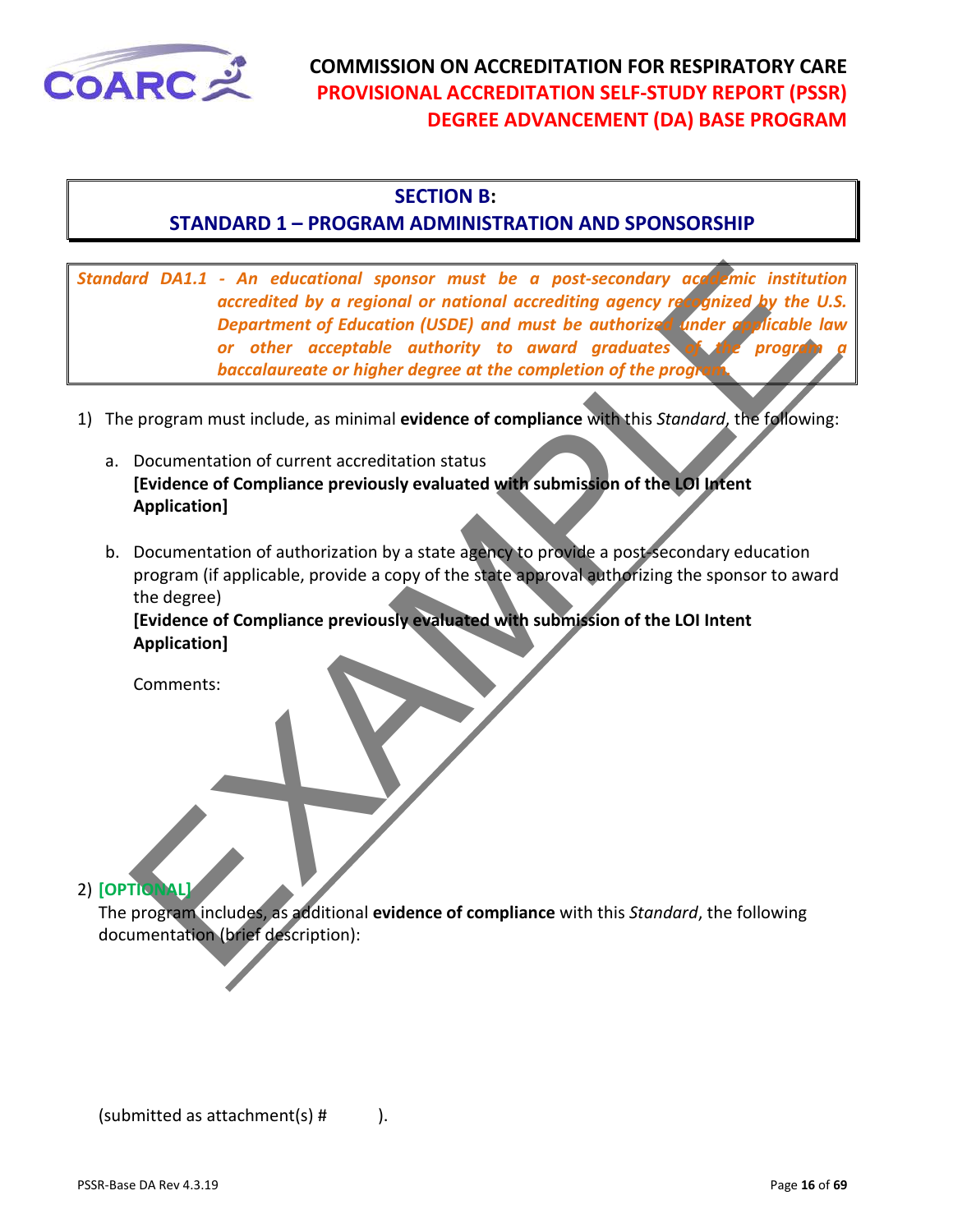<span id="page-16-0"></span>

*Standard DA1.2 - When more than one institution (i.e. a consortium) is sponsoring a program, at least one of the members of the consortium must meet the requirements in Standard DA1.1. The consortium must be capable of providing all resources necessary for the program. The responsibilities of each member must be clearly documented in a formal affiliation agreement or memorandum of understanding which delineates responsibility for all aspects of the program including instruction, supervision of students, resources, reporting, governance and lines of authority.* 

**If not applicable, check here | | and proceed to next Standard** 

- 1) **Describe concisely** how the program plans to meet this *Standard:*
- 2) **Describe concisely** the program's assessment of any areas of concern and its plans for addressing them with relevant timeframes:
- 3) The program must include, as minimal **evidence of compliance** with this *Standard*, the following:
	- a. Duly executed consortium agreement, contract, or memorandum of understanding (submit current agreement/contract/memorandum as **attachment #** );
- *documented nn a jointing which delinedes responsibility for all aspect of the program<br>understanding which delinedes responsibility for all aspect of the program<br>including instruction, supervision of students, resources,* b. One or more organizational charts indicating the program's relationship to the components of the consortium, clearly depicting how the program reports to or is supervised by the various components of the consortium (include as **APPENDIX A - Org Chart**).

#### 4) **[OPTIONAL]**

The program includes, as additional **evidence of compliance** with this *Standard*, the following documentation (brief description):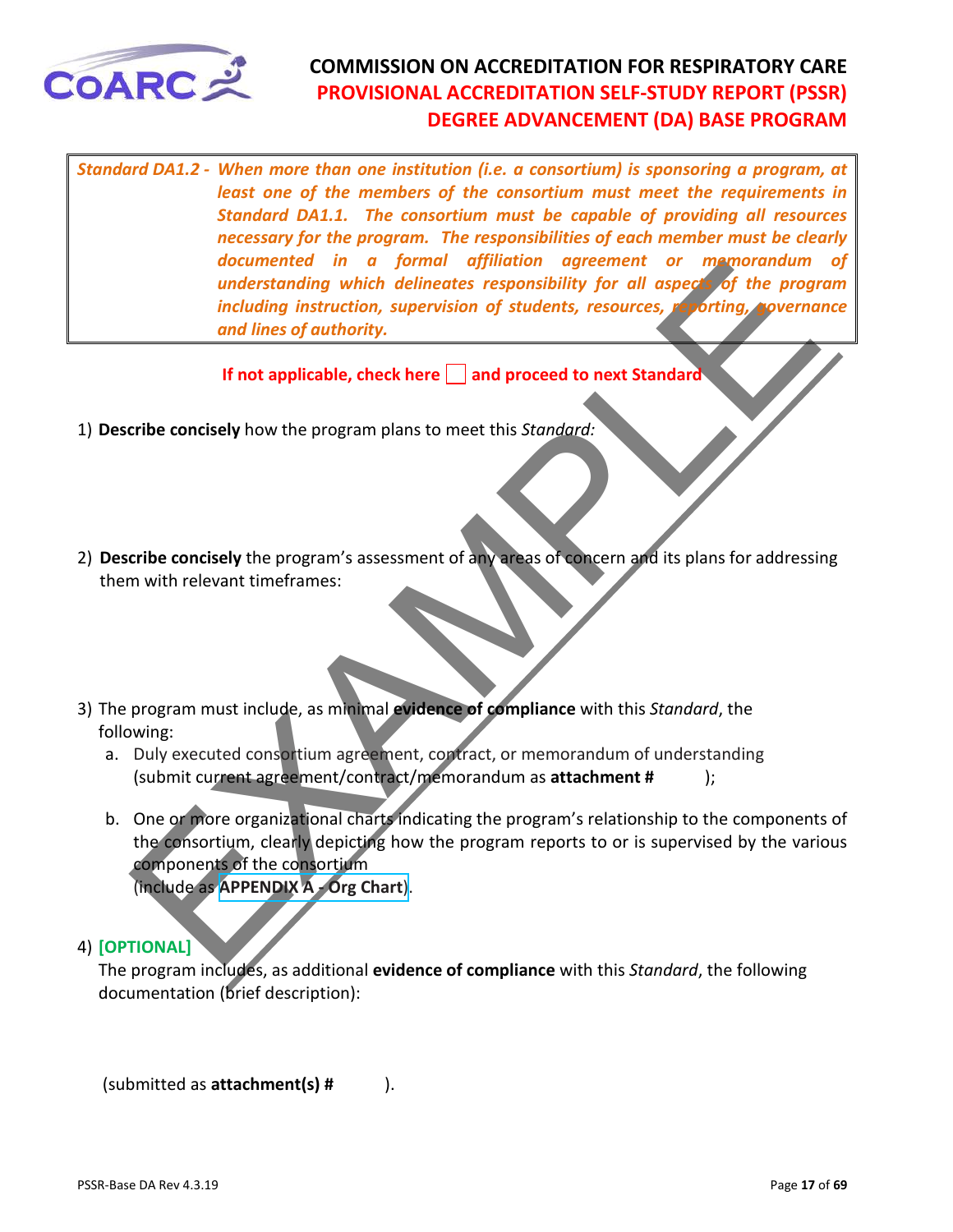<span id="page-17-0"></span>

*Standard DA1.3 - The sponsor must either be capable of providing the required general education courses or have a process for accepting transfer credit for these from other nationally or regionally accredited institutions for these courses. The sponsor must be capable of providing all of the didactic and laboratory instruction, (and any necessary clinical experience) requisite to complete programmatic and degree requirements.* 

- 1) **Describe concisely** how the program plans to meet this *Standard:*
- 2) **Describe concisely** the program's assessment of any areas of concern and its plans for addressing them with relevant timeframes:
- 3) The program must include, as minimal **evidence of compliance** with this *Standard*, the following:
- any necessary clinical experience) requisite to complete programmatic in degree requirements.<br>
Tribe concisely how the program plans to meet this Standard:<br>
Tribe concisely the program's assessment of any areas of concern a. Institutional academic catalog listing programs of study and course offerings (include proposed documentation in **APPENDIX G** page(s)). **[Please reference the exact page number(s) within the appendix.]**

Provide a list of proposed courses in the curriculum and which member of the consortium (if applicable) is responsible for each course. (submit list as **attachment #** )

b. Transfer of credit policies (if applicable) (include in **APPENDIX G** page(s)).

**[Please reference the exact page number(s) within the appendix.]**

#### 4) **[OPTIONAL]**

The program includes, as additional **evidence of compliance** with this *Standard*, the following documentation (brief description):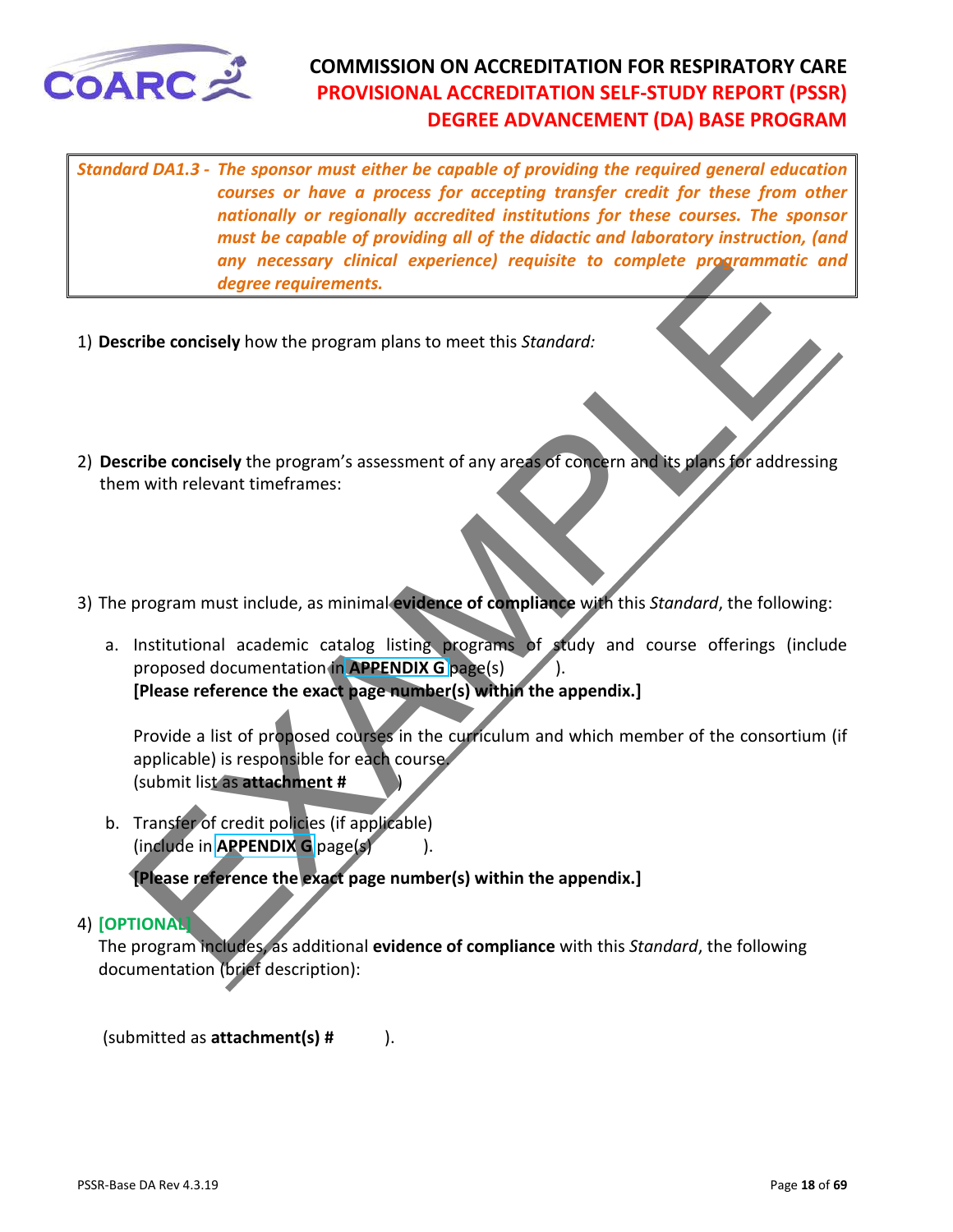<span id="page-18-0"></span>

#### *Standard DA1.4 - The sponsor is responsible for:*

- *\* Curriculum planning, course selection and coordination of instruction by program faculty;*
- *\* Continued professional growth of faculty.*
- 1) **Describe concisely** how the program plans to meet this *Standard:*
- 2) **Describe concisely** the program's assessment of any areas of concern and its plans for addressing them with relevant timeframes:
- 3) The program must include, as minimal **evidence of compliance** with this *Standard*, the following:
- Example the concisely how the program plans to meet this *Standard:*<br>
Tribe concisely the program's assessment of any areas of concern and its plans for add rest<br>
multi-relevant time frames:<br>
program must include, as minim a. Institutional policies and procedures requiring curriculum planning, course selection and coordination of instruction by program faculty (include in **APPENDIX H** page(s) ).

**[Please reference the exact page number(s) within the appendix.]**

- b. Program faculty minutes of meetings for curriculum planning, course selection and instruction coordination (submit as **attachment #** );
- c. Institutional policies demonstrating support for continued professional growth of faculty (include in **APPENDIX H** page(s) );

**[Please reference the exact page number(s) within the appendix.]**

d. Documentation of (proposed) continuing professional development activities of the faculty and institutional support of these activities (submit as **attachment #** ).

#### 4) **[OPTIONAL]**

The program includes, as additional **evidence of compliance** with this *Standard*, the following documentation (brief description):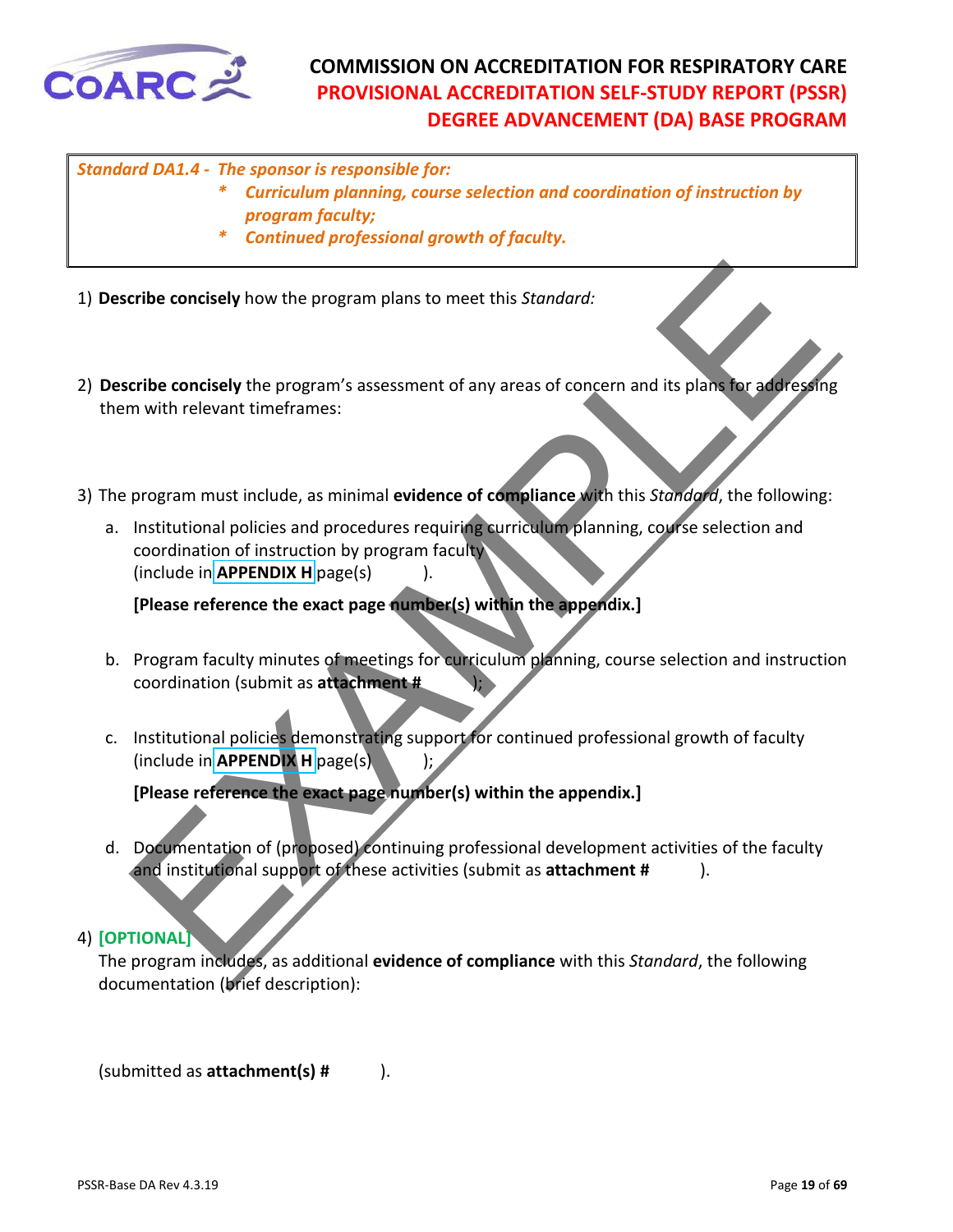<span id="page-19-0"></span>

*Standard DA1.5 - Program academic policies must apply to all students and faculty regardless of location of instruction.*

- 1) The program must include, as minimal **evidence of compliance** with this *Standard*, the following:
	- a. Student Handbook (include statement in **APPENDIX I** page(s) );
	- b. Published program policies (include proposed documentation as **APPENDIX H** page(s)

and/or **APPENDIX I** page(s)  $\qquad$  ).

Student Handbook (include statement in APPENDIX I page(s)<br>
Published program policies (include proposed documentation as APPENDIX II page(s)<br>
and/or APPENDIX I page(s)<br>
.<br>
In the DA1.6 - The sponsor must report substantive *Standard DA1.6 - The sponsor must report substantive change(s) (see Section 9 of the CoARC Accreditation Policies and Procedures Manual) to the CoARC within the time limits prescribed. Substantive change(s) include* 

- *\* Change of Ownership/Sponsorship/Legal status or Change in Control*
- **Change in the degree awarded**
- *\* Addition of an Entry into Respiratory Care Professional Practice degree track*
- *\* Initiation of (an) Additional Degree Track Program(s)*
- *\* Change in program goal(s)*
- *Change in the curriculum or delivery method in the curriculum or delivered*
- *\* Addition of the Sleep Specialist Program Option*
- *\* Request for Inactive Accreditation Status*
- *\* Voluntary Withdrawal of Accreditation*
- *\* Addition of (a) Satellite location(s)*
- *\* Requests for increases in Maximum Enrollment*
- *\* Change in Program Location* 
	- $$
- *\* Change in Key Personnel*
- *\* Change in institutional accreditor of the educational sponsor*
- *\* Change in accreditation status of the educational sponsor*
- Change in accreditation status of any member of the consortium (where  *applicable)* 
	- *\* Transition of a Program Option to a Base Program*

**Compliance with this Standard is not applicable to programs submitting a PSSR. Proceed to the next Standard.**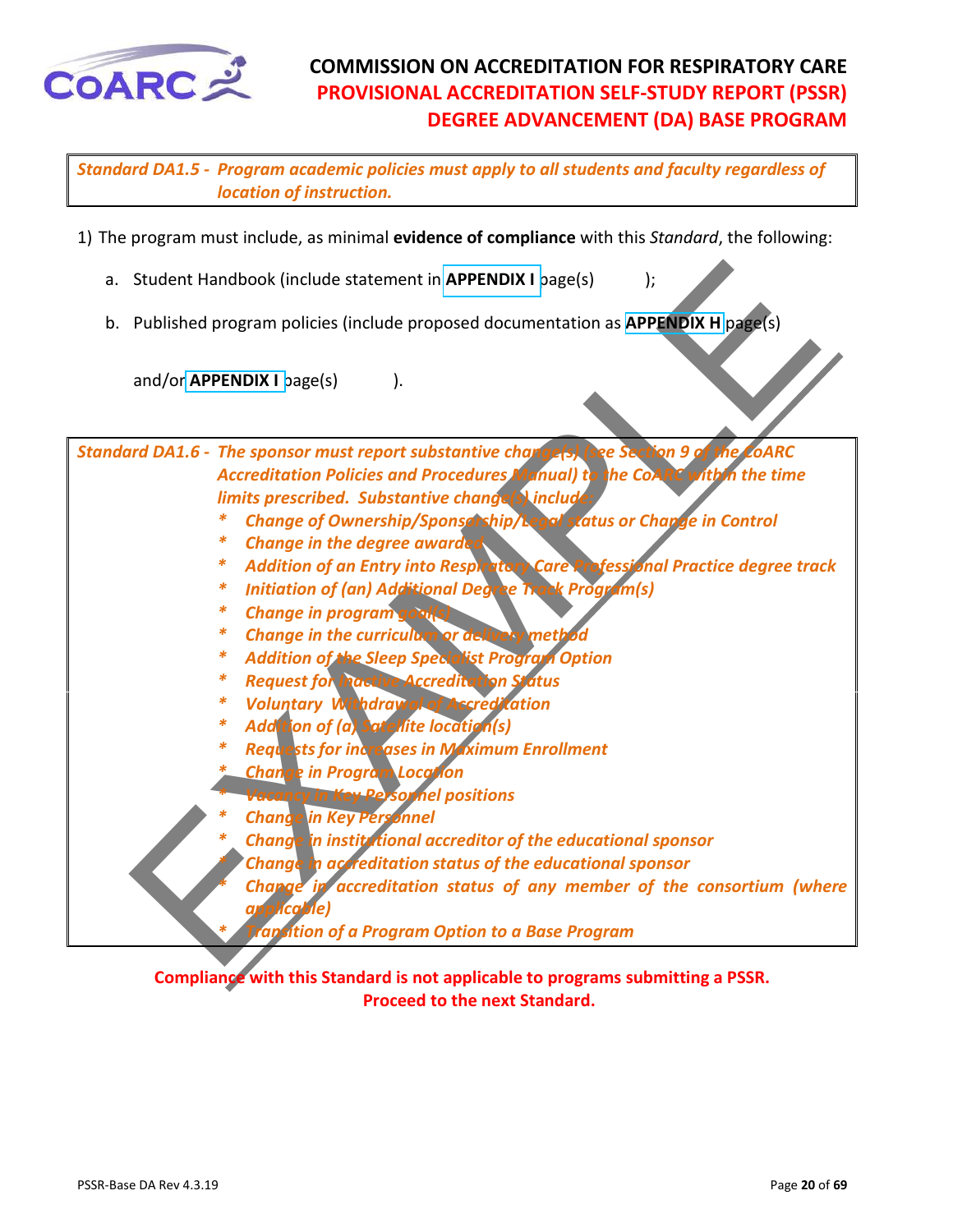<span id="page-20-0"></span>

#### **SECTION C:**

#### **STANDARD 2 – INSTITUTIONAL AND PERSONNEL RESOURCES**

in the spinon must ensure that is both the program to achieve its goals and objects as defined<br>standard DA3.1, at all program locations, regardless the instruction<br>formation of the program include, as minimal evidence of c *Standard DA2.1 - The sponsor must ensure that fiscal, academic and physical resources are sufficient for the program to achieve its goals and objectives, as defined in Standard DA3.1, at all program locations, regardless of the instructional methodology used.*

- 1) The program must include, as minimal **evidence of compliance** with this *Standard*, the following:
	- a. Results (first 3 columns completed) of annual program resource assessment as documented in the CoARC Resource Assessment Matrix (RAM) (include in **APPENDIX B – BASE-DA RAM)**.

#### 2) **[OPTIONAL]**

The program includes, as additional **evidence of compliance** with this *Standard*, the following documentation (brief description):

(submitted as **attachment #** ).

*Standard DA2.2 - The sponsor must appoint, at a minimum, a full-time Program Director.*

- 1) The program must include, as minimal **evidence of compliance** with this *Standard*, the following:
	- a. Documentation of Employment (submit as **attachment #** );
	- b. Written job descriptions including minimal qualifications (include in **APPENDIX C - PD Job Description**) **and**

 **DCE Job Description** (only if applicable) **Medical Advisor Job Description** (only if applicable) **Co-Medical Advisor(s) Job Description** (only if applicable).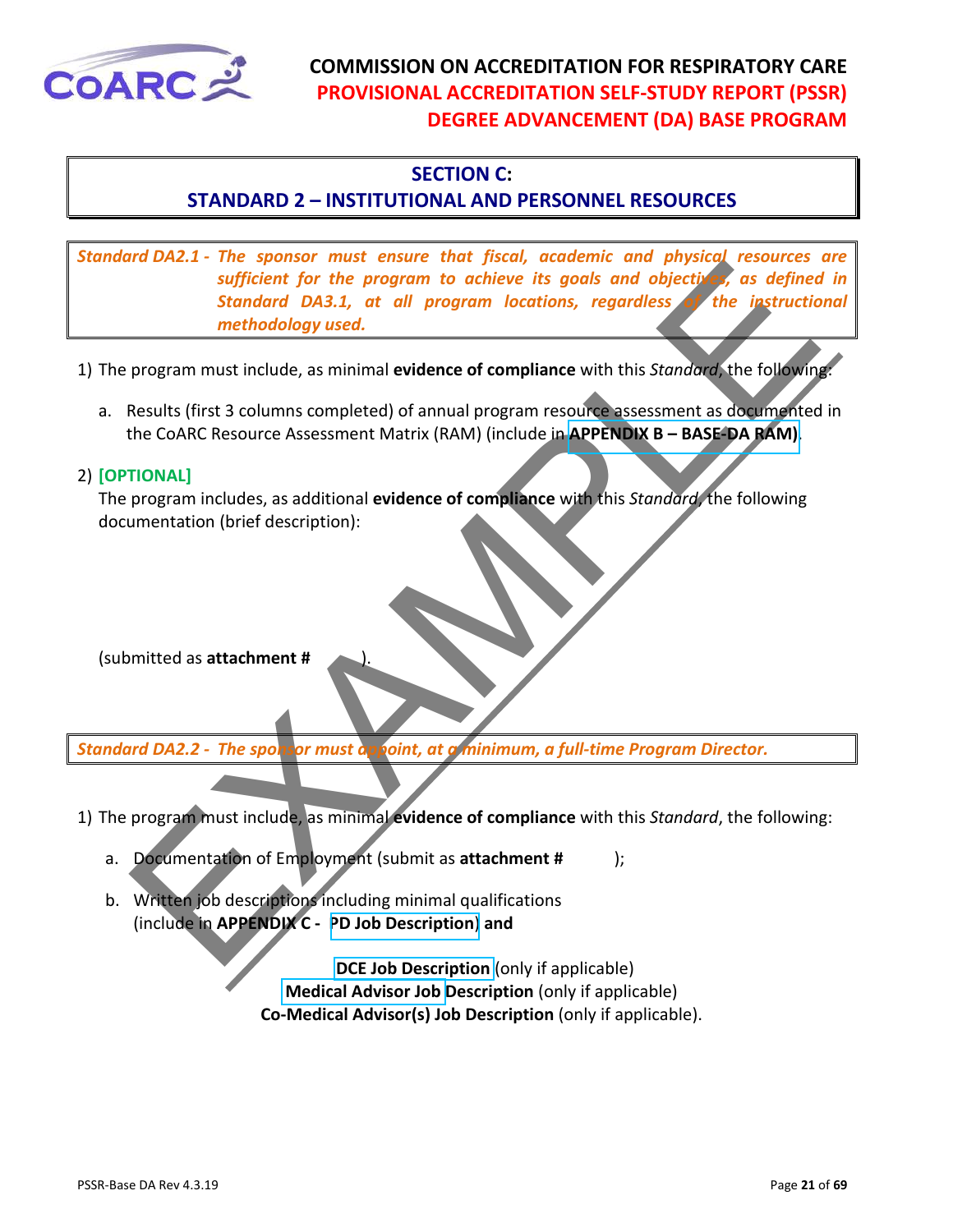<span id="page-21-0"></span>

sufficient time is devoted to the program by the PD so that his there are the stated to the program by the PD so that his the education and administrative responsibilities can be met.<br>
The concisely how the program's asses *Standard DA2.3 - The Program Director (PD) must be responsible for all aspects of the program, both administrative and educational. Administrative aspects include fiscal planning, continuous review and analysis, planning and development, and the overall effectiveness of the program. Educational responsibilities include: teaching, curriculum development and review, etc. There must be evidence that sufficient time is devoted to the program by the PD so that his or her educational and administrative responsibilities can be met.* 

1) **Describe concisely** how the program plans to meet this *Standard:*

2) **Describe concisely** the program's assessment of any areas of concern and its plans for addressing them with relevant timeframes:

- 3) The program must include, as minimal **evidence of compliance** with this *Standard*, the following:
	- a. CoARC Teaching and Administrative Workload Form (Complete PD Workload Form in **APPENDIX D – PD Workload Form)**;
	- b. Institutional job description (include in **APPENDIX C PD Job Description)**.

#### 4) **[OPTIONAL]**

The program includes, as additional **evidence of compliance** with this *Standard*, the following documentation (brief description):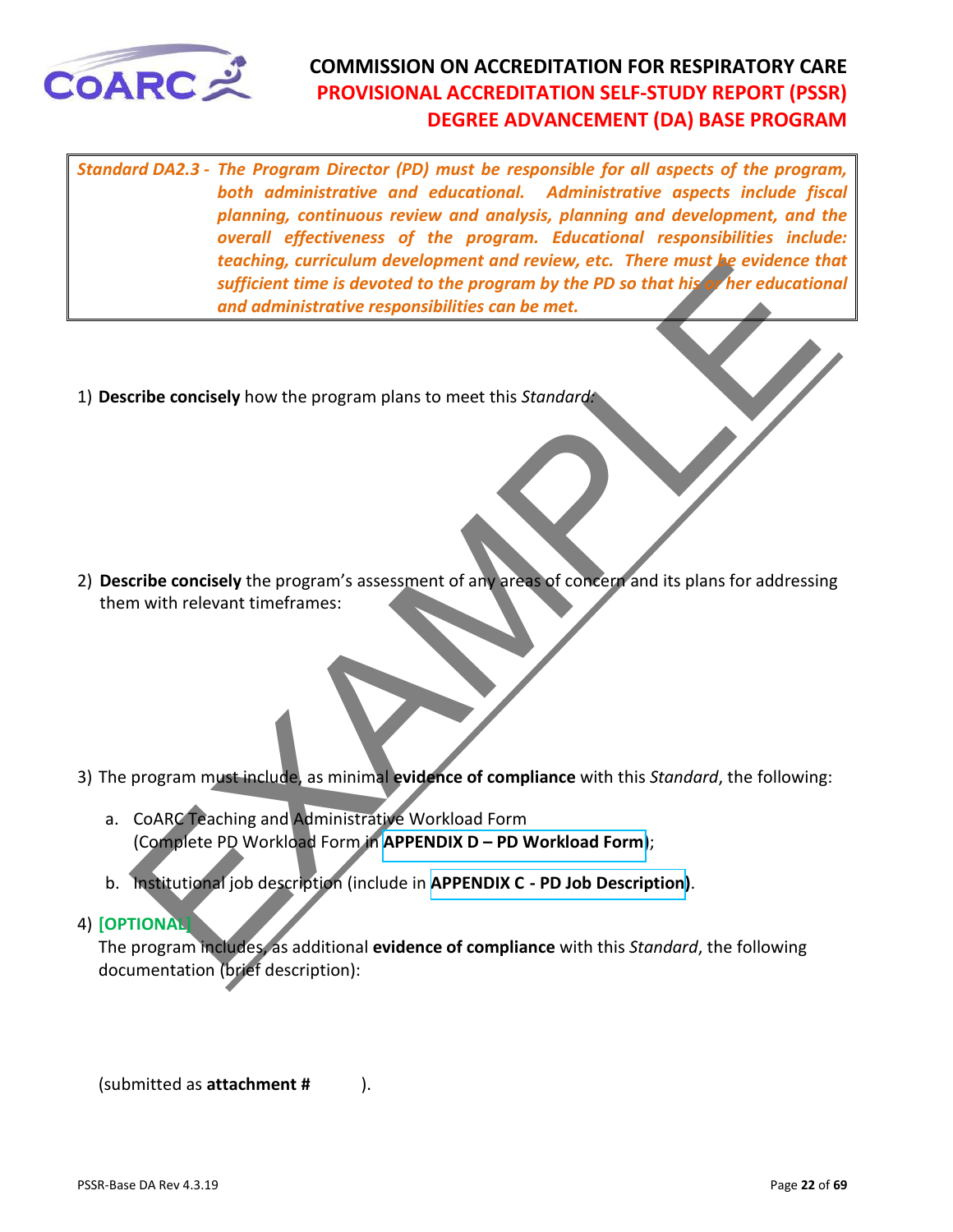<span id="page-22-0"></span>

*Standard DA2.4 - The PD must have earned at least a master's degree from an academic institution accredited by a regional or national accrediting agency recognized by the U.S. Department of Education (USDE).* 

- 1) The program must include, as minimal **evidence of compliance** with this *Standard*, the following:
	- a. Academic transcript denoting the highest degree earned (submitted as **attachment #** )

| 1) The program must include, as minimal evidence of compliance with this Standard, the following:                                                                                                                                                                                                                                                                                                                                                                                                                                                                                                                                                                                                                                                                                                                                                                                                                                             |
|-----------------------------------------------------------------------------------------------------------------------------------------------------------------------------------------------------------------------------------------------------------------------------------------------------------------------------------------------------------------------------------------------------------------------------------------------------------------------------------------------------------------------------------------------------------------------------------------------------------------------------------------------------------------------------------------------------------------------------------------------------------------------------------------------------------------------------------------------------------------------------------------------------------------------------------------------|
| a. Academic transcript denoting the highest degree earned<br>(submitted as attachment #                                                                                                                                                                                                                                                                                                                                                                                                                                                                                                                                                                                                                                                                                                                                                                                                                                                       |
| Standard DA2.5 - The PD must be associated with an accredited respiratory care<br>prógram.<br>graduate school, or medical school and must have a:<br>* valid RRT credential OR be a physician (MD or DO) OR academician (PhD or<br>EdD);<br>* current professional license or certificate unless exempted from licensure under<br>state or federal law;<br>* minimum of four (4) years' experience as an RRT OR physician (MD or DO) OR<br>academician of which at least (wo (2) years must include experience in clinical<br>respiratory care, pulmonary medicine, cardiothorodic surgery, critical care,<br>anesthesiology, healthcare administration, healthcare research, or a subject area<br>directly related to the degree conferred;<br>* minimum of two (2) years teaching experience in clinical respiratory care,<br>research, management, education, or a subject area directly related to the<br>degree conferred by the program |
| 1) The program must include, as minimal evidence of compliance with this Standard, the following:<br>a. Documentation of a current state license (submit as attachment #<br>$\mathbf{)}$                                                                                                                                                                                                                                                                                                                                                                                                                                                                                                                                                                                                                                                                                                                                                      |
| b. Credential verification by the NBRC, ABMS, AOA, or relevant credentialing agency<br>(submit as attachment #<br>Curriculum vitae<br>$\mathsf{C}$ .<br>(Complete Program Faculty CV Outline in APPENDIX C - PD Faculty CV Outline).                                                                                                                                                                                                                                                                                                                                                                                                                                                                                                                                                                                                                                                                                                          |

- a. Documentation of a current state license (submit as **attachment #** );
- b. Credential verification by the NBRC, ABMS, AOA, or relevant credentialing agency (submit as **attachment #** );
- c. Curriculum vitae (Complete Program Faculty CV Outline in **APPENDIX C – PD Faculty CV Outline)**.

*Standard DA2.6 - The PD must have regular and consistent contact with students and program faculty regardless of program location.*

**Compliance with this Standard is not applicable to programs submitting a PSSR. Proceed to the next Standard.**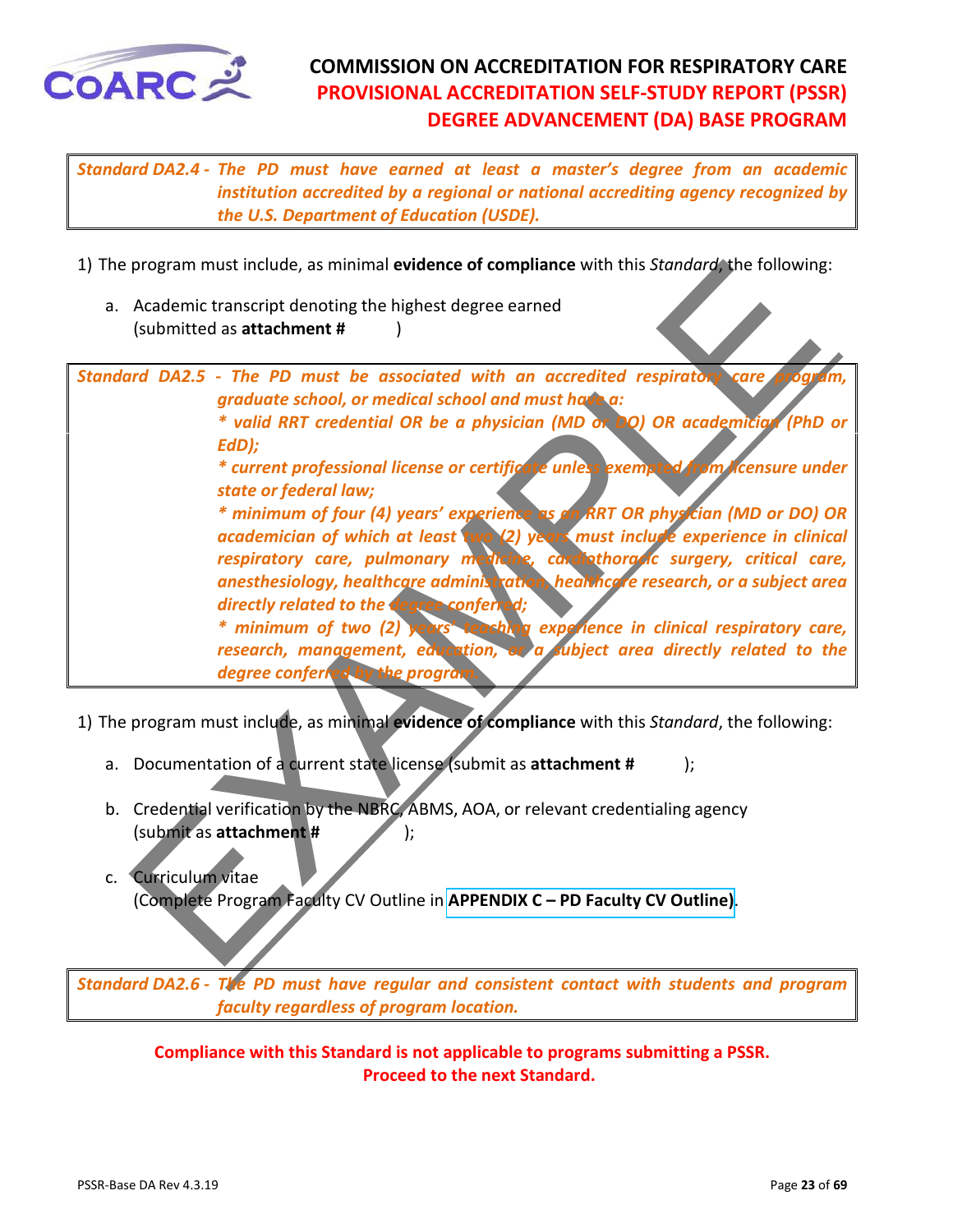<span id="page-23-0"></span>

*Standard DA2.7- In addition to the Program Director, there must be sufficient personnel resources to provide effective instruction for each course of study.*

**Compliance with this Standard is not applicable to programs submitting a PSSR. Proceed to the next Standard.**

*Standard DA2.8 - There must be sufficient administrative and clerical support staff to enable the program to meet its goals and objectives as defined in Section 3.*

- 1) **Describe concisely** how the program plans to meet this *Standard:*
- Proceed to the next standard.<br>
Program to meet its goals and objectives as defined in Section 3.1979<br>
Program to meet its goals and objectives as defined in Section 3.3<br>
Tribe concisely how the program's assessment of any 2) **Describe concisely** the program's assessment of any areas of concern and its plans for addressing them with relevant timeframes:
- 3) The program must include, as minimal **evidence of compliance** with this *Standard*, the following:
	- a. Results of annual program resource assessment as documented in the CoARC RAM (first 3 columns submitted in **APPENDIX B – BASE-DA RAM**).

#### 4) **[OPTIONAL]**

The program includes, as additional **evidence of compliance** with this *Standard*, the following documentation (brief description):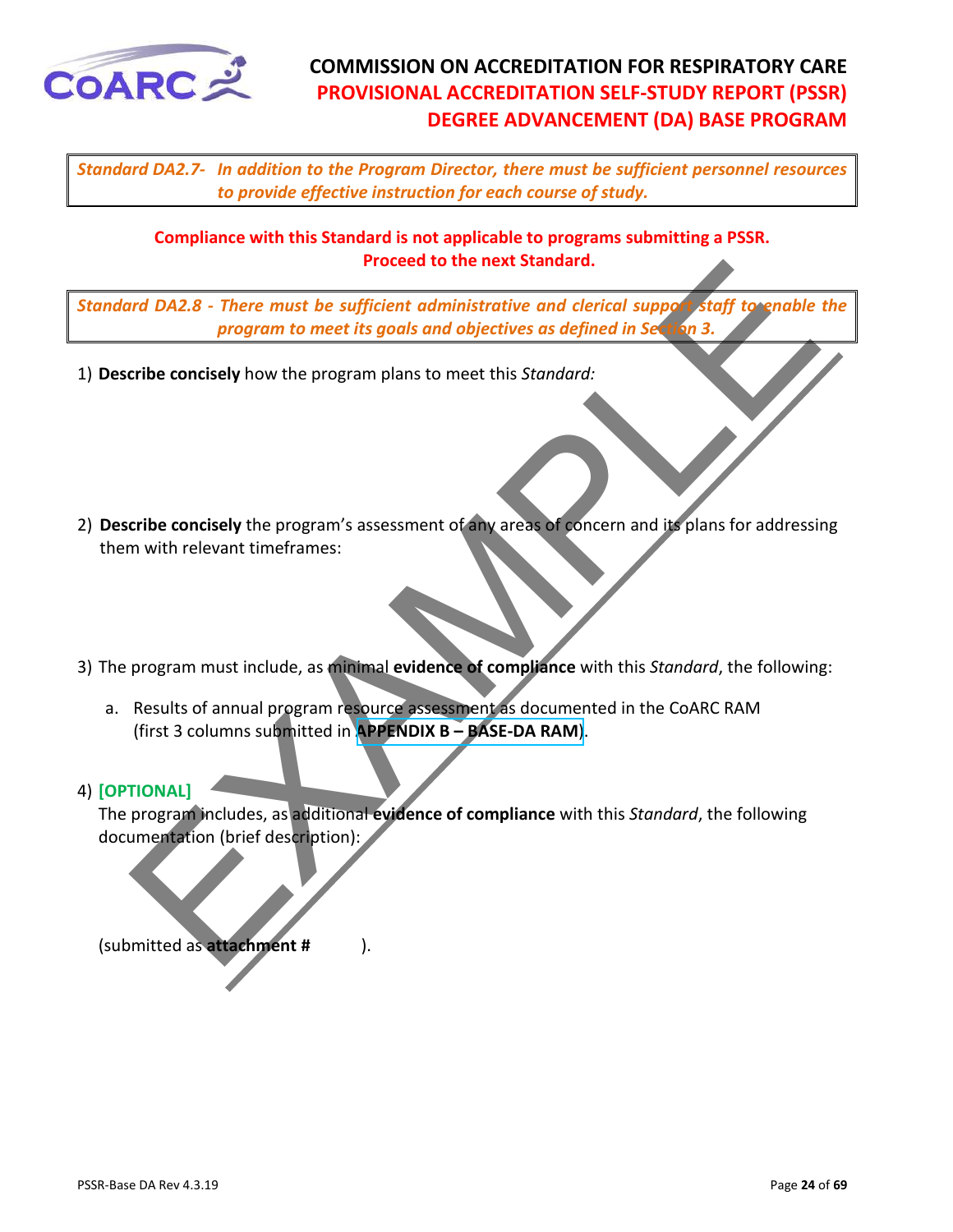<span id="page-24-0"></span>

*Standard DA 2.9 - The program must, at least annually, use the CoARC Resource Assessment Surveys to assess the resources described in Standard DA2.1. The survey data must be documented using the CoARC Resource Assessment Matrix (RAM). The results of resource assessment must be the basis for ongoing planning and appropriate change in program resources; any deficiency identified requires development of an action plan, documentation of its implementation, and evaluation of its effectiveness as measured by ongoing resource assessment.* 

- 1) The program must include, as minimal **evidence of compliance** with this *Standard*, the following:
- development of an action plan, documentation of its improvement of an action plan, documentation of its improvement of an action plan, documentation of its improvement.<br>
evaluation of its effectiveness as measured by ongoi a. Results (first 3 columns completed) of annual program resource assessment as documented in the CoARC RAM, over sufficient years to document the development and implementation of action plans and subsequent evaluations of their effectiveness (submitted in **APPENDIX B - BASE-DA RAM**).

#### 2) **[OPTIONAL]**

The program includes, as additional **evidence of compliance** with this *Standard*, the following documentation (brief description):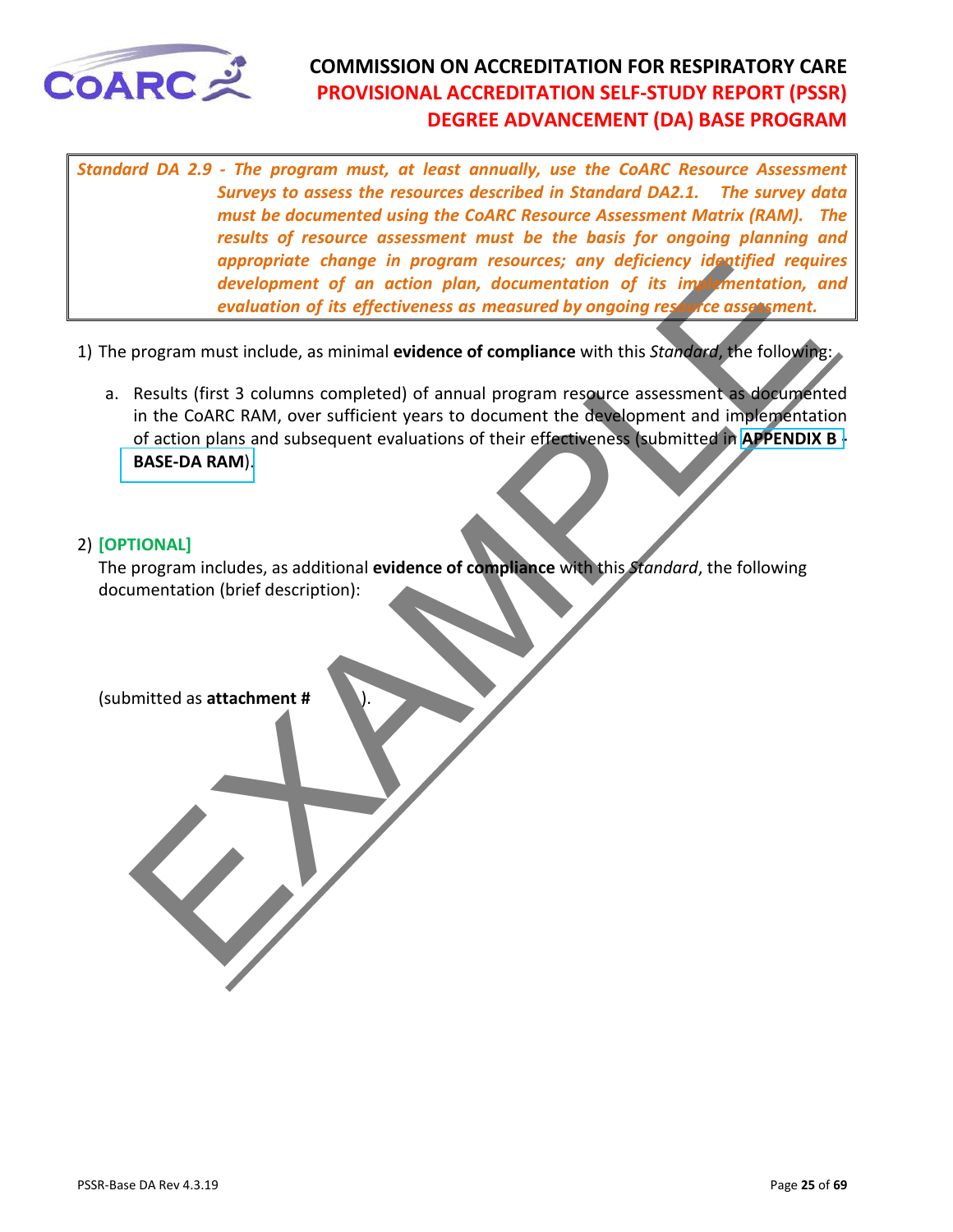<span id="page-25-0"></span>

#### **SECTION D:**

#### **STANDARD 3 – PROGRAM GOALS, OUTCOMES, AND ASSESSMENT**

International and DAS.1 - The program must have the following goal defining minimum pectations:<br>
programs with additional knowledge, skills, and at only the signal peace dependent, execution, research, or advanced clinical *Standard DA3.1 - The program must have the following goal defining minimum expectations: "To provide graduates of entry into respiratory care professional practice degree programs with additional knowledge, skills, and attributes in leadership, management, education, research, or advanced clinical practice both to their current professional goals and to prepare them for practice as a degree respiratory therapists."* 

1) The program must include, as minimal **evidence of compliance** with this *Standard*, the following:

a. Published program goal(s) in student handbook and program or institutional website (provide evidence of proposed program goals in student handbook [include as **APPENDIX I** page(s) [1], proposed program or institutional website [include as **attachment #** ], or [include as **attachment #** ]).

**[Please reference the exact page number(s) within the appendix.]**;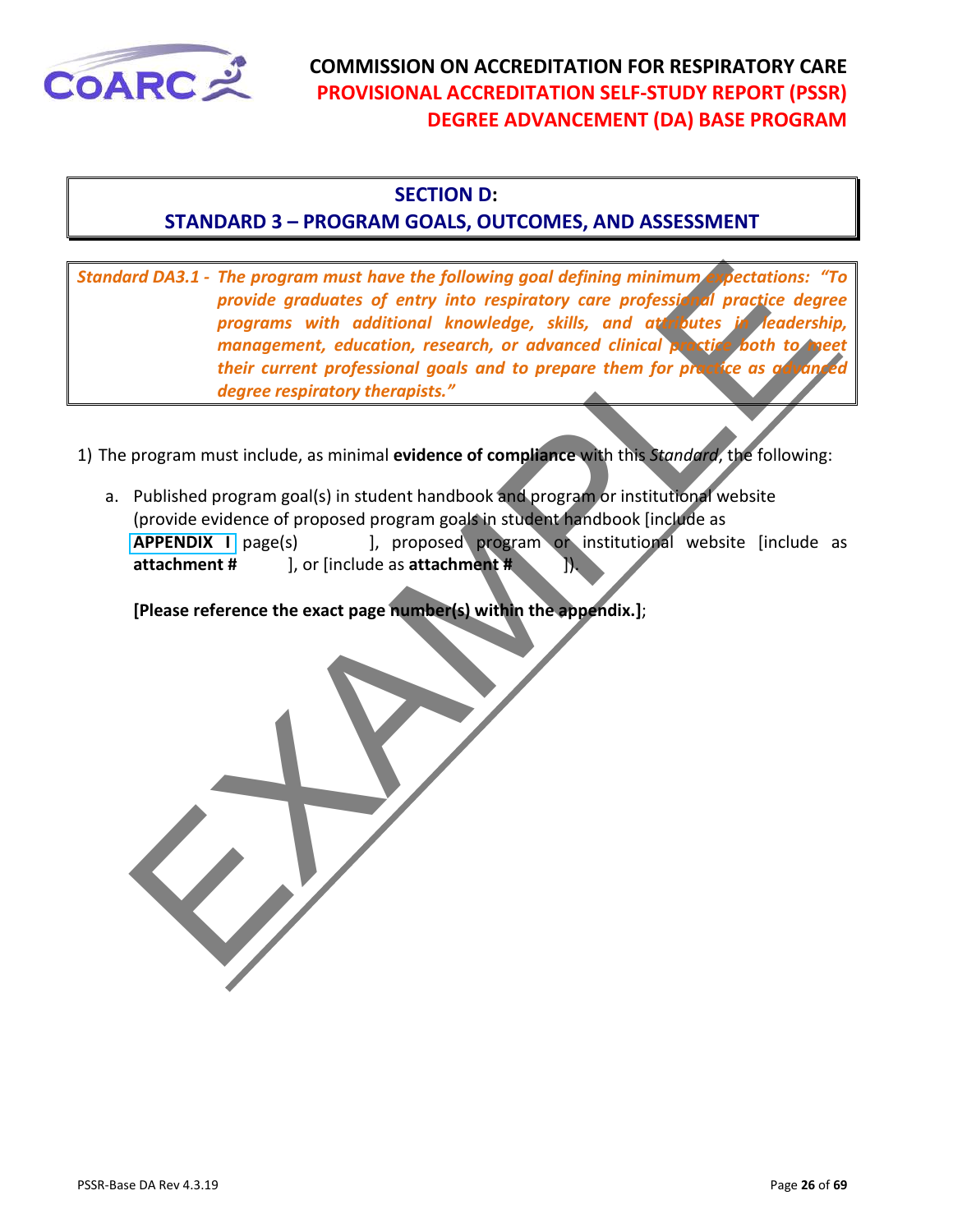<span id="page-26-0"></span>

*Standard DA3.2 - Program goal(s) must form the basis for ongoing program planning, implementation, evaluation, and revision. Program goal(s) and outcomes must be reviewed annually by program personnel to ensure compatibility with the mission of the sponsor.* 

- 1) The program must include, as minimal **evidence of compliance** with this *Standard*, the following:
- program must include, as minimal evidence of compliance with this *Standary*, the following<br>Documentation of annual review and analysis of goals and outcomes by the program<br>personnel, as evidenced in the minutes of faculty a. Documentation of annual review and analysis of goals and outcomes by the program personnel, as evidenced in the minutes of faculty meetings and Annual Report of Current Status (RCS)

(Not applicable to programs submitting a PSSR);

b. Documentation that the program's optional goal(s) is/are compatible with the sponsor's mission

(submitted as **attachment #** ).

**Please Note: Only Program Faculty Minutes that address the relevant Standard(s) must be submitted with this self study.** 

#### 2) **[OPTIONAL]**

The program includes, as additional **evidence of compliance** with this *Standard*, the following documentation (brief description):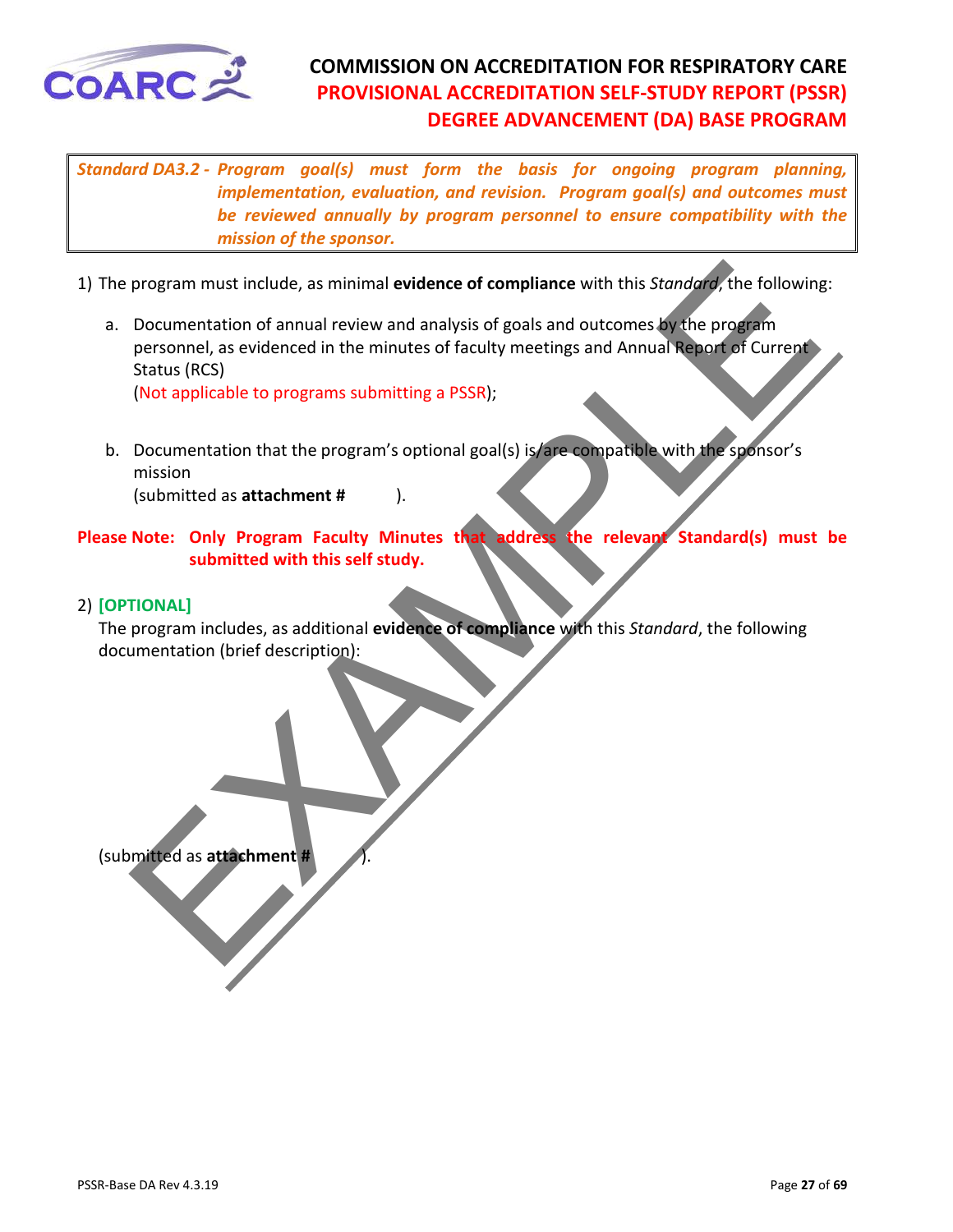<span id="page-27-0"></span>

*Standard DA3.3- The communities of interest served by the program must include, but are not limited to, students, graduates, faculty, college administration, employers, physicians, and the public. An advisory committee, with representation from each of the above communities of interest (and others as determined by the program) must meet with key personnel at least annually to assist program and sponsor personnel in reviewing and evaluating program outcomes, instructional effectiveness and program response to change, along with addition of/changes to optional program goals.* 

- 1) The program must include, as minimal **evidence of compliance** with this *Standard*, the following:
	- a. Current advisory committee membership list identifying the community of interest with which each member is affiliated (submitted as **attachment #** );
	- b. Minutes and attendance list of advisory committee meetings (submitted as **attachment #** ).

program must include, as minimal officence of compliance with this Strandard, the following<br>property and sonsor personnel in reviewing and evaluating profession of instructional effectiveness and program response to change *Standard DA3.4- The program must define and make available to enrolled students and faculty the expected student learning outcomes (ESLOs) that align with DA Standards 3.1 and 3.2 and address the professional competency expectations determined by the program, as outlined in Section 4. These ESLOs must clearly articulate what students are expected to be able to do, achieve, demonstrate, or know upon completion of the program. The program must determine how to measure achievement of each of the ESLOs and must ensure that students understand the measurement systems and how/when they will be used.*

- 1) The program must include, as minimal **evidence of compliance** with this *Standard*, the following:
	- a. Documentation of expected ESLOs for each segment of professional coursework that includes direct and indirect evidence used to measure each ESLO (submitted as **attachment #** );
	- b. Documentation that ESLOs are provided to all enrolled students and faculty (submitted as **attachment #** ).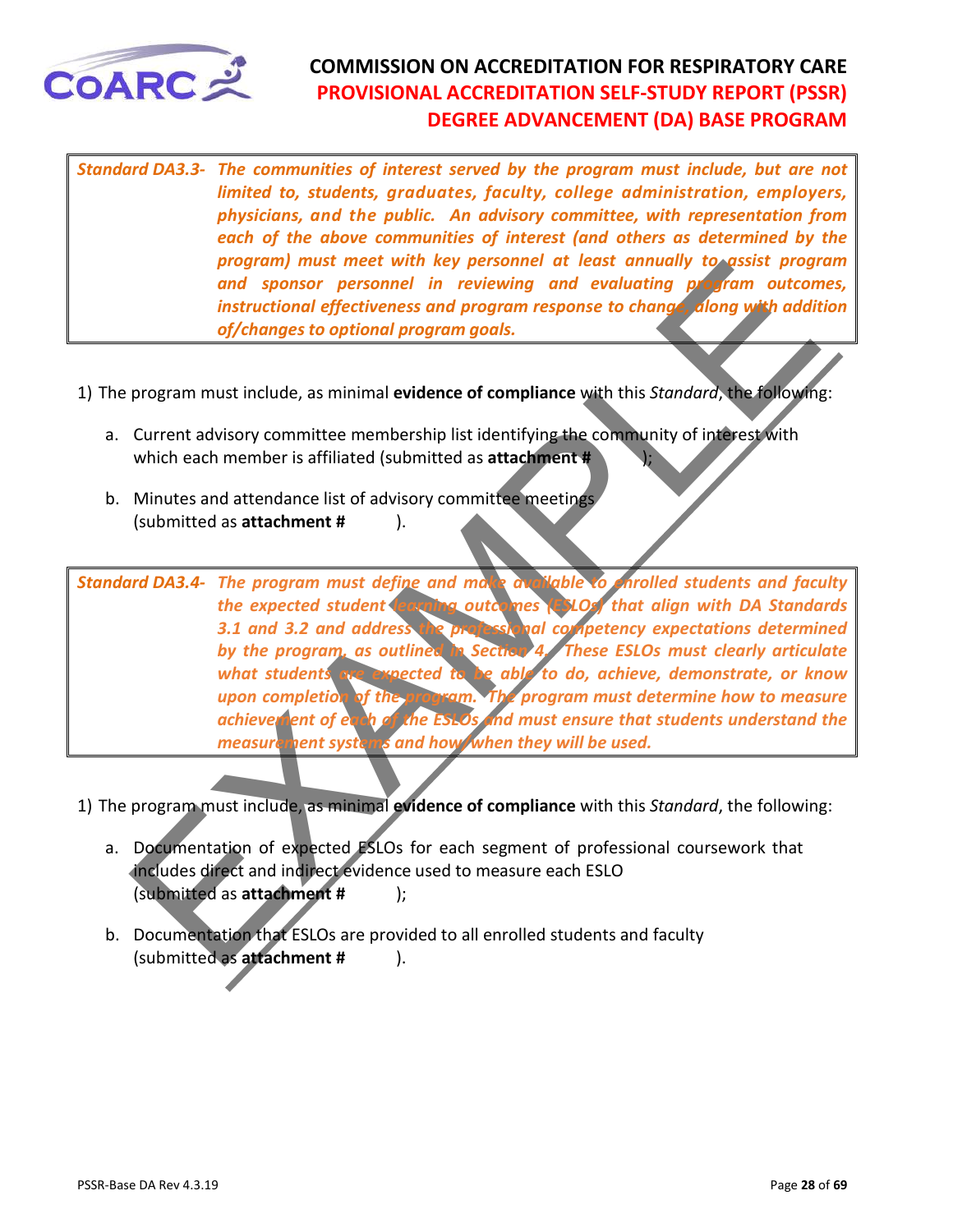<span id="page-28-0"></span>

*Standard DA3.5 - The program must formulate a systematic assessment process to evaluate the ESLOs defined in DA3.4. Rubrics must be established for each of the ESLOs and made known to the students prior to their evaluations. Based on the results of the assessment process, the program must make adjustments to the curriculum as needed, but no less than annually.* 

- 1) The program must include, as minimal **evidence of compliance** with this *Standard*, the following:
	- a. Rubrics for all ESLOs included in all course syllabi and in the student handbook (provided at time of on-site evaluation);
	- b. Annual Report of Current Status (RCS) documenting ESLOs (Not applicable to programs submitting a PSSR);
	- c. Minutes of faculty and advisory committee meetings (submitted as **attachment #** ).

*Standard DA3.6 - Program outcomes must be assessed annually, using the standardized CoARC DA Graduate Surveys.*

**Programs will not be required to provide this evidence for the PSSR. If there is outcome data of this type available for an existing program, please provide that evidence.** 

or<br>
and must include, as minimal evidence of compliance with this *Standard*, the included<br>
Rubrics for all ESLOs included in all course syllabi and in the student handbook<br>
(provided at time of on-site evaluation);<br>
Annua *Standard DA 3.7 - The program must have clearly documented assessment measures by which all students are regularly evaluated on their acquisition of the knowledge, skills, attitudes, and competencies required for graduation. The program must conduct evaluations equitably and with sufficient frequency to keep students apprised of their progress toward achieving the expected competencies. This will facilitate*  **Promission of learning deficiencies and the development of a means** *for their remediation within a reasonable time frame. For programs providing distance education with on-line exams or quizzes as part of the evaluation process, the program must provide evidence supporting its determination that such testing preserves academic integrity and maintains quality and fairness.* 

1) The program must include, as minimal **evidence of compliance** with this *Standard*, the following:

a. Student handbook or other documents readily available to students, such as course syllabi (provided at time of on-site evaluation), that explains proposed remediation policies, (included in **APPENDIX I page(s)** ) as well as the number and frequency of proposed student evaluations (**attachment #** ).

#### **[Please reference the exact page number(s) within the appendix.]**;

b. Student evaluations of instruction documenting satisfaction with the frequency and objectivity of evaluations and with the opportunities for remediation (Not applicable to programs submitting a PSSR);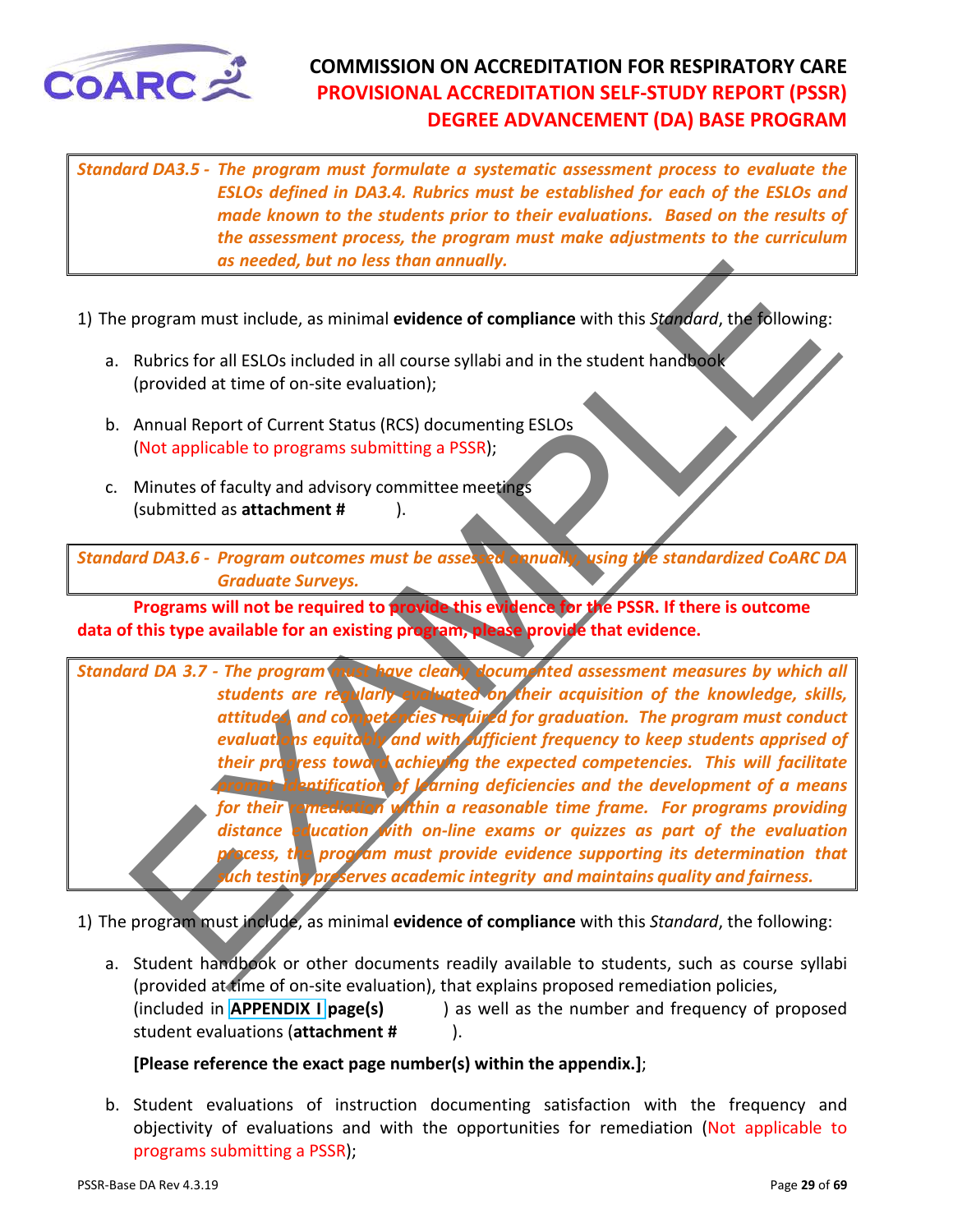<span id="page-29-0"></span>

- c. Student evaluations performed by faculty, supporting the equitable administration of the evaluations (Not applicable to programs submitting a PSSR);
- d. Records of student academic counseling (Not applicable to programs submitting a PSSR);
- e. Results of proctored exams and an explanation of means used to assure academic integrity (can include proctored exams, locked browser system, video monitoring, etc.) [if applicable] (Not applicable to programs submitting a PSSR);
- f. Faculty meeting minutes demonstrating review of proctoring processes and results [if applicable] (Not applicable to programs submitting a PSSR).

#### 2) **[OPTIONAL]**

The program includes, as additional **evidence of compliance** with this *Standard*, the following documentation (brief description):

(submitted as **attachment #** ).

*Standard DA 3.8 - The program must, at a minimum, meet the outcome thresholds established by CoARC regardless of location and instructional methodology used.* 

**Compliance with this Standard is not applicable to programs submitting a PSSR. Proceed to the next Standard.**

*Standard DA 3.9 - The program must use the standardized CoARC electronic reporting tool to submit an annual Report of Current Status to CoARC.* 

> **Compliance with this Standard is not applicable to programs submitting a PSSR. Proceed to the next Standard.**

Results of proctored exams and an explanation of means used to assure academic integrity<br>
(can include proctored exams locked browser system, video monitoring etc.) [if applicable<br>
(Not applicable to programs submitting a *Standard DA3.10 - Programs not meeting all of the established CoARC outcomes assessment thresholds* must develop an appropriate plan of action for program improvement *that includes addressing each of the identified shortcomings.*

**Compliance with this Standard is not applicable to programs submitting a PSSR. Proceed to the next Standard.**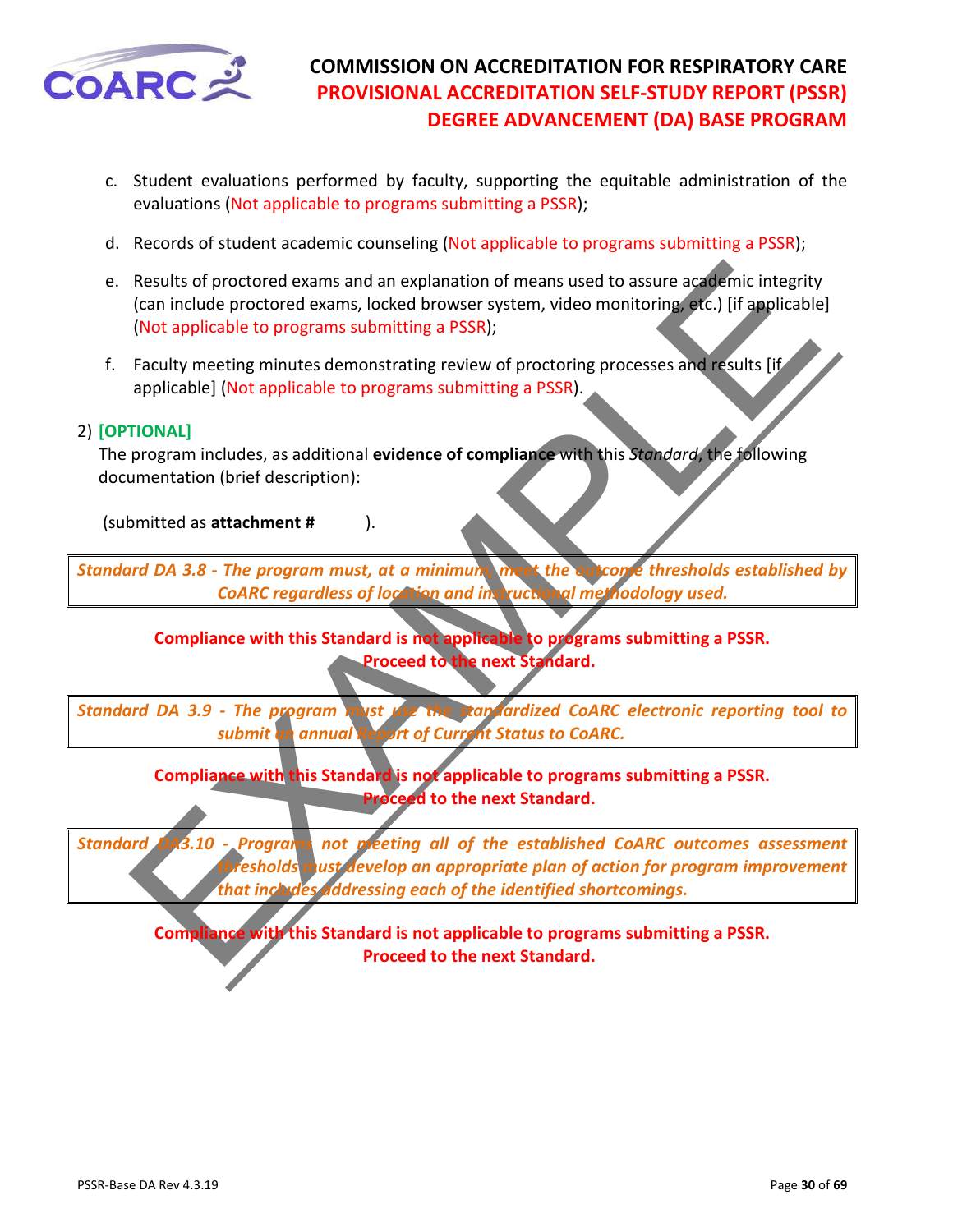<span id="page-30-0"></span>

# **SECTION E:**

# **STANDARD 4 – CURRICULUM**

*Standard DA4.1 - The curriculum must include integrated content necessary to attain the*  **expected competencies and achieve the program's stated goal** 

- 1) The program must include, as minimal **evidence of compliance** with this *Standard*, the following:
	- a. Course syllabi for all courses including course description, general and specific course objectives, methods of evaluation, content outline, and criteria for successful course completion (provided at time of on-site evaluation);
	- b. Published curriculum demonstrating appropriate course sequencing (Complete Course Program Requirements Table in **APPENDIX E – Program Course Requirements Table**);
	- c. Catalog course descriptions for all required courses in the curriculum (Include proposed descriptions in **APPENDIX G page(s)** );

**[Please reference the exact page number(s) within the appendix.]**

The Burstian minimum mast include and other the program's stoted good<br>
program must include, as minimal evidence of compliance with this *Standard*, the following<br>
program must include, as minimal evidence of compliance wi d. For clinical specialty programs, written documentation of the comparison of the program curriculum to the appropriate national credentialing agency specialty exam content outline (Submit relevant NBRC Detailed Content Outline Comparison(s) as **attachment(s) #** ). **If evidence (d) is not applicable, check here** 

#### 2) **[OPTIONAL]**

The program includes, as additional **evidence of compliance** with this *Standard*, the following documentation (brief description):

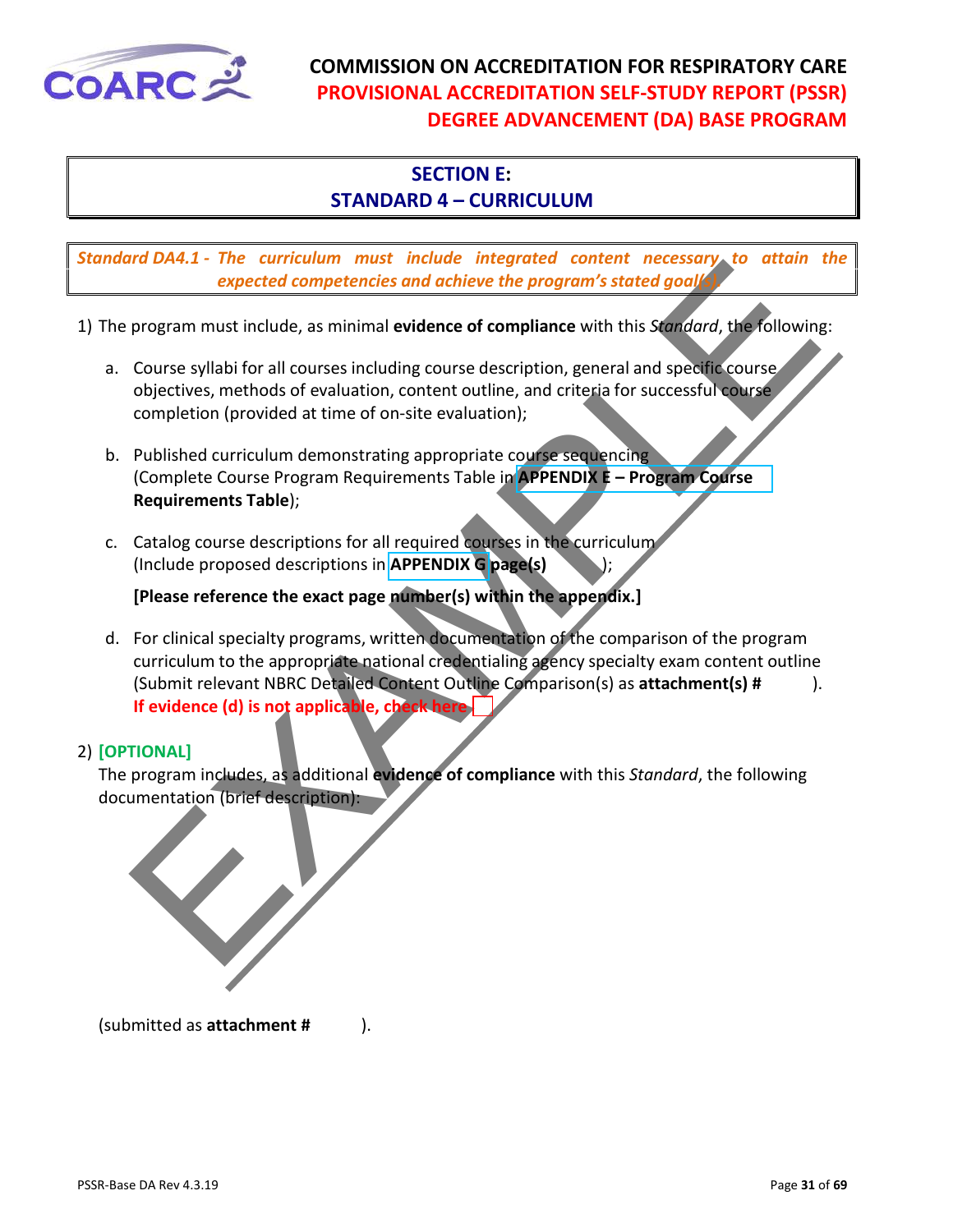

*Standard DA4.2 - Curricular content must be periodically reviewed and revised to ensure both its consistency with the program's stated goal(s) and its effectiveness in achieving the expected competencies.* 

- 1) The program must include, as minimal **evidence of compliance** with this *Standard*, the following:
	- a. Course syllabi for all courses including course descriptions, general and specific course objectives, methods of evaluation, content outline, and criteria for successful course completion (provided at time of on-site evaluation);
	- b. Written documentation of the matching of the program curriculum to the expected competencies/ESLOs (Submit relevant NBRC Detailed Content Outline Comparison(s) as **attachment #** ); **If evidence (b) is not applicable, check here**
- program must include, as minimal evidence of compliance with this *Stordard*, the following<br>Course syllabi for all courses including course descriptions, general and specific course<br>objectives, methods of evaluation, conte c. Written analysis of program effectiveness in achieving the expected competencies and documentation that this is reported to the Advisory Committee annually, along with advisory committee response/recommendations. An action plan and follow-up must be implemented when significant deficits in any content areas are noted, and must address Advisory Committee recommendations (Submit as **attachment #** ).

#### 2) **[OPTIONAL]**

The program includes, as additional **evidence of compliance** with this *Standard*, the following documentation (brief description):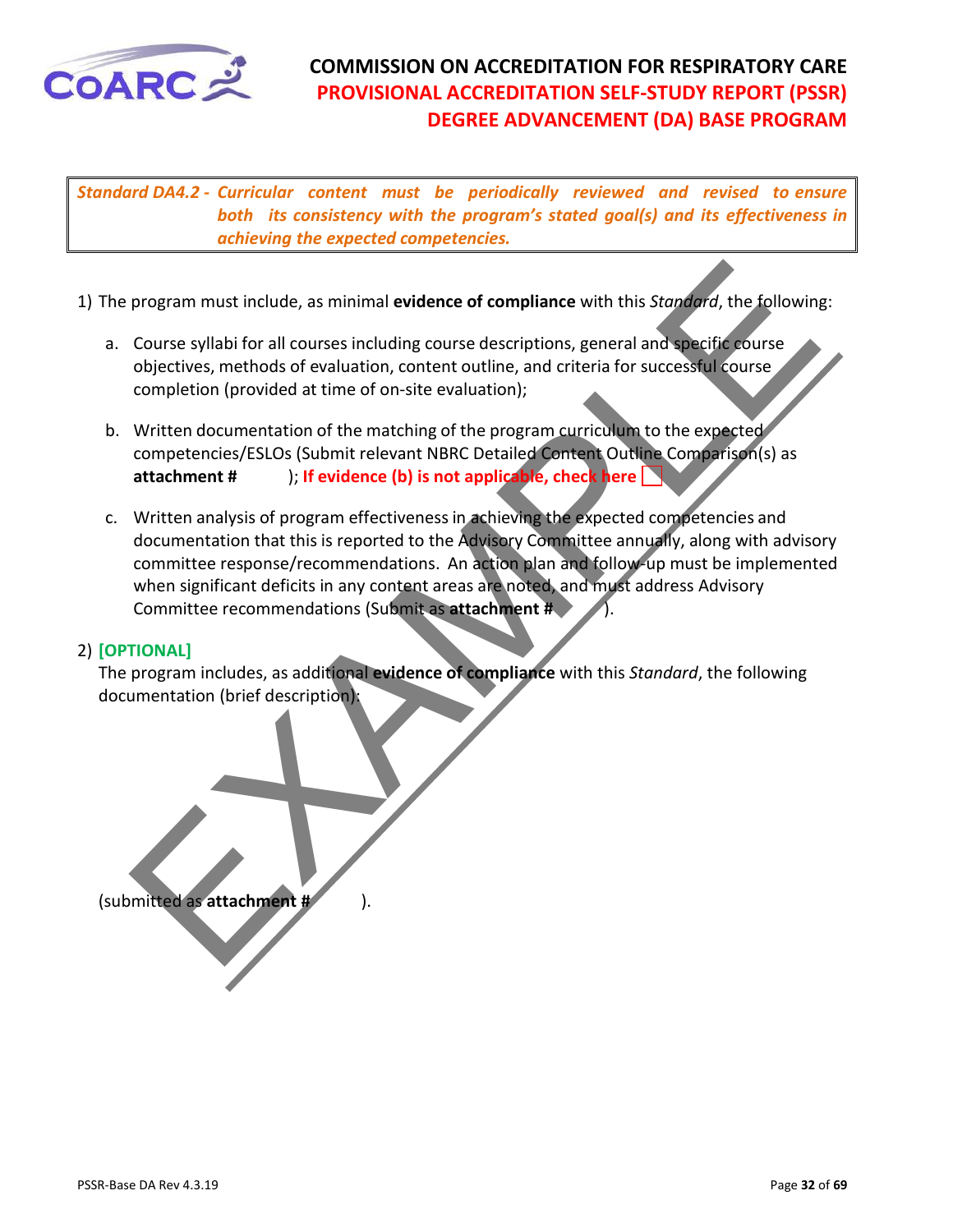<span id="page-32-0"></span>

*Standard DA4.3 - Practice-Specific Knowledge and Skills* 

*The graduate must demonstrate proficiency in his/her course of study by completing a programdefined summative measure (e.g., Capstone project) or a national credentialing specialty examination, as applicable. Graduate competencies may include, but are not limited to:* 

- *\* Demonstration of proficiency specific to the track, concentration, or specialization;*
- *\* Ability to independently implement education and training to maintain proficiency in the chosen track, concentration, or specialization;*
- Ability to apply skills acquired from the chosen track, concentrati  *specialization to continued professional practice.*

1) The program must include, as minimal **evidence of compliance** with this *Standard*, the following:

- a. For each student/track, the syllabus of each required course must demonstrate that the curriculum addresses the required competencies, with related objectives, teaching modules and evaluations;
- b. List of competencies required for continued professional practice related to each student's/group's chosen domain;
- c. Documentation of student evaluations that demonstrate his/her achievement of all the competencies established by the program to meet this Standard; (Not applicable to programs submitting a PSSR);
- d. Results on specialty credentialing exams (if applicable) and/or programmatic summative measures as reported in the Annual Reports of Current Status accepted by CoARC; (Not applicable to programs submitting a PSSR);
- mentarities are electronical proprietion of proprietion of proprietion and proprietion and the second with the second the chosen track, concernation, a specialization to consider the chosen track of concernation or special e. Independent study papers by students documenting their acquisition of advanced skills in their chosen track (i.e., education, research, management, quality improvement, protocol development, etc.). (Not applicable to programs submitting a PSSR).

#### 2) **[OPTIONAL]**

The program includes, as additional **evidence of compliance** with this *Standard*, the following documentation (brief description):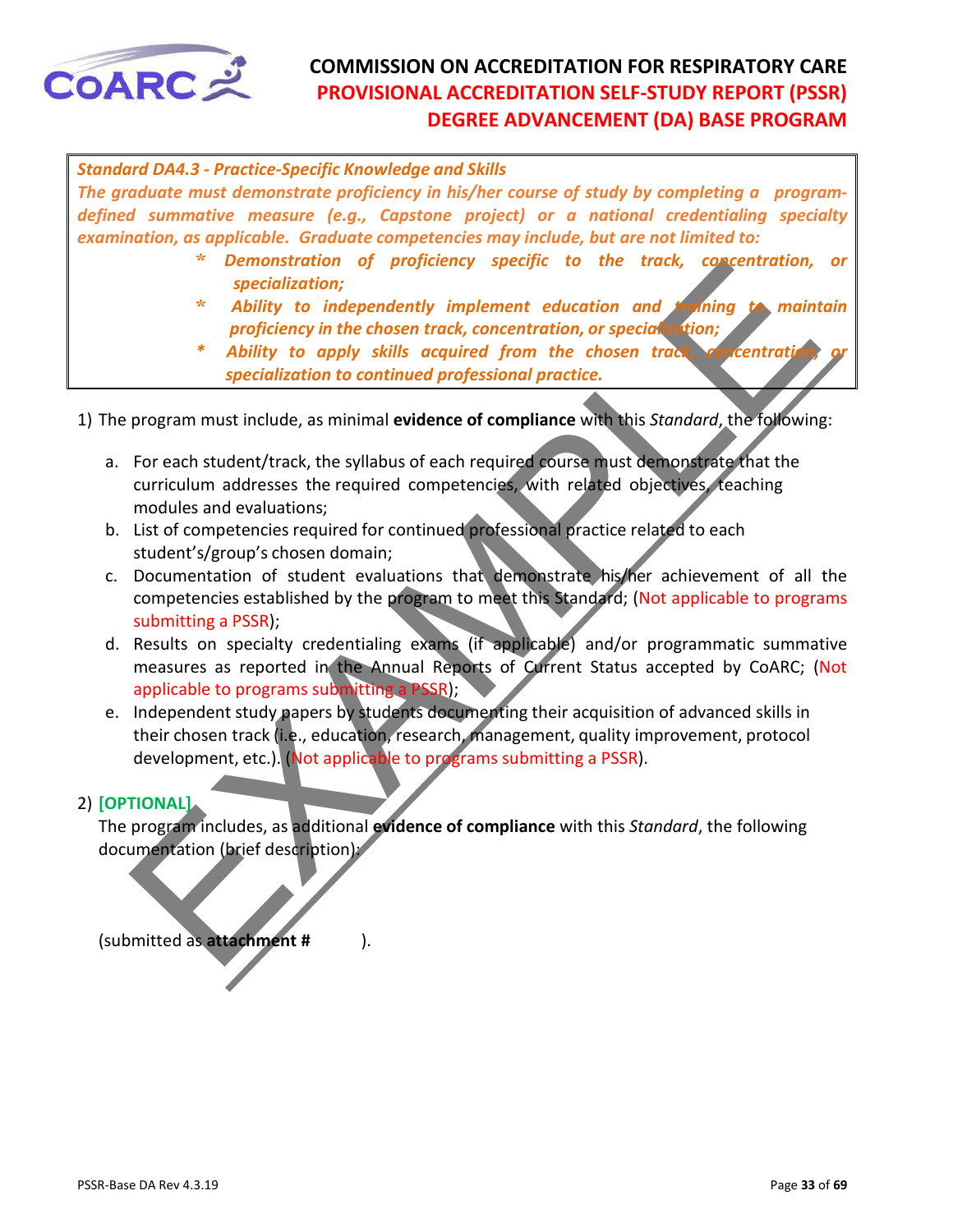

| <b>Standard DA4.4 Clinical Knowledge</b>                                                                                                                                                                                                                                                               |
|--------------------------------------------------------------------------------------------------------------------------------------------------------------------------------------------------------------------------------------------------------------------------------------------------------|
| Graduates should demonstrate an analytical approach to clinical situations and must have<br>sufficient understanding of established and evolving biomedical and clinical sciences to effectively<br>apply this knowledge to patient care in their area of practice. These competencies should include, |
| but are not limited to, demonstrating an in-depth comprehension of:<br>* Cardiopulmonary physiology;                                                                                                                                                                                                   |
| * Pathophysiology of common acute & chronic respiratory diseases;                                                                                                                                                                                                                                      |
| of<br>common comorbidities<br><i>*Pathophysiology and management</i><br><b>of</b><br>cardiopulmonary disease;                                                                                                                                                                                          |
| <i>*Cardiopulmonary diagnostics and monitoring;</i>                                                                                                                                                                                                                                                    |
| *The indications and contraindications for, and adverse effects of, advanced<br>respiratory pharmacologic agents (e.g., inhaled nitric oxide, inhaled antibiotics,                                                                                                                                     |
| heliox, inhaled prostaglandins);                                                                                                                                                                                                                                                                       |
| <i>*The pharmacology of medications used</i><br>common comorbidities of<br>cardiopulmonary disease;                                                                                                                                                                                                    |
| <i>*The indications and contraindications for as well as adverse reactions to,</i>                                                                                                                                                                                                                     |
| advanced cardiopulmonary interventions (e.g., high frequency oscillation, airway                                                                                                                                                                                                                       |
| pressure release ventilation, and extracorporeal membrane oxygenation);<br>*Cellular biology and genetics relevant to cardiopul nonary disease;                                                                                                                                                        |
| *Interventions effective for patient education and the prevention of common                                                                                                                                                                                                                            |
| cardiopulmonary disease;                                                                                                                                                                                                                                                                               |
| *The use of evidence-based practice as o form dation for the delivery of care;                                                                                                                                                                                                                         |
| *Ethical, moral and end-of-life is:<br><b>NPS</b>                                                                                                                                                                                                                                                      |
| If not applicable, check here and proceed to next Standard                                                                                                                                                                                                                                             |
| 1) The program must include, as minimal evidence of compliance with this Standard, the following:                                                                                                                                                                                                      |
| a. Syllabi of required courses demonstrating that the curriculum addresses these competencies                                                                                                                                                                                                          |
| with related objectives, teaching modules and evaluations (provide at time of on-site<br>evaluation);                                                                                                                                                                                                  |
| b. Documentation of student evaluations that demonstrate achievement of the competencies<br>listed in this Standard (Not applicable to programs submitting a PSSR);                                                                                                                                    |
| CoARC Craduate caticfaction survey results (Net applicable to programs submitting a BSCB)                                                                                                                                                                                                              |

# **If not applicable, check here and proceed to next Standard**

- a. Syllabi of required courses demonstrating that the curriculum addresses these competencies with related objectives, teaching modules and evaluations (provide at time of on-site evaluation);
- b. Documentation of student evaluations that demonstrate achievement of the competencies listed in this Standard (Not applicable to programs submitting a PSSR);
- c. CoARC Graduate satisfaction survey results (Not applicable to programs submitting a PSSR).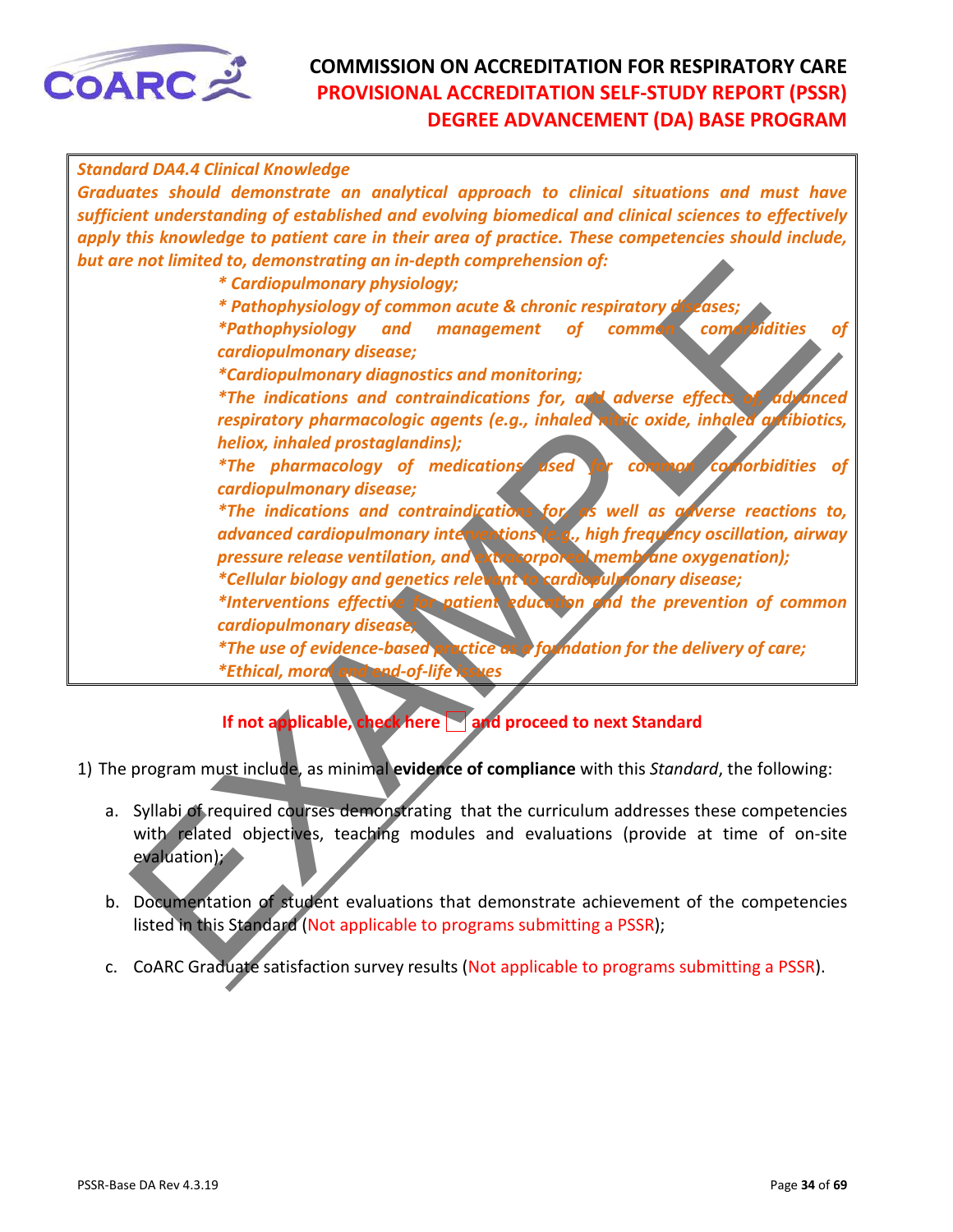<span id="page-34-0"></span>

they protect without impartment from substance observe and altitudes are the anti-<br>the monstrate a high level of responsibility, ethical practice, sensitivity to diversity, the<br>since to legal and regulatory requirements. T *Standard DA4.5 - Professional Attributes Professionalism is the exhibition of skill, good judgment and polite behavior as care is delivered. Foremost, it involves prioritizing the interests of those being served above one's own. Professionalism requires that graduates understand their personal and professional limitations and that they practice without impairment from substance abuse, or mental illness. Graduates must demonstrate a high level of responsibility, ethical practice, sensitivity to diversity, and adherence to legal and regulatory requirements. These competencies may include, but are not limited to: \* Respect, compassion, and integrity; \* Commitment to excellence and ongoing professional development; \* Accountability to patients, society, and the profession; \* Responsibility for promoting a safe environment for patient care; \* The ability to recognize and correct systems-based factors that negatively impact patient care; \* Professionalism in oral and written communication, e-mail communication and discussion forums or blogs; \* Professional relationships with physicians, supervisors and other health care providers; \* An understanding of legal and regulatory requirements, including the role of*  **the respiratory therapis**  *\* A commitment to ethical principles pertaining to the provision or withholding of clinical care, the confidentiality of patient information, informed consent, and business practices; \* A cost-effective approach to health care and resource allocation that does not compromise quality of care; \* The ability to participate effectively in quality improvement activities with other members of the health care delivery team; <u>kity</u> and appropriate responsiveness to patients' culture, age, gender, and disabilities; \* The ability to recognize and address gender, cultural, cognitive, emotional, and other biases as well as gaps in medical knowledge and physical limitations in themselves and others.*

- a. Syllabi of required courses demonstrating that the curriculum addresses these competencies with related objectives, teaching modules and evaluations (provide at time of on-site evaluation);
- b. Documentation of student evaluations that demonstrate achievement of the competencies listed in this Standard (Not applicable to programs submitting a PSSR);
- c. CoARC Graduate satisfaction survey results (Not applicable to programs submitting a PSSR).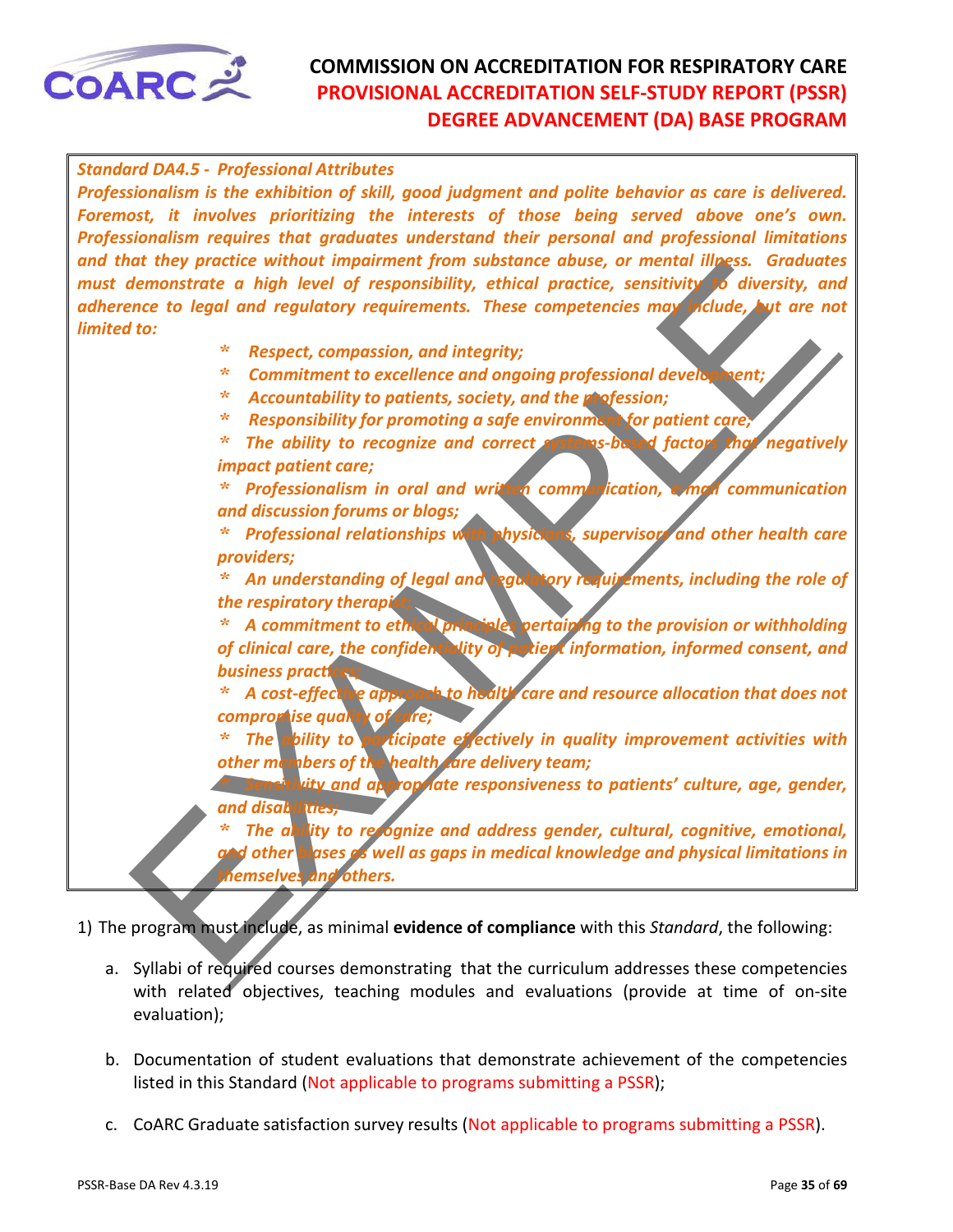

| <b>Standard DA4.6 - Interpersonal and Inter-professional Communication</b>                                                   |
|------------------------------------------------------------------------------------------------------------------------------|
| As applicable, based on his/her professional goals/programmatic track, graduates must                                        |
| demonstrate interpersonal and communication skills that result in effective interaction with                                 |
| others (e.g., patients, patients' families, physicians, other health professionals/coworkers,                                |
| students, faculty, and the public). Opportunity to acquire these skills must be incorporated into                            |
| coursework to enable students to communicate proficiently and appropriately both orally and in                               |
| writing. These competencies may include, but are not limited to, the ability to                                              |
| Use the most effective communication techniques for the intended audience,                                                   |
| including innovative formats;                                                                                                |
| Work with individuals from other professions to maintain a climate of mutual<br>∗                                            |
| respect and shared values;                                                                                                   |
| Understand the importance of compassionate, ethical, and professional<br>×                                                   |
| relationships with patients and their families,                                                                              |
| Understand how to create a communication environment that respects<br>*,                                                     |
| diversity and cultural differences at all levels;                                                                            |
| Understand the effects of health literacy and the diversity of patient<br>÷,                                                 |
| education on patient health and the treatment of diseaser                                                                    |
| Learn the elements of effective inter-professional communication, respecting                                                 |
| all members of the healthcare delivery team;                                                                                 |
| Communicate with patients, families, communities, and other health<br>∗                                                      |
| professionals in a manner that supports a team approach to the maintenance of                                                |
| health and the treatment of disease;                                                                                         |
| Write a cohesive convincing, professional, essay supporting a particular<br>$\ast$                                           |
| viewpoint, with appropriate grammar sentence structure and organization;                                                     |
| Develop oral presentation skills to convey information effectively;<br>∗                                                     |
| Partner with supervising physicians, health care managers, and other health<br>*,                                            |
| care providers to assess, coordinate, and improve the delivery of health care and                                            |
| patient outcomes.                                                                                                            |
|                                                                                                                              |
| 1) The program must include, as minimal evidence of compliance with this Standard, the following:                            |
|                                                                                                                              |
| Syllabi of required courses demonstrating that the curriculum addresses these<br>a.                                          |
| competencies with related objectives, teaching modules and evaluations;                                                      |
| Documentation of student evaluations that demonstrate achievement of the<br>b.                                               |
| competencies listed in this Standard;<br>Student accave that provide cohecive convincing professional arguments supporting a |
|                                                                                                                              |

- a. Syllabi of required courses demonstrating that the curriculum addresses these competencies with related objectives, teaching modules and evaluations;
- b. Documentation of student evaluations that demonstrate achievement of the competencies listed in this Standard;
- c. Student essays that provide cohesive, convincing, professional arguments supporting a particular viewpoint, with appropriate grammar, sentence structure and organization;
- d. Evidence that students have developed sufficient oral presentation skills to convey information effectively;
- e. Satisfactory CoARC Graduate Survey results.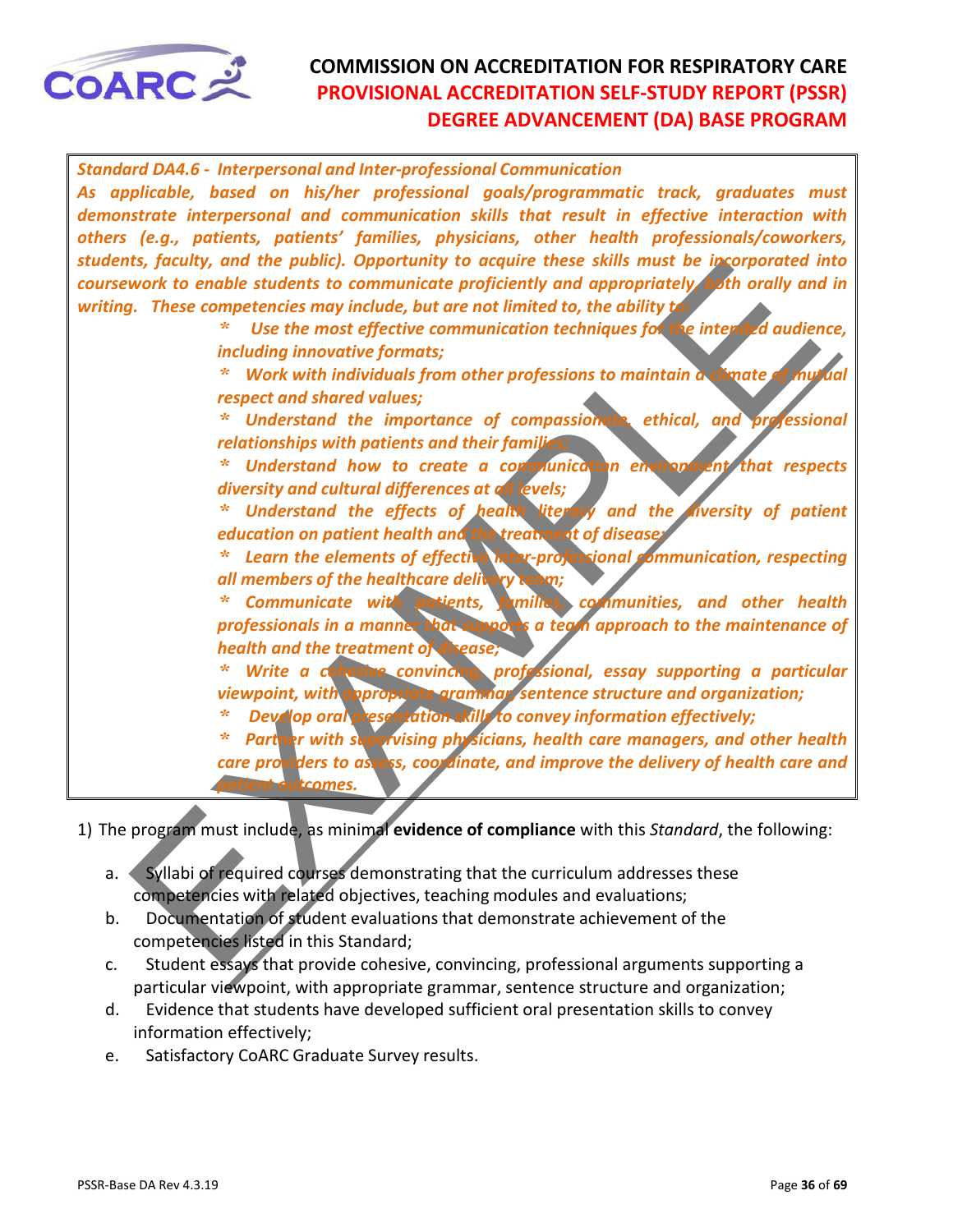<span id="page-36-0"></span>

|              | <b>Standard DA4.7 - Practice-Based Research</b>                                                                                                                                                |
|--------------|------------------------------------------------------------------------------------------------------------------------------------------------------------------------------------------------|
|              | As applicable, based on their professional goals, graduates must demonstrate proficiency in<br>evidence-based research suitable to their programmatic track, concentration, or specialization. |
|              | These competencies may include, but are not limited to, the ability to:                                                                                                                        |
|              | Conduct a systematic review of the literature that identifies the weight of<br>*,                                                                                                              |
|              | evidence for a particular subject, including areas of consensus, inconsistency, and                                                                                                            |
|              | opportunities for further research;                                                                                                                                                            |
|              | ÷<br>Produce a scholarly annotated bibliography;                                                                                                                                               |
|              | Use electronic communication technology (i.e. word processing, spreadshed<br>∗                                                                                                                 |
|              | statistics and presentation software, file sharing software, webluar technology)                                                                                                               |
|              | to conduct the research;                                                                                                                                                                       |
|              | Produce a scholarly work with a cohesive structure, appropriate citations and<br>∗                                                                                                             |
|              | referencing;                                                                                                                                                                                   |
|              | Produce an abstract/poster presentation and defend it in a public forum;<br>∗                                                                                                                  |
|              | Implement the elements of project managernent in a team environment;<br>∗                                                                                                                      |
|              | $\ast$<br>Participate in a group setting to produce a clinical protocol related to the                                                                                                         |
|              | specialty;                                                                                                                                                                                     |
|              | Use the Scientific Method to formulate appropriate questions, organize and<br>∗                                                                                                                |
|              | test hypotheses, and apply research results to the practice of respiratory care;                                                                                                               |
|              | Apply knowledge of study designs and statistical methods to the appraisal of                                                                                                                   |
|              | clinical studies and other information on diagnostic and therapeutic                                                                                                                           |
|              | effectiveness;                                                                                                                                                                                 |
|              | Develop and evaluate a research project designed to enhance practice.<br>∗                                                                                                                     |
|              | 1) The program must include, as minimal evidence of compliance with this Standard, the following:                                                                                              |
|              |                                                                                                                                                                                                |
|              | a. Syllabi of required courses demonstrating that the curriculum addresses these competencies                                                                                                  |
|              | with related objectives, teaching modules and evaluations (provide at time of on-site                                                                                                          |
| evaluation); |                                                                                                                                                                                                |
|              |                                                                                                                                                                                                |
|              | b. List of expected competencies required for continued professional practice related to this                                                                                                  |
|              | domain (provide at time of on-site evaluation);                                                                                                                                                |
|              |                                                                                                                                                                                                |
| c.           | Documentation of student evaluations that demonstrate achievement of the competencies                                                                                                          |
|              | established by the program to meet this Standard                                                                                                                                               |
|              | (Not annicable to programs submitting a PSSR).                                                                                                                                                 |

- 1) The program must include, as minimal **evidence of compliance** with this *Standard*, the following:
	- a. Syllabi of required courses demonstrating that the curriculum addresses these competencies with related objectives, teaching modules and evaluations (provide at time of on-site evaluation);
	- b. List of expected competencies required for continued professional practice related to this domain (provide at time of on-site evaluation);
	- c. Documentation of student evaluations that demonstrate achievement of the competencies established by the program to meet this Standard (Not applicable to programs submitting a PSSR);
	- d. CoARC Graduate satisfaction survey results (Not applicable to programs submitting a PSSR).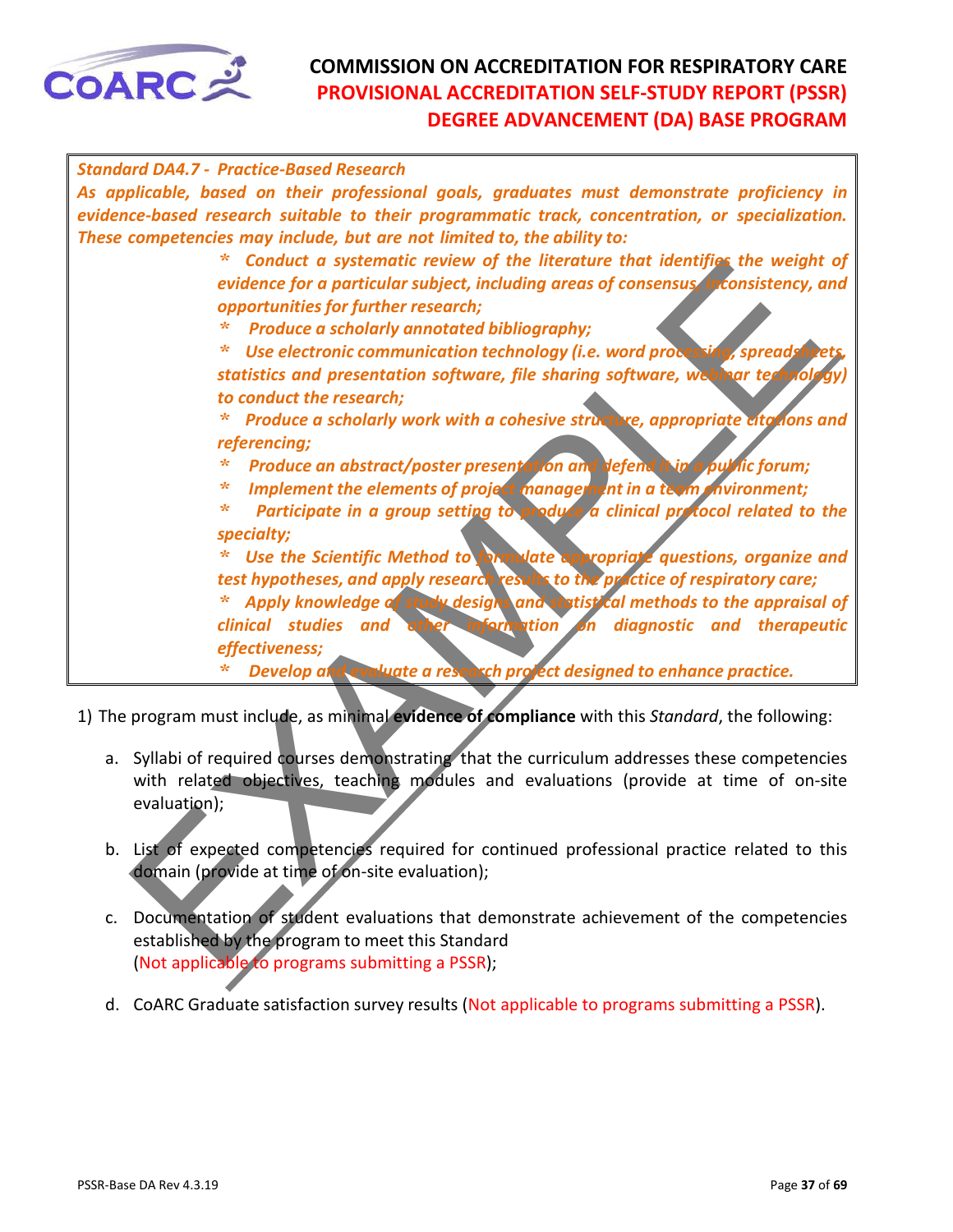<span id="page-37-0"></span>

| <b>Standard DA4.8 - Professional Leadership</b>                                                                                                         |
|---------------------------------------------------------------------------------------------------------------------------------------------------------|
| When applicable, based on their professional goals, graduates must demonstrate leadership                                                               |
| attributes in their work environments. They should understand how to make contributions to their                                                        |
| professional communities and how to effect beneficial changes in institutional policy, professional                                                     |
| organizations and government. These competencies may include, but are not limited to, the                                                               |
| ability to:                                                                                                                                             |
| ∗<br>Use information technology to manage information, access online medical                                                                            |
| information, and support their own continuing education,                                                                                                |
| Recognize and appropriately address: gender, cultural, cognitive, emotional,                                                                            |
| and other biases; gaps in medical knowledge; physical limitations in themselves                                                                         |
| and others;<br>∗                                                                                                                                        |
| Facilitate the learning of students and/or other health care professionals;<br>Understand the funding sources and payment systems that provide coverage |
| for patient care;                                                                                                                                       |
| Identify ways to lower the cost of healthcare delivery while maintaining                                                                                |
| quality of care;                                                                                                                                        |
| Facilitate a civil discussion that arrives at a consenses which addresses the                                                                           |
| concerns of all stakeholders;                                                                                                                           |
| Understand how to manage a professional meeting including developing an<br>*,                                                                           |
| agenda, inviting participants, and using Robert's Rules;                                                                                                |
| Network with other professionals on the internet using e-mail lists, blogs, and                                                                         |
| networking sites;                                                                                                                                       |
| Demonstrate an ability to communicate effectively with legislators and<br>∗                                                                             |
| lobbyists at the state and federal level,                                                                                                               |
| Increase the public's understanding of the Respiratory Therapy profession;<br>*.                                                                        |
| Understand the prganization, responsibilities and function of the major<br>∗                                                                            |
| societies, boards and comprissions that govern the specialty of Respiratory                                                                             |
| Therapy at the state and national level.                                                                                                                |
| 1) The program must include, as minimal evidence of compliance with this Standard, the following:                                                       |
|                                                                                                                                                         |
| a. Syllabi of required courses demonstrating that the curriculum addresses these competencies                                                           |
| with related objectives, teaching modules and evaluations (provide at time of on-site                                                                   |
| evaluation);                                                                                                                                            |
|                                                                                                                                                         |
| b. List of expected competencies required for continued professional practice related to this                                                           |

- a. Syllabi of required courses demonstrating that the curriculum addresses these competencies with related objectives, teaching modules and evaluations (provide at time of on-site evaluation);
- b. List of expected competencies required for continued professional practice related to this domain (provide at time of on-site evaluation);
- c. Documentation of student evaluations that demonstrate achievement of the competencies established by the program to meet this Standard (Not applicable to programs submitting a PSSR);
- d. CoARC Graduate satisfaction survey results (Not applicable to programs submitting a PSSR).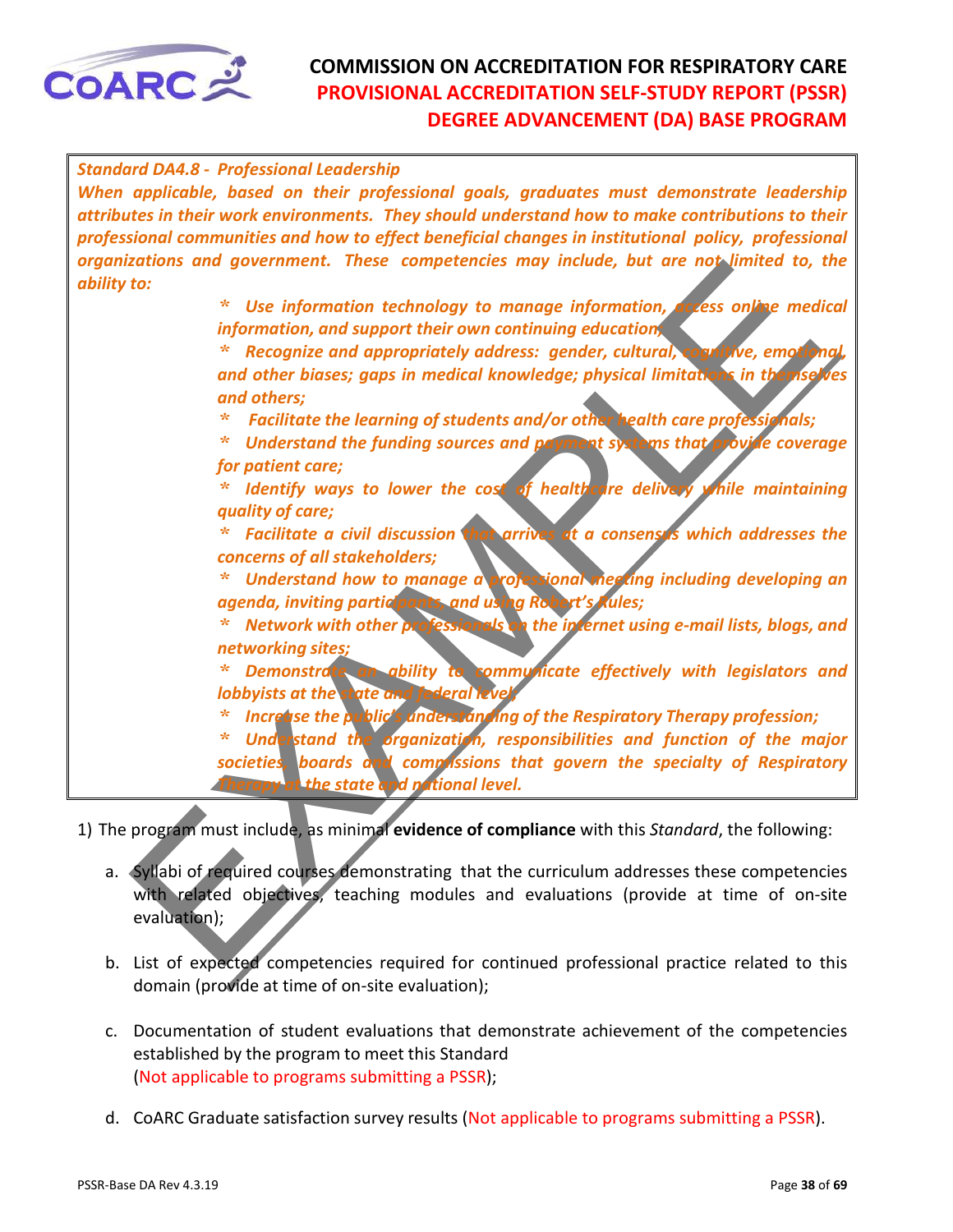<span id="page-38-0"></span>

*Standard DA4.9 - The program must ensure that the duration of the program is commensurate with the degree awarded and sufficient for students to acquire the expected competencies.* 

- 1) The program must include, as minimal **evidence of compliance** with this *Standard*, the following:
	- a. Annual Report of Current Status accepted by CoARC, documenting student outcomes that meet program/CoARC thresholds (Not applicable to programs submitting a PSSR);
	- b. Surveys confirming the satisfaction of both faculty and graduates with the program;
	- c. Curriculum outline for each program track in the academic catalog that documents the length of study required for graduation from the program and the degree conferred;
	- d. Clinical evaluation mechanisms that document the progressive independence of the student in the clinical setting, if applicable If evidence is not applicable, check here
	- e. Clinical syllabi detailing competencies required for graduation, if applicable **If evidence is not applicable, check here**  $\vert \cdot \vert$
	- f. Results of CoARC DA Student and Personnel Program Resource Surveys (first 3 columns submitted in **APPENDIX B – Base DA RAM**);

Results of CoARC Graduate Surveys (Not applicable to programs submitting a PSSR).

*Standard DA4.10 - The program must ensure that course content, learning experiences (didactic, laboratory, and clinical), and access to learning materials are substantially equivalent for all students in a given track, regardless of location.*

program must include, as minimal evidence of compliance with this *Standard*, the following<br>Annual Report of Current Status accepted by CoARC, documenting student ordcomes meet program/CoARC thresholds (Not applicable to p 1) The program must include, as minimal **evidence of compliance** with this *Standard*, the following: Documentation that students at various program locations will have access to similar course materials, laboratory equipment and supplies, and academic support services (included in

**APPENDIX H page(s)** ); **[Please reference the exact page number(s) within the appendix.]**

- a. Documentation that students at various program locations have access to similar course materials, laboratory equipment and supplies, and academic support services (Not applicable to programs submitting a PSSR);
- b. Documentation that student exposure to clinical experiences is equivalent regardless of the clinical locations attended (if applicable) (Not applicable to programs submitting a PSSR);
- c. Results of CoARC DA Student Program Resource Surveys(first 3 columns included in **APPENDIX B – Base DA RAM**);
- d. Results of student evaluation of clinical sites and preceptors (if applicable) (Not applicable to programs submitting a PSSR);
- e. Results of student clinical course evaluations (if applicable) (Not applicable to programs submitting a PSSR);
- f. Evidence of procedures to ensure inter-rater reliability for clinical experiences (if applicable) (Not applicable to programs submitting a PSSR);
- g. Program action plan and follow-up when results of these evaluations warrant intervention (Not applicable to programs submitting a PSSR).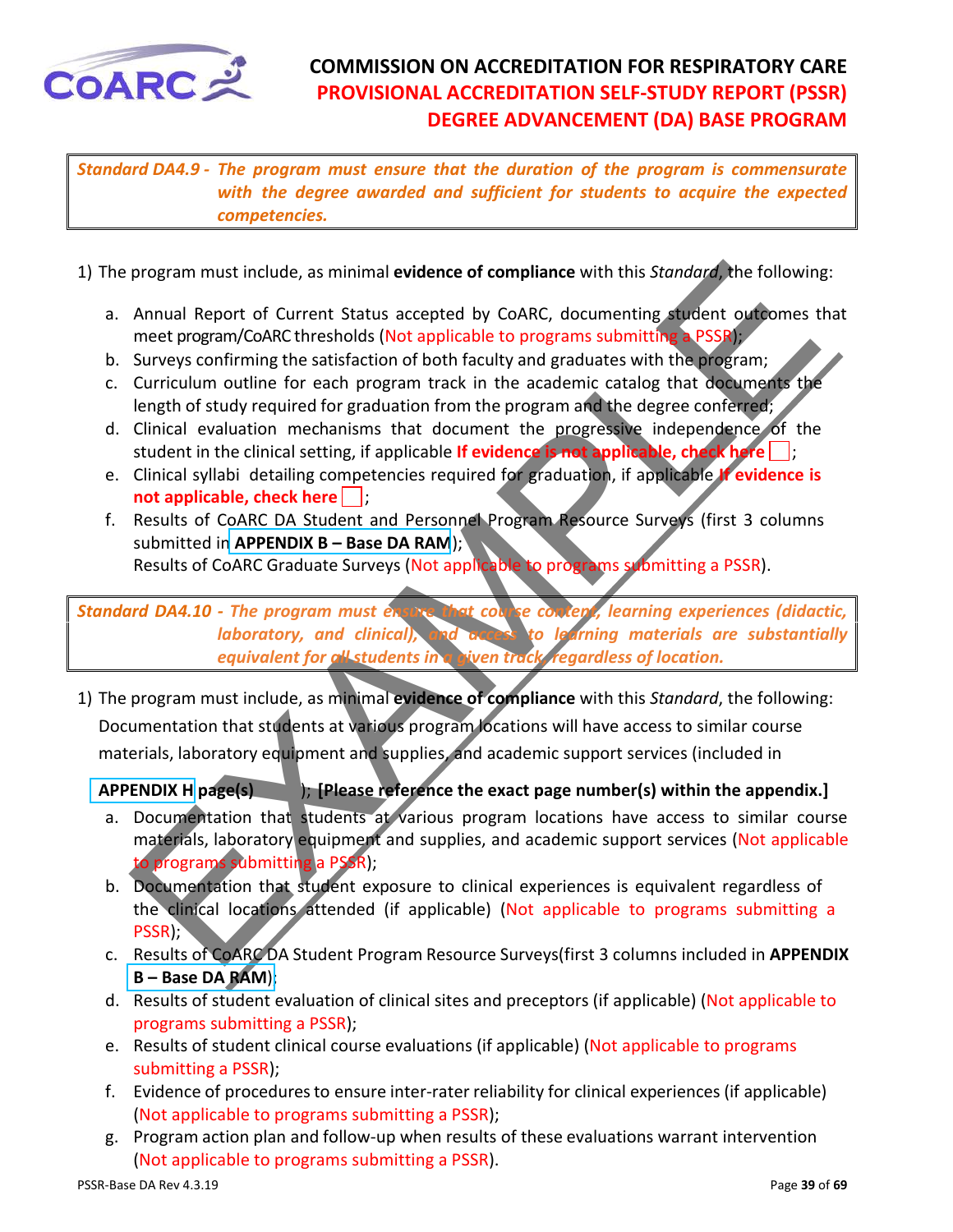<span id="page-39-0"></span>

#### **SECTION F:**

#### **STANDARD 5 – FAIR PRACTICES AND RECORDKEEPING**

*Standard DA5.1 - All published information, such as web pages, academic catalogs, publications and advertising, must accurately reflect each respiratory care program offered.* 

| 3tunuuru DAJ.I - Air publisiicu Tirjorniution, such us web puyes, ucuuginic cutuloys,<br>publications and advertising, must accurately reflect each respiratory care<br>program offered.                                                                                                                                                                                                                                                                                                                                                                                                                                                                                                                                                                                                                                                                                                                                                                                                                       |
|----------------------------------------------------------------------------------------------------------------------------------------------------------------------------------------------------------------------------------------------------------------------------------------------------------------------------------------------------------------------------------------------------------------------------------------------------------------------------------------------------------------------------------------------------------------------------------------------------------------------------------------------------------------------------------------------------------------------------------------------------------------------------------------------------------------------------------------------------------------------------------------------------------------------------------------------------------------------------------------------------------------|
| 1) The program must include, as minimal evidence of compliance with this Standard, the following:                                                                                                                                                                                                                                                                                                                                                                                                                                                                                                                                                                                                                                                                                                                                                                                                                                                                                                              |
| a. Published program information documenting the program(s) to be offered<br>); APPENDIX H page(s)<br>(include proposed publications in APPENDIX G page(s)<br>and/or APPENDIX I page(s)                                                                                                                                                                                                                                                                                                                                                                                                                                                                                                                                                                                                                                                                                                                                                                                                                        |
| [Please reference the exact page number(s) within the appendix.]                                                                                                                                                                                                                                                                                                                                                                                                                                                                                                                                                                                                                                                                                                                                                                                                                                                                                                                                               |
| Standard DA5.2 - At least the following must be defined, published, and readily available to all<br>prospective and enrolled students:<br>The accreditation status of both the program and its sponsor (including<br>∗<br>consortium members where appropriate), along with the name and contact<br>information of the accrediting agencies;<br><b>Admission and transfer policie</b><br>∗<br>∗<br>Policies regarding advanced placement;<br>Required academic and technical standards;<br>∗<br>∗<br>All graduation requirements;<br>∗<br>Académic calendar<br>Academic credit required for program completion;<br>*<br>Estimates of tuition, fees and other costs related to the program;<br>Policies and procedures for student withdrawal, probation, suspension, and<br>dismissal;<br>Policies and procedures for refunds of tuition and fees;<br>Policies and procedures for processing student grievances;<br>Policies addressing student employment in the profession while enrolled in<br>the program. |
| 1) The program must include, as minimal evidence of compliance with this Standard, the following:                                                                                                                                                                                                                                                                                                                                                                                                                                                                                                                                                                                                                                                                                                                                                                                                                                                                                                              |

a. Published program information related to a-l above (include proposed policies in one or more of the following: **APPENDIX G page(s)** , **APPENDIX H page(s)** , and/or **APPENDIX I page(s) )**.

**[Please reference the exact page number(s) within the appendix.]**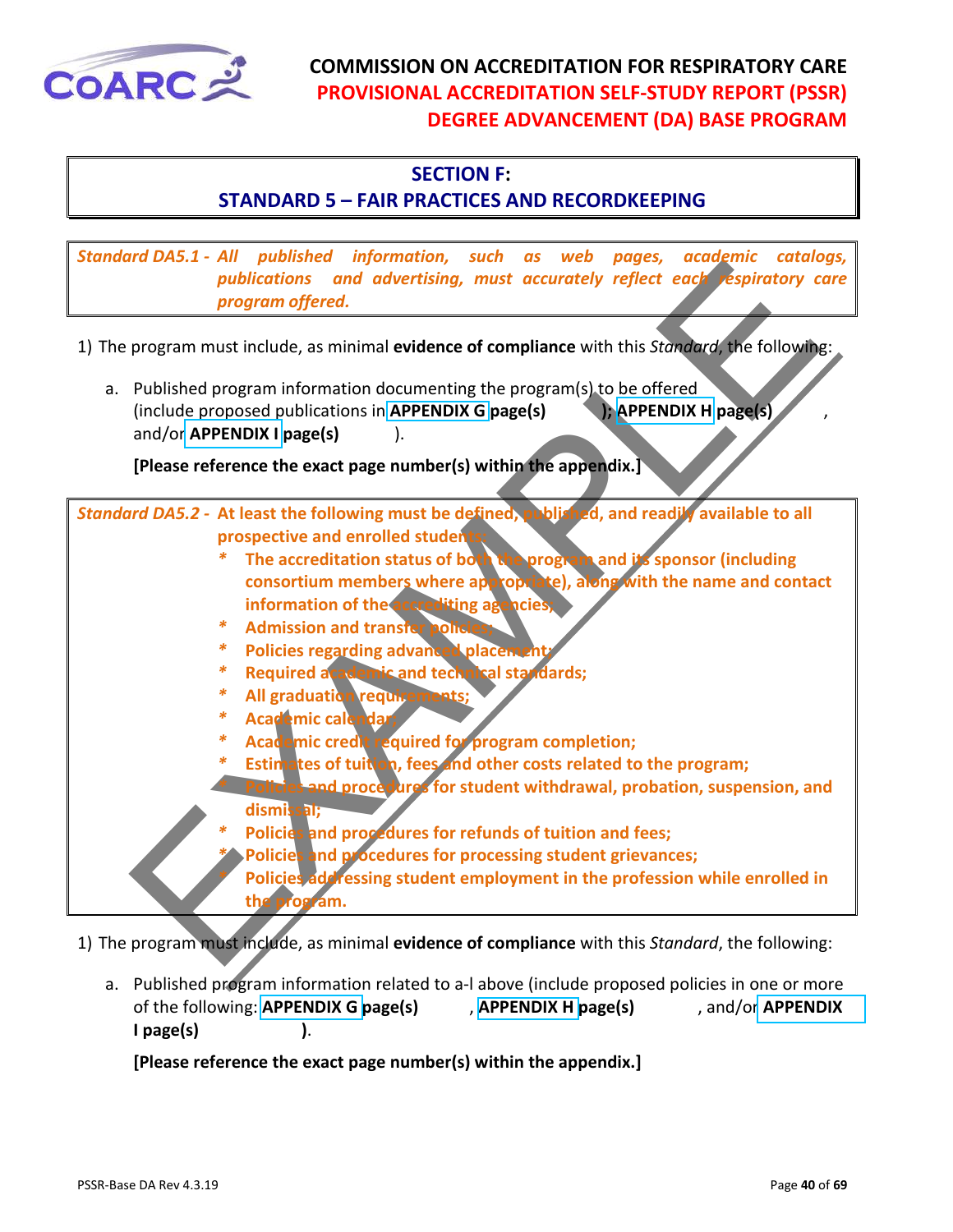<span id="page-40-0"></span>

*Standard DA5.3 - A link to the CoARC published URL, where student/graduate outcomes for all programs can be found, must appear on the website of all CoARC accredited programs.*

1) The program must include, as minimal **evidence of compliance** with this *Standard*, the following:

a. The program's web page showing the CoARC published URL (submitted as **attachment #** ).

program surface the exact page is the control of the standard the following<br>
The program side between the control of the program, including person of and<br>
following the statement water and faculty recruitment, student admi *Standard DA5.4 - All activities associated with the program, including personnel and student* policies, student and faculty recruitment, student admission, *employment practices, must be non-discriminatory and in accord and state statutes, rules, and regulations.* 

- 1) The program must include, as minimal **evidence of compliance** with this *Standard*, the following:
	- a. Academic catalog (include proposed documentation in **APPENDIX G page(s)** );
	- b. Institutional/Program policies (include in **APPENDIX H** page(s) , and/or **APPENDIX I** page(s) );
	- c. Program's technical standards (include in **APPENDIX H page(s)** , and/or **APPENDIX I page(s)** ),

**[Please reference the exact page number(s) within the appendix.]**

*Standard DA5.5 - Student grievance and appeal procedures must include provisions for both academic and non-academic grievances and a mechanism for evaluation that ensures due process and fair disposition.* 

1) The program must include, as minimal **evidence of compliance** with this *Standard*, the following:

- a. Program's appeal policy and procedures (include in **APPENDIX H** page(s) , and/or **APPENDIX I page(s)** );
- b. Record of complaints (if any) that includes the nature and disposition of each complaint (Not applicable to programs submitting a PSSR).

**[Please reference the exact page number(s) within the appendix.]**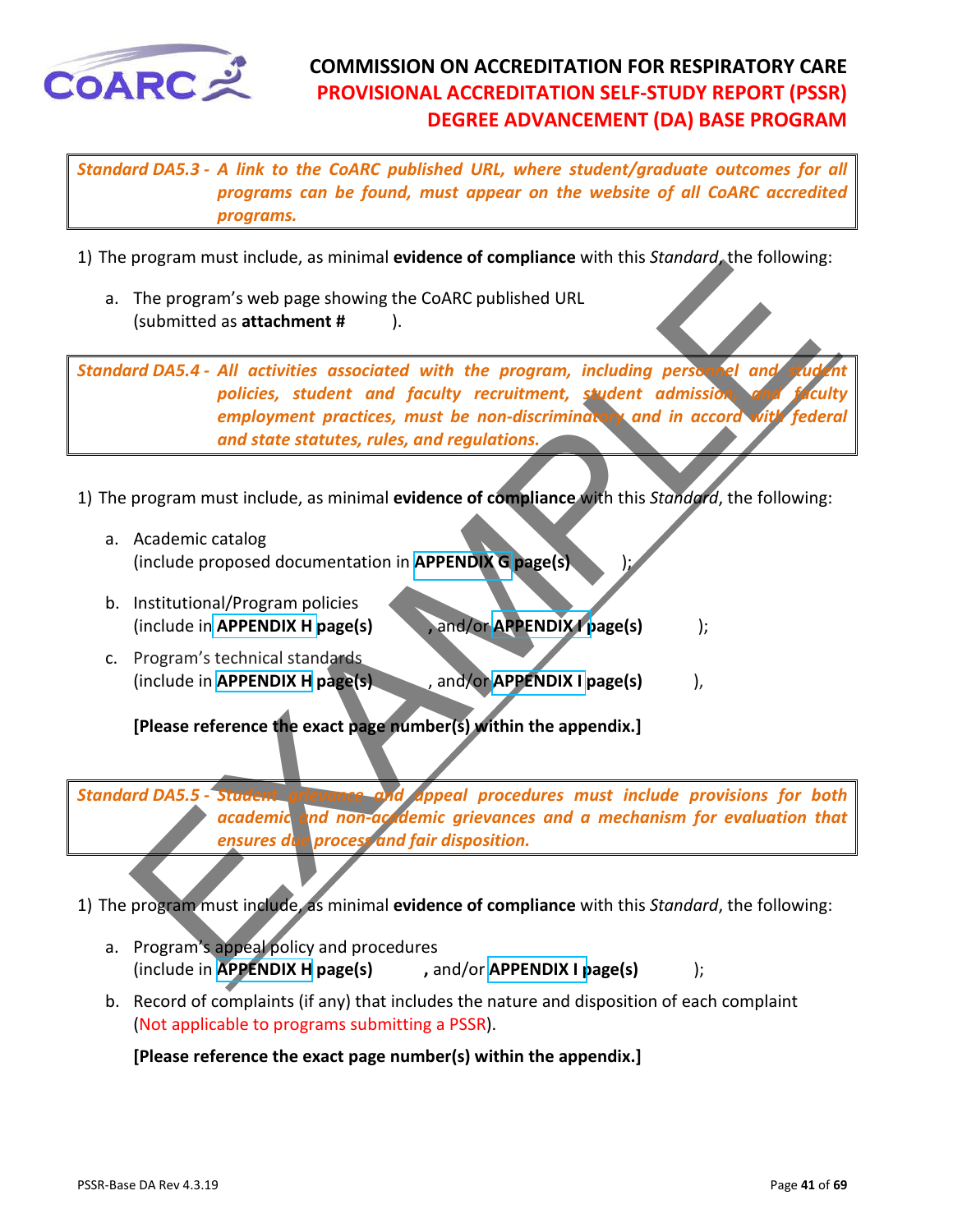<span id="page-41-0"></span>

*Standard DA5.6 - Faculty grievance procedures must be applicable to, and made known to, all faculty in the program.*

1) The program must include, as minimal **evidence of compliance** with this *Standard*, the following:

a. Sponsor's faculty grievance policy and procedures (include in **APPENDIX H page(s)** ). **[Please reference the exact page number(s) within the appendix.]**



- *\* Met sponsor defined criteria for such placement; and*
- *\* Provided evidence confirming their competence in the curricular components*
- *for which advanced placement is given.*
- **If not applicable, check here and proceed to next Standard**
- 1) The program must include, as minimal **evidence of compliance** with this *Standard*, the following:
	- a. Program's policies and procedures related to advanced placement (included in **APPENDIX H page(s)** and/or **APPENDIX I page(s)** );

**[Please reference the exact page number(s) within the appendix.]**

Documentation for all students receiving advanced placement, including confirmation of course equivalency (Not applicable to programs submitting a PSSR).

*Standard DA5.8 - The program must ensure that all students, regardless of location of instruction, have timely access to faculty and academic support services for assistance regarding their academic concerns and problems.*

- a. Program/institutional policies and procedures;
- b. Documentation of advising sessions;
- c. Published schedules of faculty office hours;
- d. CoARC DA Student Program Resource Surveys.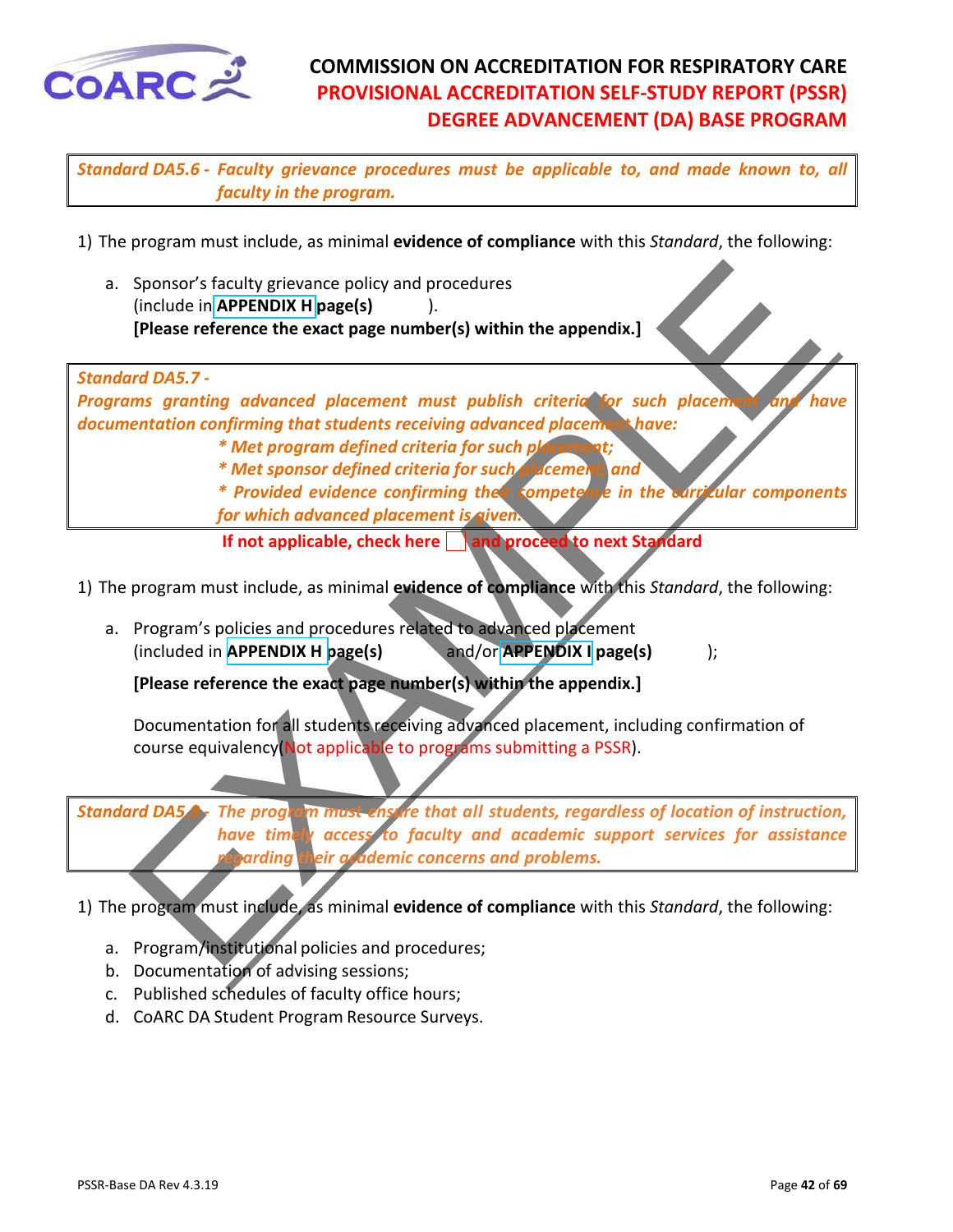<span id="page-42-0"></span>

*Standard DA 5.9 - The program must maintain student records, including student evaluations, securely, confidentially, and in sufficient detail to document each student's learning progress, deficiencies and achievement of competencies. These records must remain on file for at least five (5) years, whether or not the student ultimately completes all requirements for graduation.* 

**Compliance with this Standard is not applicable to programs submitting a PSSR. Proceed to the next Standard.**

ultimately completes all requirements for graduation.<br>
Compliance with this Standard is not applicable to program submitting a PSSR.<br>
For a minimum of fluxe (5) years.<br>
Compliance with this Standard is not applicable to pr *Standard DA 5.10 - Program records must provide detailed documentation of program* and achievement of program goals and outcomes. These records *for a minimum of five (5) years.*

**Compliance with this Standard is not applicable to programs submitting a PSSR. Proceed to the next Standard.**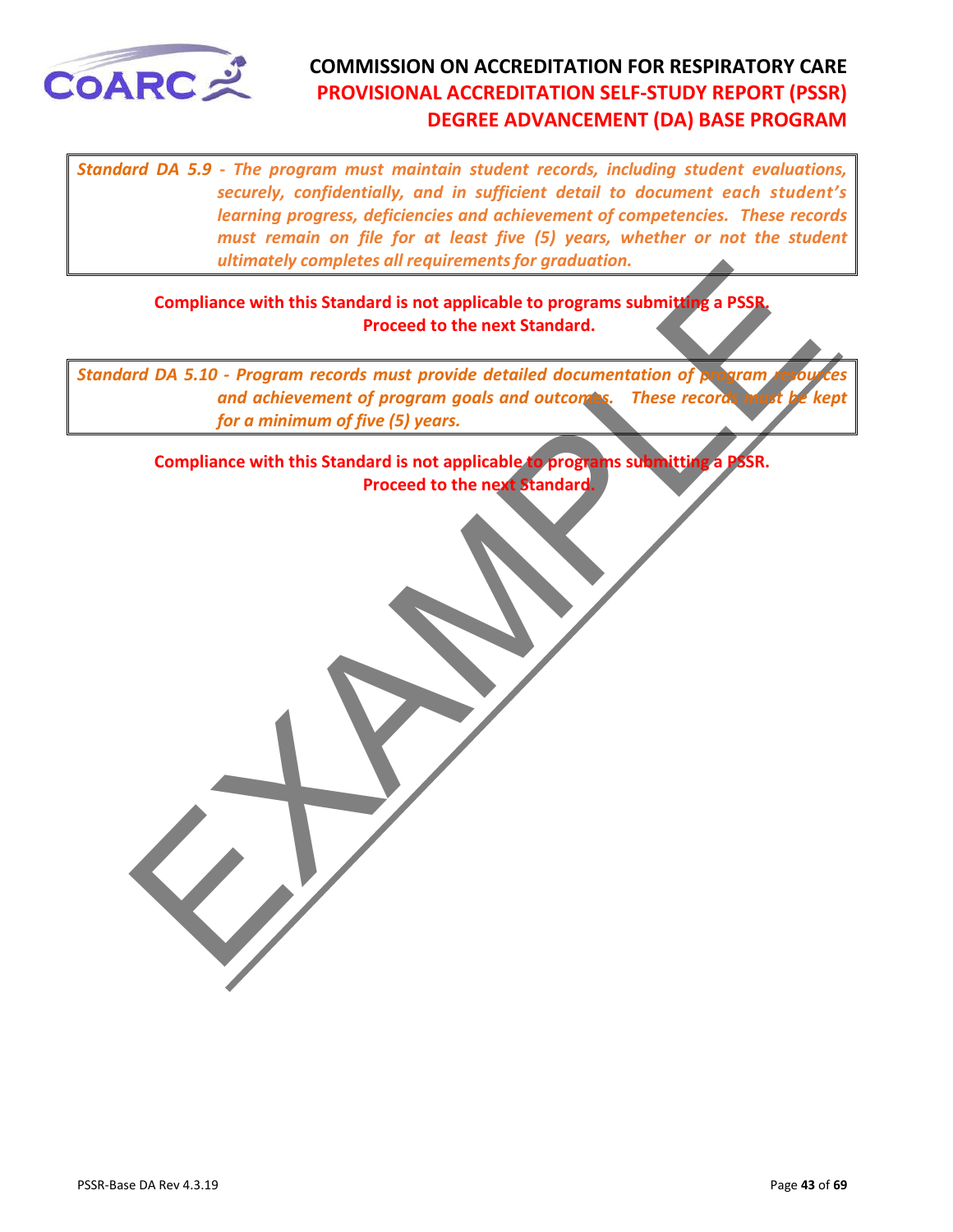<span id="page-43-0"></span>

#### **SECTION G:**

#### **STANDARD 6 – REQUIREMENTS FOR PROGRAMS WITH CLINICAL COMPONENT**

*Standard DA6.1 - The sponsor must appoint, at a minimum, a Director of Clinical Education and a Medical Advisor.*

The program must include, as minimal **evidence of compliance** with this *Standard*, the following:

- a. Documentation of Employment;
- b. Written job descriptions including minimal qualifications.

Institutional internal evidence of compliance with this Standard, the following<br>
Institution and the bottom and the space of American Association of Employment;<br>
Written job descriptions including minimal qualifications.<br> *Standard DA6.2 - The Director of Clinical Education (DCE) must be responsible for all aspects of the clinical experiences of students enrolled in the program, including organization, administration, continuous review and revision, planning for and development of locations (with appropriate supervision) for evolving practice skills, and the general effectiveness of the clinical experience. There must be evidence that sufficient time is devoted to the program by the DCE so that his or her educational and administrative responsibilities can be met.* 

The program must include, as minimal **evidence of compliance** with this *Standard*, the following:

- a. CoARC Teaching and Administrative Workload Form (Complete DCE Workload Form in **APPENDIX D – DCE Workload Form**);
- b. Institutional job description (include in **APPENDIX C DCE Job Description**).

*Standard DA6.3 - The DCE must have earned at least a master's degree from an academic institution accredited by a regional or national accrediting agency recognized by the USDE.*

1) The program must include, as minimal **evidence of compliance** with this *Standard*, the following:

a. Academic transcript denoting the highest degree earned (submitted as **attachment #** )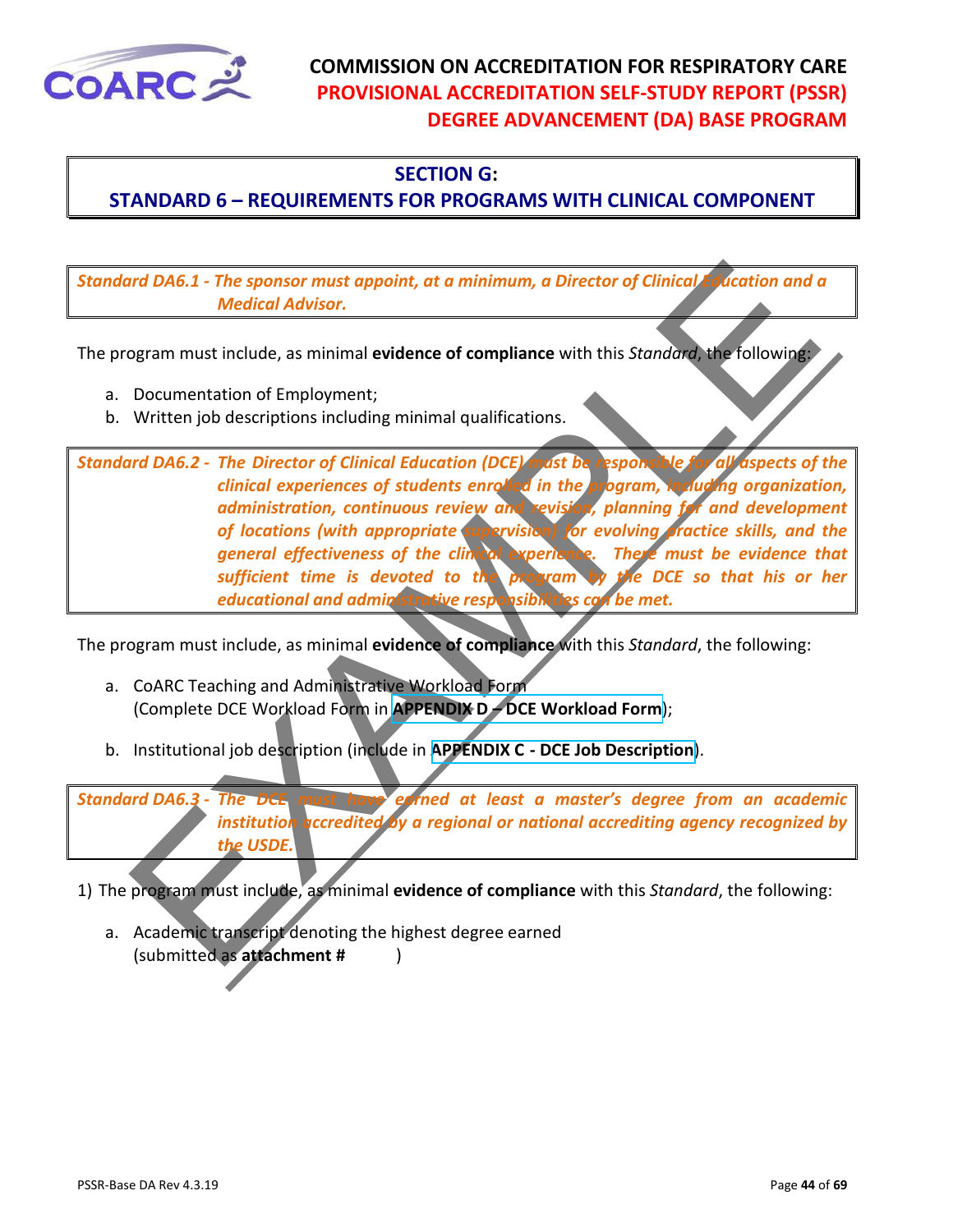<span id="page-44-0"></span>

| <b>Standard DA6.4 - The DCE must have a:</b> |                                                                                                                                                                                |
|----------------------------------------------|--------------------------------------------------------------------------------------------------------------------------------------------------------------------------------|
| ∗                                            | valid RRT credential;                                                                                                                                                          |
| ∗                                            | current professional license or certificate unless exempted from<br>licensure under state or federal law;                                                                      |
|                                              | * minimum of four (4) years' experience as an RRT of which at least two (2)<br>years must include experience in clinical respiratory care;                                     |
|                                              | * minimum of two (2) years' experience teaching in clinical respiratory care,<br>research, management, or education associated with an accredited<br>respiratory care program. |
|                                              |                                                                                                                                                                                |

1) The program must include, as minimal **evidence of compliance** with this *Standard*, the following:

- a. Documentation of a valid RRT credential (submit as **attachment #** );
- b. Documentation of a current state license (submit as **attachment #** );
- c. Curriculum vitae (include Program Faculty CV Outline in **APPENDIX C - DCE Faculty CV Outline**).

*Standard DA6.5- The DCE must have regular and consistent contact with students, clinical faculty, and clinical affiliates in all program locations.* 

**Compliance with this Standard is not applicable to programs submitting a PSSR. Proceed to the next Standard.**

Frammann of four (a) years' experience os an KH of which and the special special special special special special special special special special special special special special special special special special special speci *Standard DA6.6- A Medical Advisor must be appointed to provide competent medical guidance, and to assist the PD and DCE in ensuring that both didactic and supervised clinical instruction meets current practice guidelines. The Medical Advisor must be a licensed physician and Board certified as recognized by the American Board of Medical Specialties (ABMS) or American Osteopathic Association (AOA) in a specialty relevant to respiratory care.* 

- a. Copy of state license and board certificate(s) (submit as **attachment #** );
- b. Curriculum Vitae (complete Program Faculty CV Outline in **[APPENDIX C – Medical Advisor Faculty CV Outline](#page-55-0)**);
- c. Appointment Letter/Contractual Agreement (submit as **attachment #** );
- d. Records of interaction with Key Personnel including attendance at Advisory Committee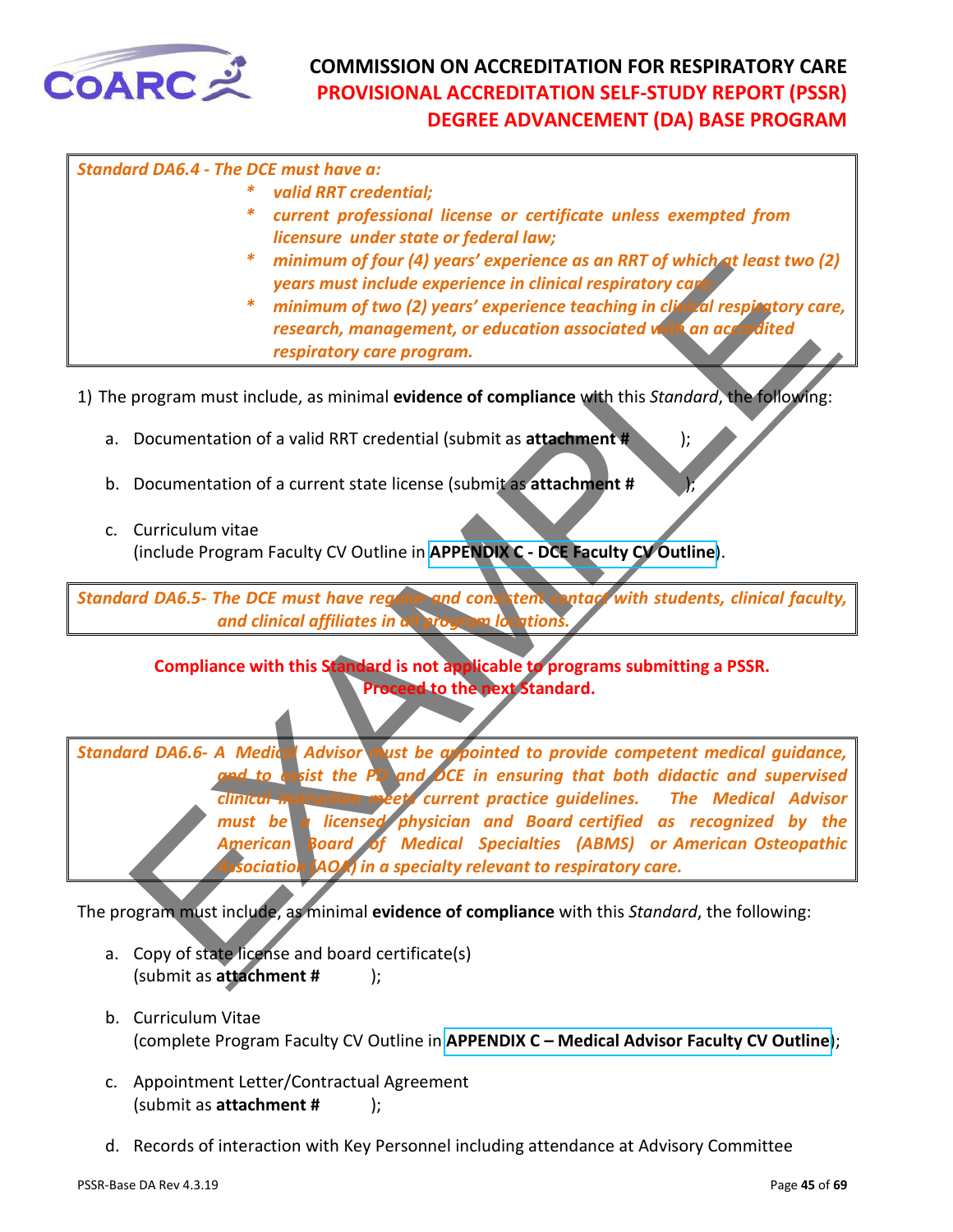<span id="page-45-0"></span>

meetings (Not applicable to programs submitting a PSSR);

- e. Documentation of physician interaction with students (Not applicable to programs submitting a PSSR);
- f. Results of annual program resource assessment as documented in the CoARC RAM (first 3 columns submitted in **APPENDIX B - BASE-DA RAM**).

*Standard DA6.7 - In addition to key personnel (DCE, MA), there must be resources to provide effective instruction in the clinical setting. At each la which a student is assigned for instruction, there must be an indivit* to arrange for the supervision of the student and for assessment of the *progress in achieving expected competencies.*

1) The program must include, as minimal **evidence of compliance** with this *Standard*, the following:

- a. Results of annual program resource assessment as documented in the CoARC RAM;
- b. Student surveys of faculty performance (e.g., course evaluation);
- c. Course class lists and faculty teaching schedules.

Results of annual program resource assessment as documented in the COARC hAM<br>
(first 3 columns submitted in APPENDIX B - BASE-DA RAM).<br>
Into DA6.7 - In addition to key personnel (DCE, MA), there must be a performed in the *Standard DA6.8 -The program must secure formal written, duly executed agreements or memoranda of understanding with all clinical education sites. These agreements/memoranda must describe the relationship between the program and the clinical site and clearly delineate the roles of the program, its sponsor,*  **and the clinical site.** 

1) The program must include, as minimal **evidence of compliance** with this *Standard*, the following:

- a. List of all sites to be used for clinical training (provide at time of on-site evaluation);
- b. Formal written clinical affiliation agreements or memoranda of understanding with each site (provide at time of on-site evaluation).

*Standard DA6.9 - The program must be solely responsible for the selection and coordination of clinical sites as well as ensuring that the type, length, and variety of clinical experiences are sufficient for students to acquire all required competencies. Students must not be responsible for: the selection of clinical sites; the determination as to which competencies should be mastered at a given clinical site; or the acquisition of clinical instructors at these sites.* 

- 1) The program must include, as minimal **evidence of compliance** with this *Standard*, the following:
	- a. Detailed clinical schedules (provide at time of on-site evaluation);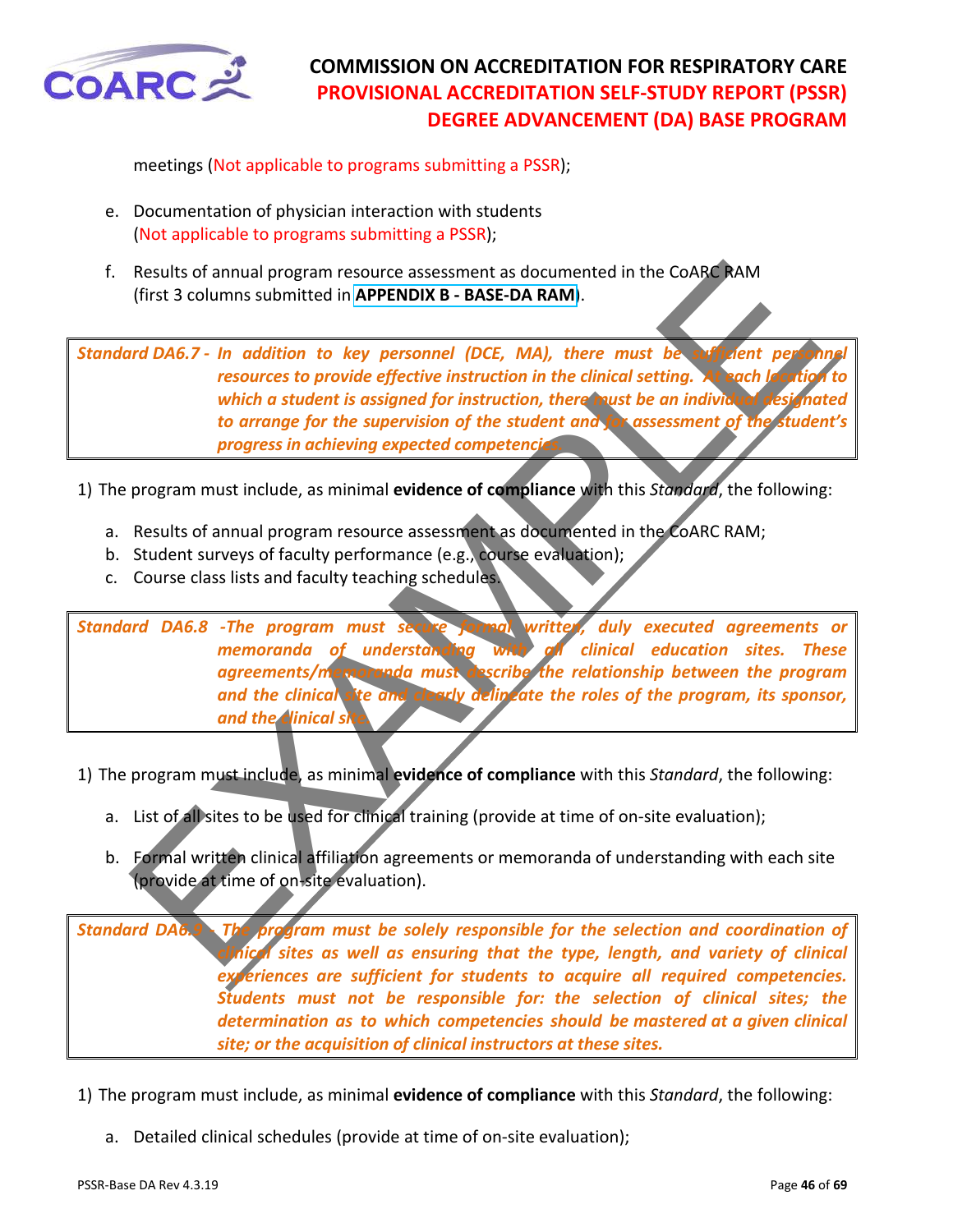<span id="page-46-0"></span>

- b. Formal written clinical affiliation agreements or memoranda of understanding (provide at time of on-site evaluation);
- c. Results of CoARC DA Graduate Surveys (Not applicable to programs submitting a PSSR).

*Standard DA6.10 - The program must define and maintain consistent and effective processes for both the initial and ongoing evaluation of all clinical sites to ensure that clinical resources and student supervision at each site are sufficient to facilitate achievement of program goals.* 

1) The program must include, as minimal **evidence of compliance** with this *Standard*, the following:

- a. Program evaluation plan (submit proposed evaluation plan as **attachment #** ); and results of these evaluations for all clinical sites and preceptors (Not applicable to programs submitting a PSSR);
- b. Results of student evaluations of clinical courses, sites, and preceptors (Not applicable to programs submitting a PSSR);
- c. Results of CoARC DA Student-Program and DA Personnel-Program Resource Surveys (Not applicable to programs submitting a PSSR).

International The program must define and maintain consistent and effortive processes<br>
both the initial and ongoing evaluation of all clinical sites are signare that<br>
resources and student supervision of each site are stud *Standard DA6.11 - Students must be appropriately supervised at all times during their clinical education coursework and experiences. Students must not be used to substitute for clinical, instructional, or administrative staff during clinical rotations.*  **Students shall not receive any form of remuneration in exchange for work they** *perform during programmatic clinical coursework.*

1) The program must include, as minimal **evidence of compliance** with this *Standard*, the following:

- a. Results of student course evaluations (Not applicable to programs submitting a PSSR);
- b. Work study contracts (Not applicable to programs submitting a PSSR);
- c. Program policies and procedures (Include proposed documentation in **APPENDIX H page(s) ,** and/or **APPENDIX I page(s)** );
- d. Affiliate contracts/agreements (provide at time of on-site evaluation).

**[Please reference the exact page number(s) within the appendix.]**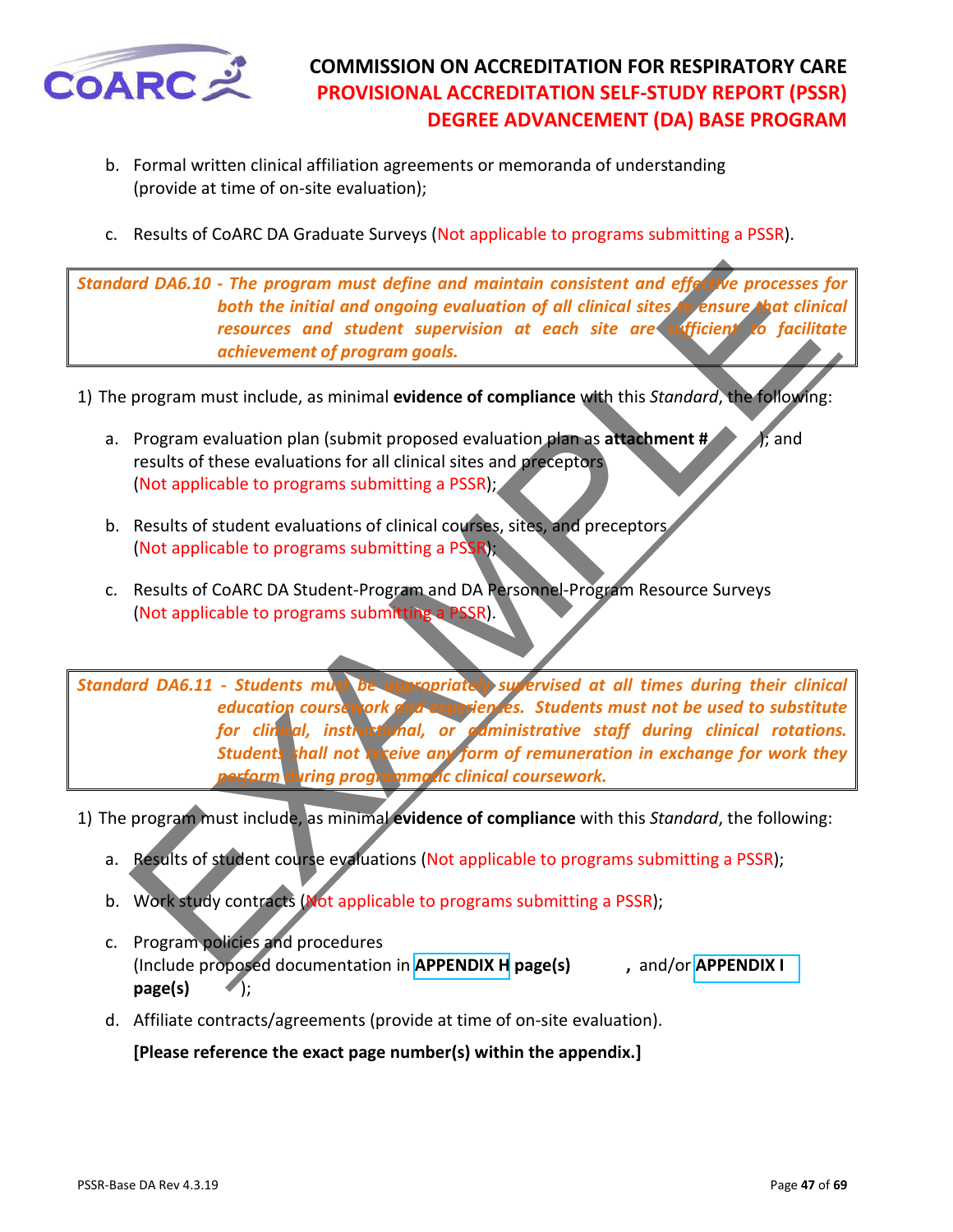<span id="page-47-0"></span>

# **APPENDIX A –Organizational Chart**

Include an organizational chart of the sponsor that portrays the administrative relationships under which the program operates. Start with the chief administrative officer. Include all program Key Personnel and faculty, anyone named in the self-study report, and any other persons who have direct student contact except support science faculty. Include the names and titles of all individuals shown.

Use the following link for samples of blank organizational charts (if needed) www.coarc.com - Forms and Reports

an organizational chart of the sponsor that portrays the administrative relationships unto an organizational chart with the chief administrative office. Include all program<br>the land faculty, anyone named in the self-study Place a completed organizational chart in the Supplementary Documents folder (see page 8 for an example). The document must be named exactly as listed below and be the same type of file (not Word 2007 [.docx], Adobe Portable Document [.pdf], or Excel [.xls]). Please contact Bonnie Marrs (817-283-2835 ext. 102) at the CoARC Executive Office if help is required.

**Exact name of document: Appendix A – Organizational Chart**

**Type of File: Microsoft Office Word 97-2003 Document (.doc)**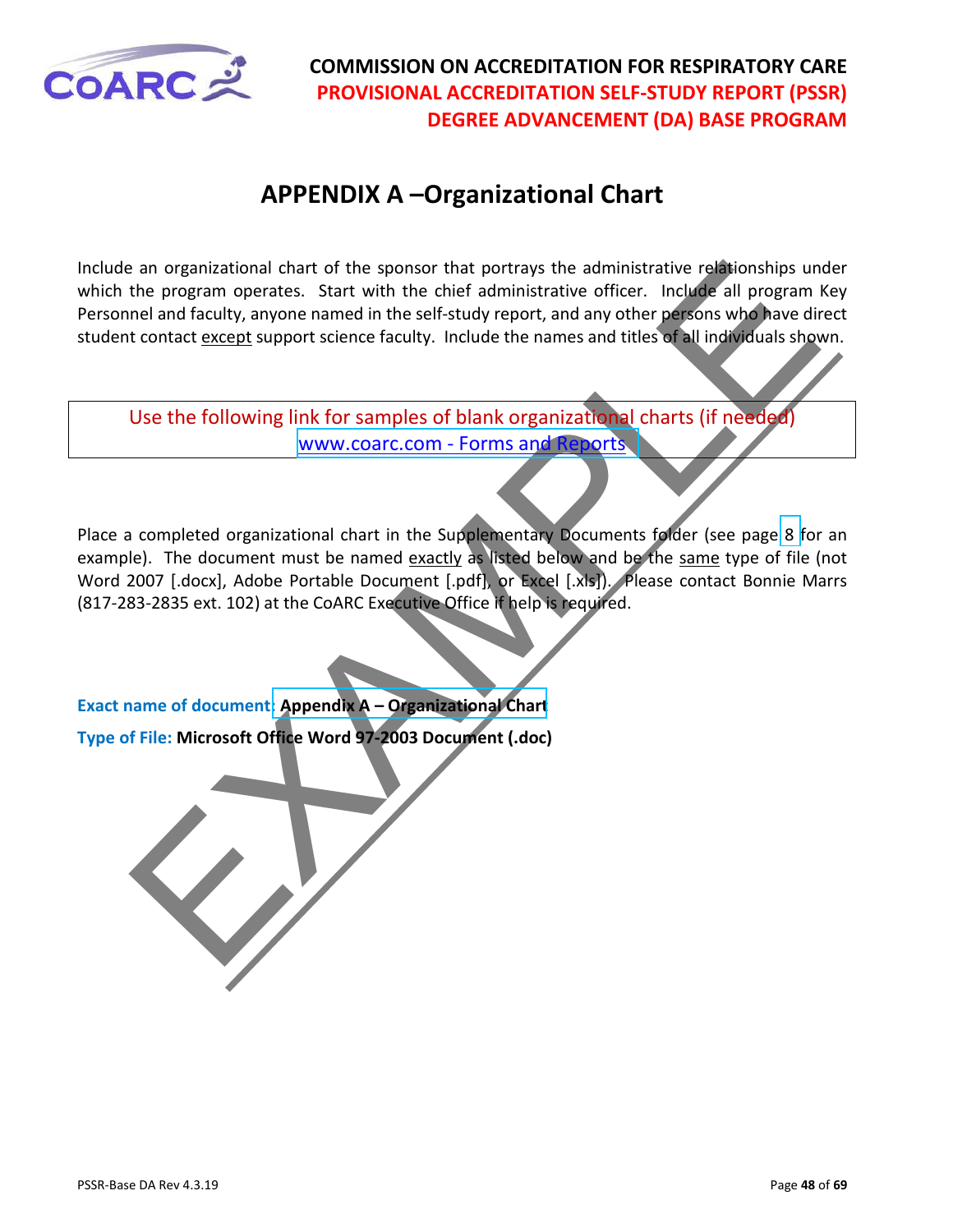<span id="page-48-0"></span>

# **APPENDIX B - Resource Assessment Matrix (RAM)**

Programs seeking Provisional Accreditation are required to complete the first three columns of the RAM (Purpose, Measurement System, and Dates of Measurement).

Use this link to access a copy of you program's matrix by logging in to the Annual Report of Current Status

\*\*Click here to view a sample RAM\*\*

Frames seeking Provisional Accreditation are required to complete the trist three terms of the RAM (Purpose, Measurement System, and Dates of Measurement)<br>
Use this link to access a copy of you program's matrix by logging Follow the link above to log into the annual reporting tool. Select the tab labeled 'RAM' and update or complete the matrix. Select the 'Summary Report' tab on the left to print the completed RAM. **DO NOT select the tab labeled 'Submit RAM Report'.** Place a completed RAM in the Supplementary Documents folder (see page 8 for an example). The document must be named exactly as listed below and be the same type of file (not Word 97-2003 [.doc], Word 2007 [.docx], or Excel [.xls]).

#### *The RAM must either be saved as a PDF or scanned.*

- Using the full version of Adobe Acrobat software (not Adobe Reader), the RAM can be saved as a PDF document by selecting the PDF printing option.
- Using Adobe Reader only, the RAM must be printed and then scanned.

**Exact name of document: Appendix B –BASE-DA RAM Type of File: Adobe Portable Document (.pdf)**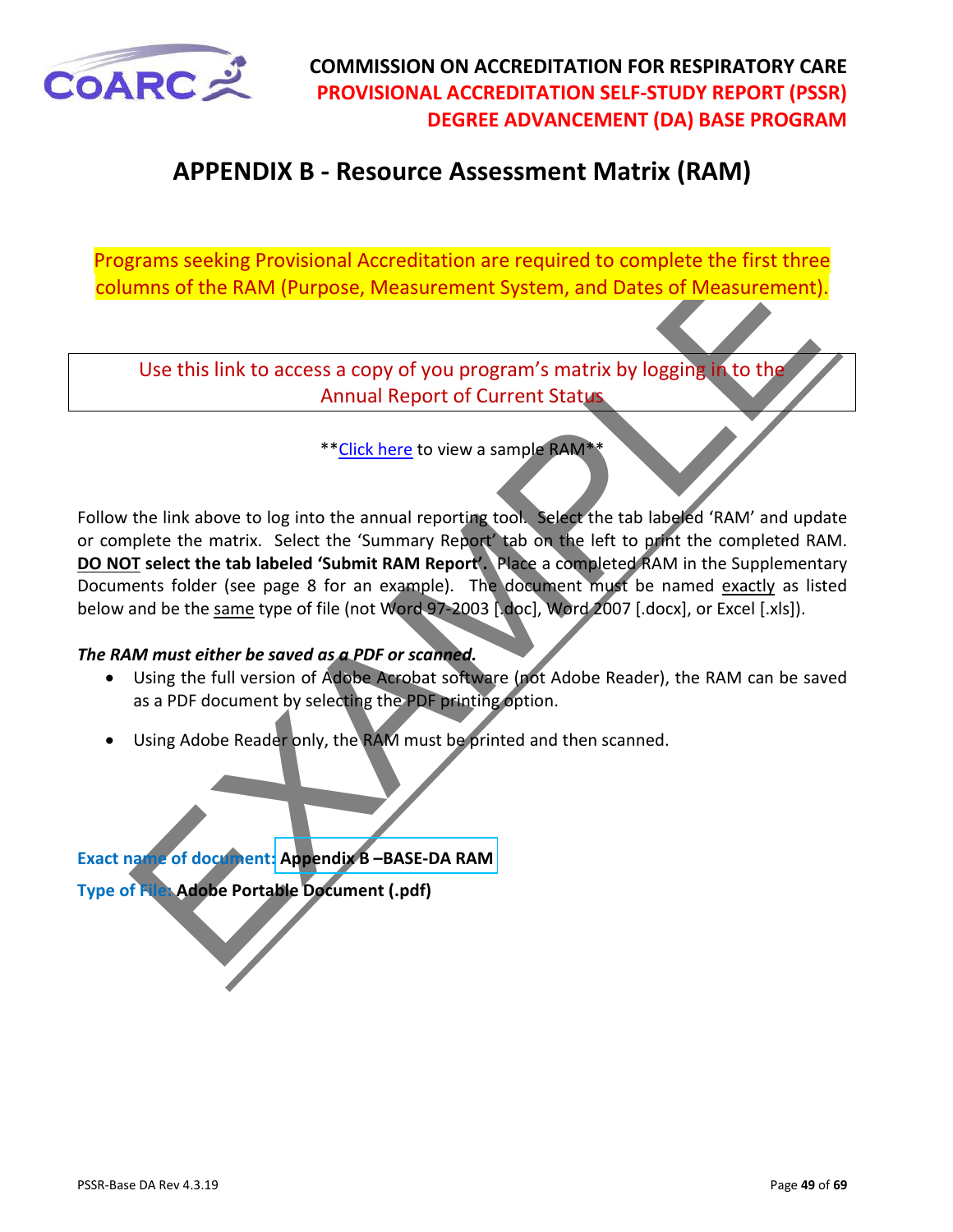<span id="page-49-0"></span>

# **APPENDIX C – Program Personnel CVs and Supporting Documentation**

Program Faculty CV Outline Forms for the PD, DCE, and MD have been included in the self-study following this page. Place the written job descriptions (that include minimal qualifications) for the PD, DCE, and MD in the Supplementary Documents folder (see page 8-9 for an example).

m Faculty CV Outline Forms for the PD, DCE, and MD have been included in the self-strate and R in Sage. Place the written job descriptions (that included minimal coslimes in the supplementary Documents folder (see age 8-9 Include additional completed CV Outline Forms for the Co-MD and paid full- or part-time program instructional faculty. Follow the link at the bottom of the page for additional CV Outline Forms\*. Create a single PDF document of all the additional completed CV Outline Forms, name the file as it is listed below, and place it in the Supplementary Documents folder (see page 8-9 for an example).

The document must be named exactly as listed below and be the same type of file. Please contact Bonnie Marrs (817-283-2835 ext. 102) at the CoARC Executive Office if help is required.

**Exact name of document:** Appendix C – PD Job Description **Type of File:** Microsoft Office Word 97-2003 Document (.doc)

**Exact name of document:** Appendix C – DCE Job Description, if applicable **Type of File:** Microsoft Office Word 97-2003 Document (.doc)

**Exact name of document:** Appendix C – MD Job Description, if applicable **Type of File:** Microsoft Office Word 97-2003 Document (.doc)

**Exact name of document (only if applicable):** Appendix C – Co-MD Job Description, if applicable **Type of File:** Microsoft Office Word 97-2003 Document (.doc)

**Exact name of document:** Appendix C – Additional Faculty CV Outlines **Type of File:** Adobe Acrobat Document (.pdf)

**\*Additional Program Faculty CV Outline Forms are available at [www.coarc.com.](https://www.coarc.com/)**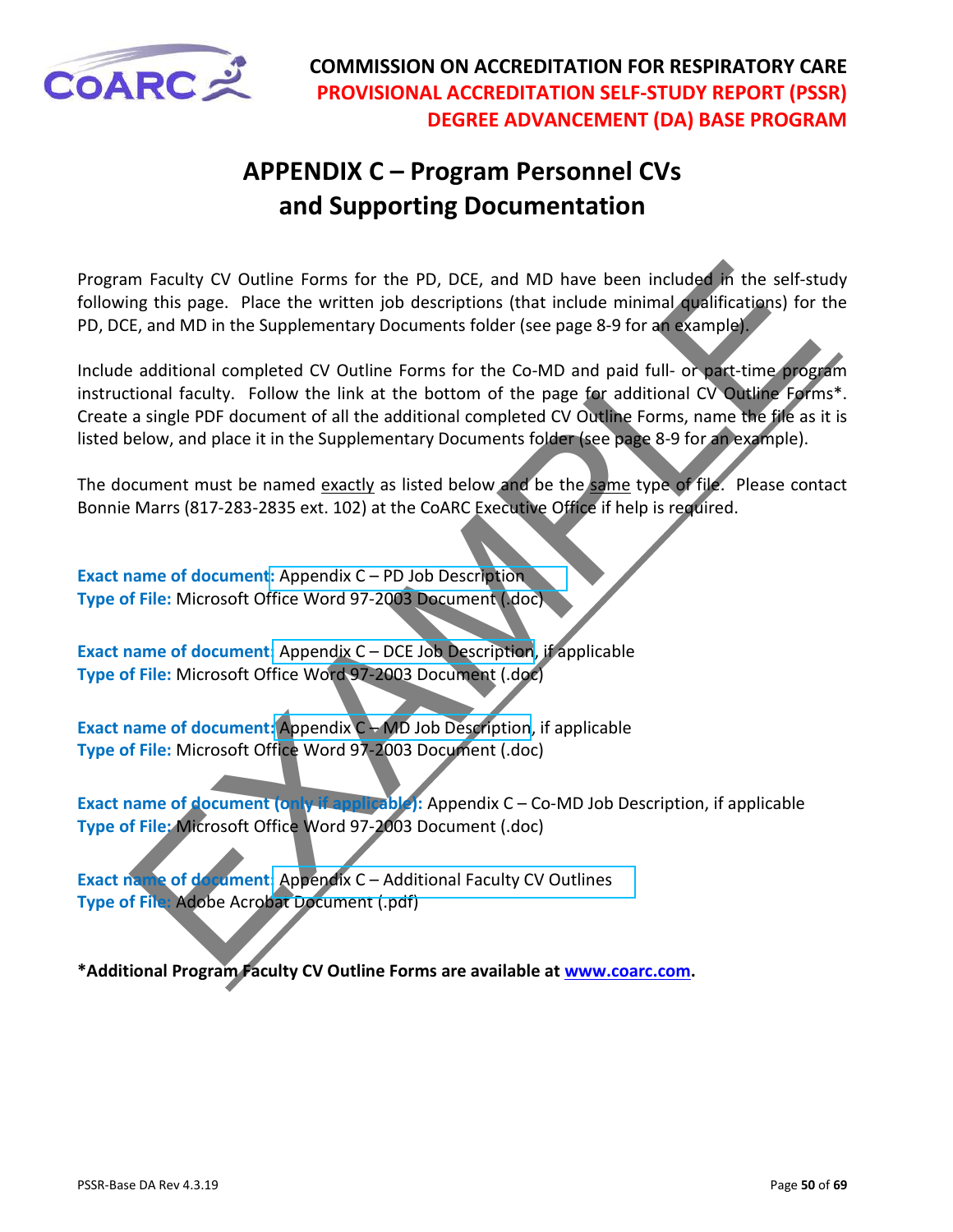

Complete the Program Faculty CV Outline Forms of Key Personnel (Program Director [PD], Director of Clinical Education [DCE], and Medical Advisor [MA]) **following** this page.

#### **For the PD include:**

- **Program Faculty Curriculum Vitae Outline**
- **Written job description (that includes minimal qualifications)**

#### **For the DCE (if applicable) include:**

- **Program Faculty Curriculum Vitae Outline**
- **Written job description (that includes minimal qualifications)**

#### **For the Medical Advisor (if applicable) include:**

- **Program Faculty Curriculum Vitae Outline**
- **Written job description(s) (that includes minimal qualifications)**

e PD include:<br>
ogram Faculty Curriculum Vitae Outline<br>
ritten job description (that includes minimal qualifications)<br>
<u>e DCE (if applicable) include:</u><br>
ogram Faculty Curriculum Vitae Outline<br>
eMedical Advisor (if applicabl Place completed Program Faculty CV Outline Forms of any additional paid full- or parttime program instructional faculty after the last job description.

#### **For the Co-Medical Advisor (if applicable) include:**

- **Program Faculty Curriculum Vitae Outline\***
	- **Written job description(s) (that include minimal qualifications)**

#### **For any additional paid full- or part-time program instructional faculty include:**

**Program Faculty Curriculum Vitae Outline for each\*** 

**\*Additional Program Faculty CV Outline Forms are available at [www.coarc.com.](http://www.coarc.com/)**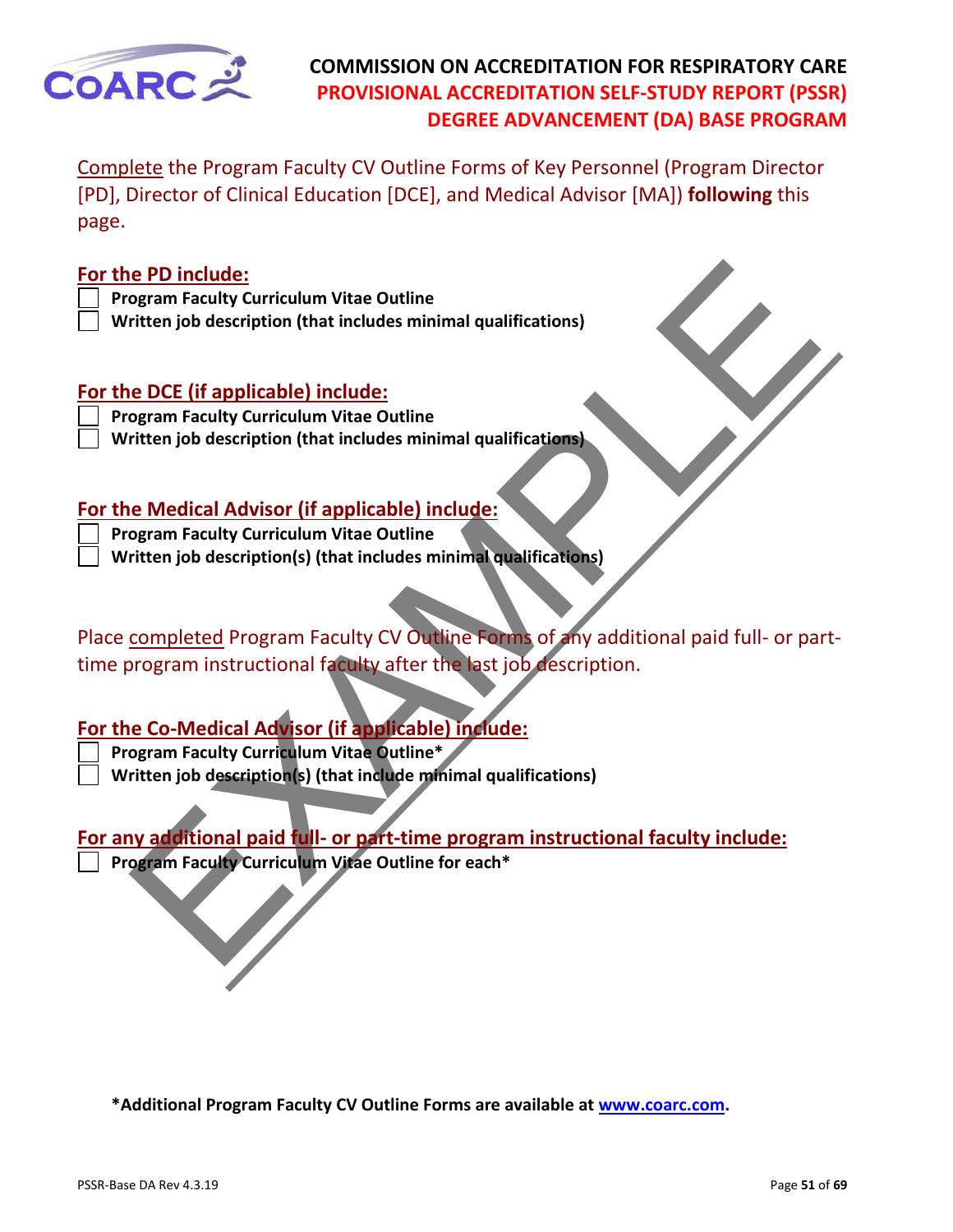<span id="page-51-0"></span>

#### **SECTION I Directions:**

**Complete the following section for the Program Director. Include additional paid full- or part-time program instructional faculty CV Outline Forms as directed.**

| <b>Full Name:</b>                                                                                                                                    |                         |
|------------------------------------------------------------------------------------------------------------------------------------------------------|-------------------------|
| <b>Title</b>                                                                                                                                         | <b>Academic Rank:</b>   |
| <b>Start Date of Current Employment Agreement/Contract:</b>                                                                                          |                         |
| End Date of Current Employment Agreement/Contract:                                                                                                   |                         |
| Teaching Status (F/T, P/T - Hours or % F/T):                                                                                                         |                         |
| Credentials (list all active credentials including applicable expiration dates):<br><b>NBRC RRT Registry Number:</b><br>Date NBRC credential earned: |                         |
| Licensure/Certification (specify State):                                                                                                             |                         |
| <b>License/Certification Number:</b>                                                                                                                 | <b>Expiration Date:</b> |
| Education (highest degree earned for each category - include institution):<br>A. RT Degree:                                                          |                         |

- **A. RT Degree: Institution: Month/Year Earned:**
- **B. Other (MD, DO, PhD, or EdD): Institution: Month/Year Earned:**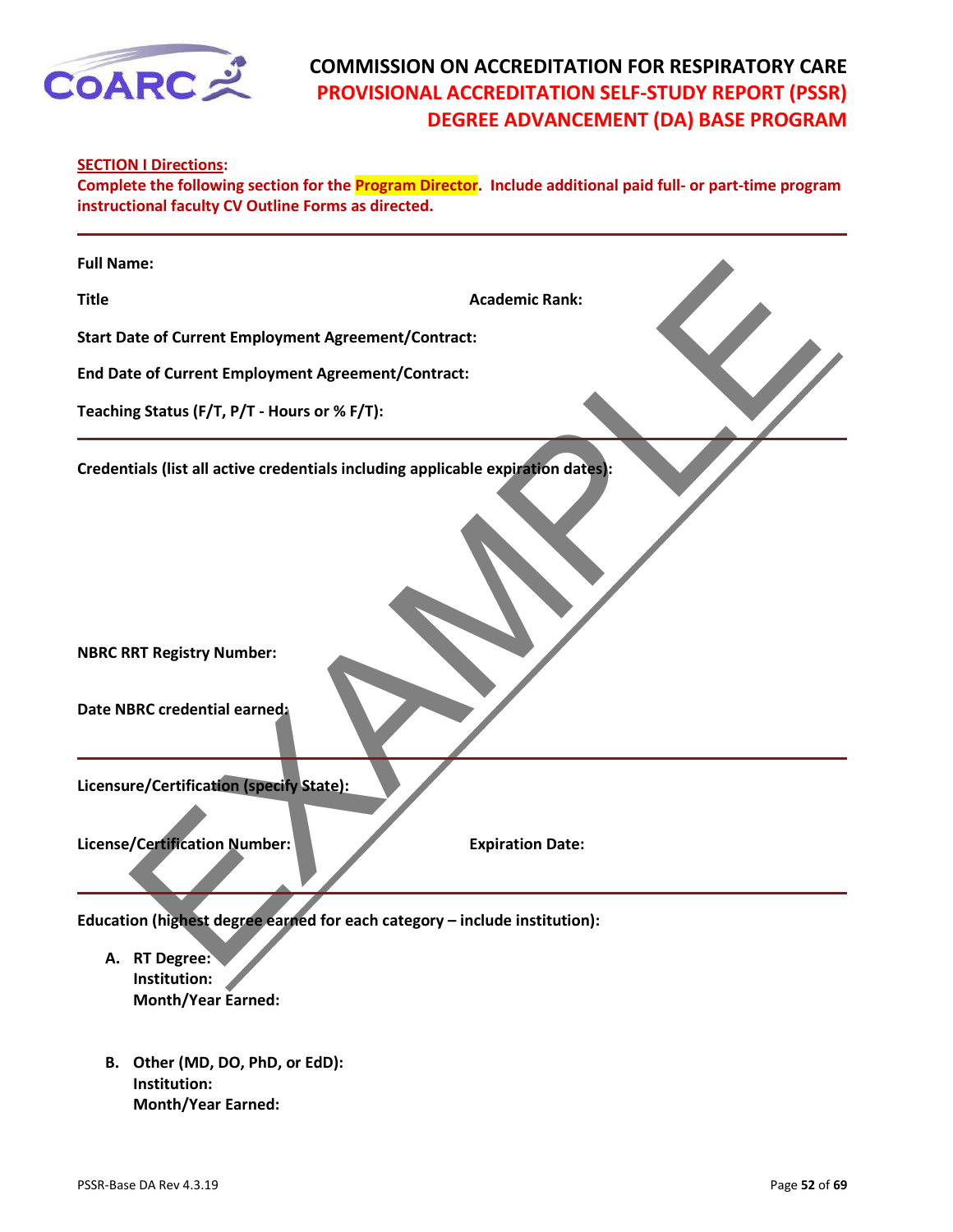

**Work experience in clinical respiratory care, pulmonary medicine, cardiothoracic surgery, critical care, anesthesiology, healthcare administration, healthcare research, or subject area directly related to the degree conferred:** 



**Please indicate specific experience in clinical respiratory care, research, management, education, or subject area directly related to the degree conferred and associated with an accredited respiratory care program, graduate school, or medical school:** 

**Facility: Position/Title: Years Worked (From/To):** -

**Facility: Position/Title: Years Worked (From/To):** -

**Facility: Position/Title: Years Worked (From/To):** -

**Facility: Position/Title: Years Worked (From/To):** -

**Other Licenses/Certifications (e.g., ACLS, NRP, etc):**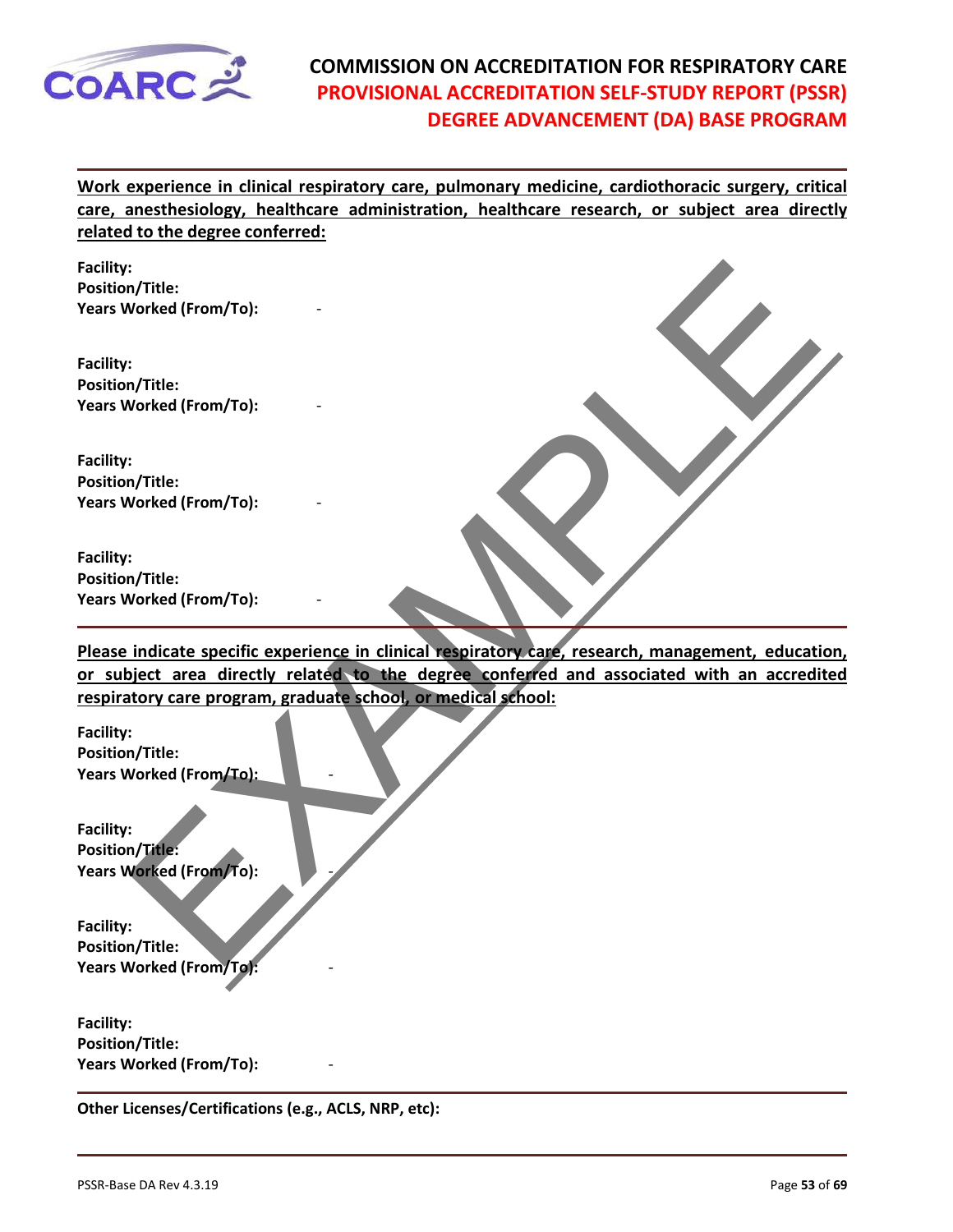<span id="page-53-0"></span>

#### **SECTION II Directions (IF APPLICABLE):**

**Complete the following section for the Director of Clinical Education. Include additional paid full- or parttime program instructional faculty CV Outline Forms as directed.**

| <b>Full Name:</b>                                                                                                                                              |                         |
|----------------------------------------------------------------------------------------------------------------------------------------------------------------|-------------------------|
| <b>Title</b>                                                                                                                                                   | <b>Academic Rank:</b>   |
| <b>Start Date of Current Employment Agreement/Contract:</b>                                                                                                    |                         |
| <b>End Date of Current Employment Agreement/Contract:</b>                                                                                                      |                         |
| Teaching Status (F/T, P/T - Hours or % F/T):                                                                                                                   |                         |
| Credentials (list all active credentials including applicable expiration dates):                                                                               |                         |
| <b>NBRC RRT Registry Number:</b><br><b>Date NBRC credential earned:</b>                                                                                        |                         |
| RT Licensure/Certification (specify State):                                                                                                                    |                         |
| <b>License/Certification Number:</b>                                                                                                                           | <b>Expiration Date:</b> |
| Education (highest degree earned for each category - include institution):<br>A. RT Degree:<br>Institution:<br><b>Month/Year Earned:</b><br><b>Othor</b><br>R. |                         |

**B. Other: Institution: Month/Year Earned:**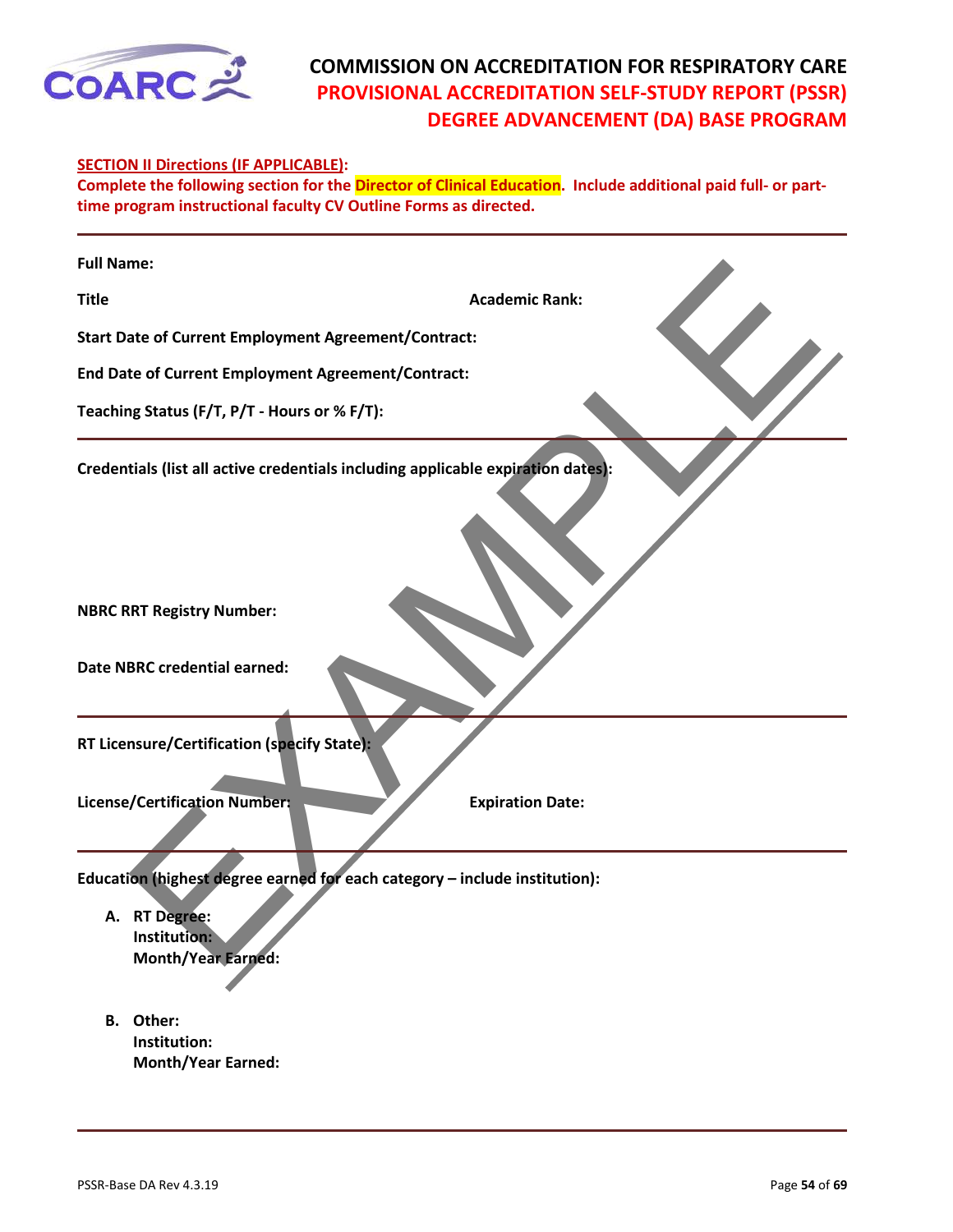

**Work experience in clinical respiratory care:**

**Facility: Position/Title: Years Worked (From/To):** -

**Facility: Position/Title: Years Worked (From/To):** -

**Facility: Position/Title: Years Worked (From/To):** -

**Facility: Position/Title: Years Worked (From/To):** -

EXAMPLE **Please indicate specifically any experience teaching in an accredited respiratory care program either as an appointed faculty member or as a clinical preceptor (if applicable):** 

**Facility: Position/Title: Years Worked (From/To):** -

**Facility: Position/Title: Years Worked (From/To):** -

**Facility: Position/Title: Years Worked (From/To):** -

**Facility: Position/Title: Years Worked (From/To):** -

**Other Licenses/Certifications (e.g., ACLS, NRP, etc):**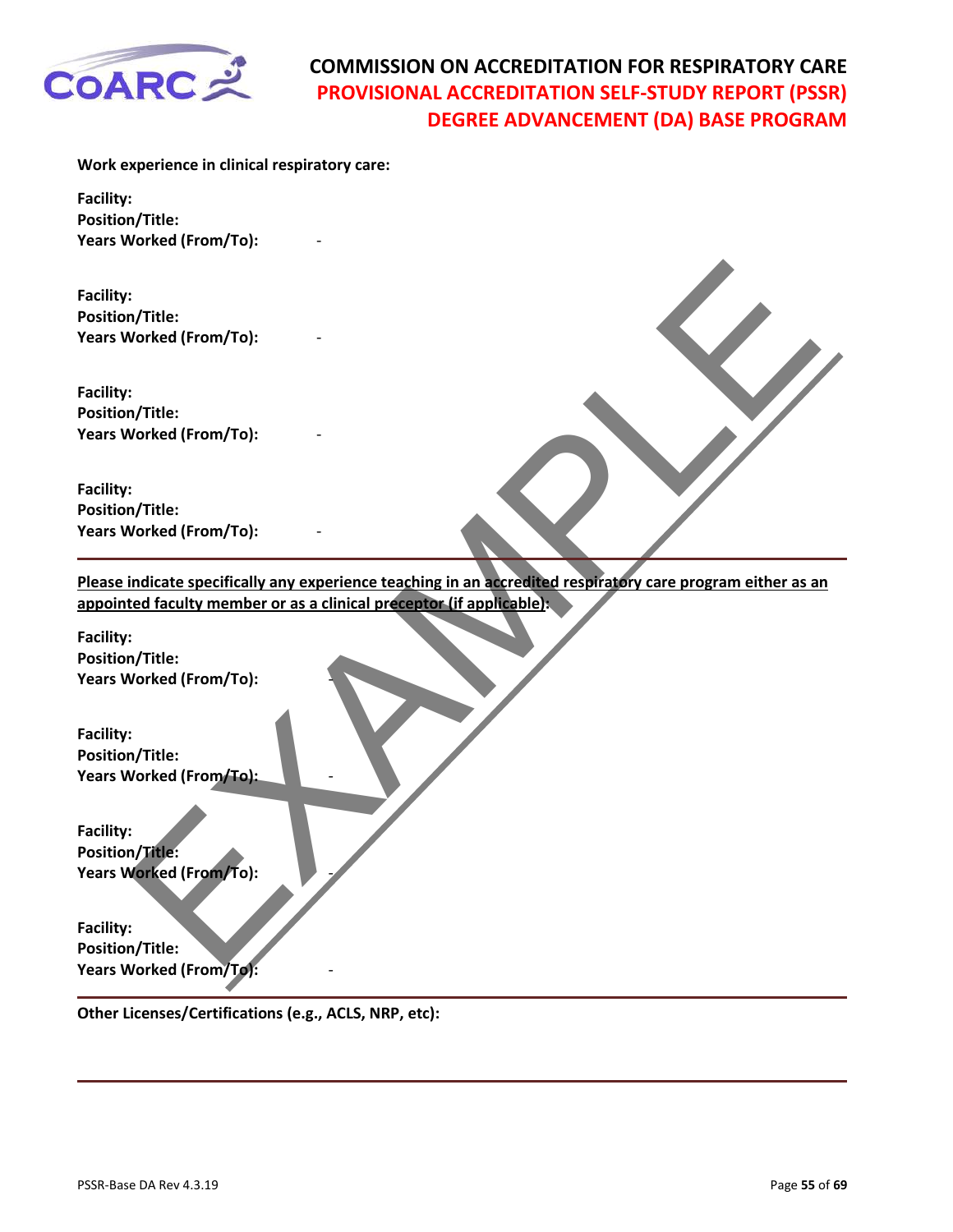<span id="page-55-0"></span>

#### **SECTION III Directions (IF APPLICABLE):**

**Complete the following section for the Medical Advisor. For Co-Medical Advisor(s), include additional CV Outline Form(s) as directed.**

| <b>Full Name:</b>                                                                                        |                                                               |
|----------------------------------------------------------------------------------------------------------|---------------------------------------------------------------|
| <b>Title</b>                                                                                             | <b>Academic Rank:</b>                                         |
| <b>Start Date of Current Employment Agreement/Contract:</b>                                              |                                                               |
| End Date of Current Employment Agreement/Contract:                                                       |                                                               |
| Teaching Status (F/T, P/T - Hours or % F/T):                                                             | $\overline{\phantom{\alpha}}$ if not applicable<br>Check here |
| ABMS or AOA Board Certifications (list all active certifications including applicable expiration dates): |                                                               |
| MD/DO Licensure/Certification (specify State):                                                           |                                                               |

**MD/DO Licensure/Certification (specify State):** 

**License/Certification Number: Expiration Date:**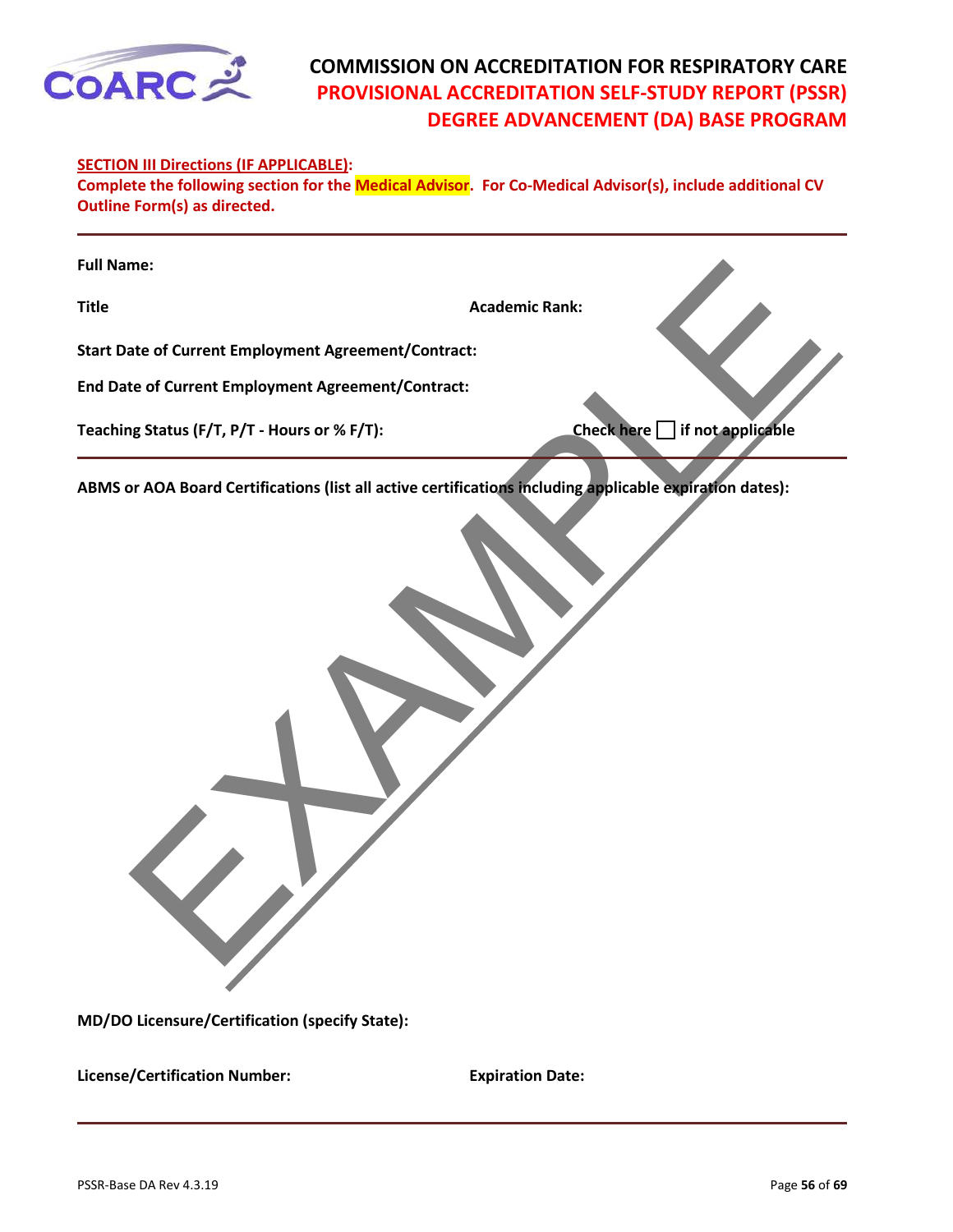<span id="page-56-0"></span>

**Training/Experience in a specialty relevant to respiratory care:** 

**Facility: Position/Title: Years Worked (From/To):** -

Vorked (From/To):<br>In/Title:<br>Vorked (From/To):<br>In/Title:<br>Orked (From/To):<br>In/Title:<br>Corked (From/To): **Facility: Position/Title: Years Worked (From/To):** -

**Facility: Position/Title: Years Worked (From/To):** -

**Facility: Position/Title: Years Worked (From/To):** -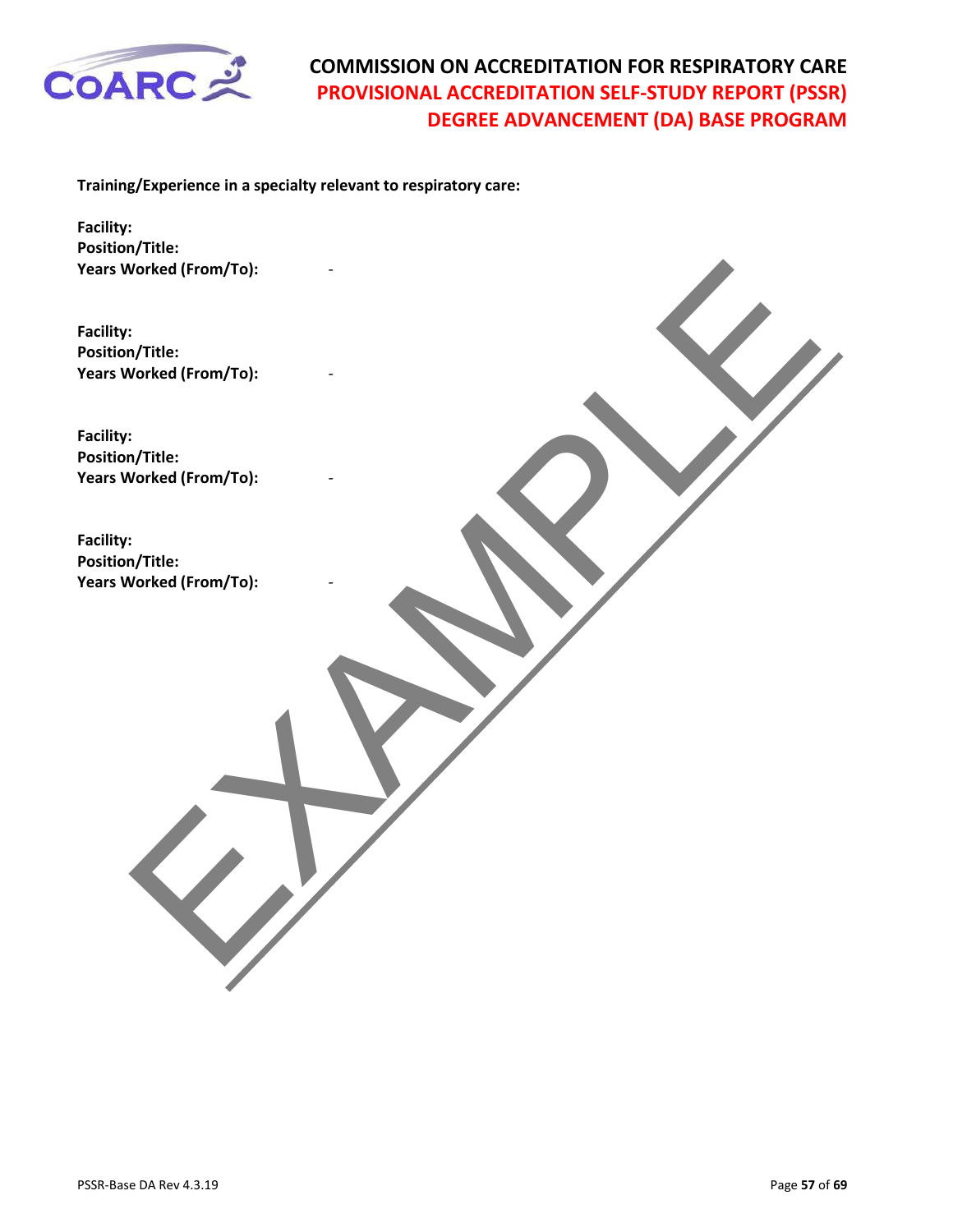<span id="page-57-0"></span>

# **APPENDIX D – Teaching and Administrative Workload Forms**

|                         | <b>Program Director Teaching and Administrative Workload Reporting Form</b> |                                  |                               |
|-------------------------|-----------------------------------------------------------------------------|----------------------------------|-------------------------------|
| Name:                   |                                                                             |                                  |                               |
| Academic rank:          |                                                                             |                                  |                               |
|                         | Proposed Time allocations (per week):                                       |                                  |                               |
|                         | % Administrative Service<br>% Teaching                                      |                                  |                               |
|                         | Teaching (for academic year):                                               |                                  |                               |
| Course<br><b>Number</b> | <b>Course Title</b>                                                         | Anticipated<br><b>Class Size</b> | <b>Credit</b><br><b>Hours</b> |
|                         |                                                                             |                                  |                               |
|                         |                                                                             |                                  |                               |
|                         |                                                                             |                                  |                               |
|                         |                                                                             |                                  |                               |
|                         |                                                                             |                                  |                               |
|                         |                                                                             |                                  |                               |
|                         |                                                                             |                                  |                               |
|                         |                                                                             |                                  |                               |
|                         |                                                                             |                                  |                               |
|                         |                                                                             |                                  |                               |
|                         |                                                                             |                                  |                               |
|                         |                                                                             |                                  |                               |
|                         |                                                                             |                                  |                               |
|                         |                                                                             |                                  |                               |
|                         |                                                                             | <b>TOTAL CREDIT HOURS:</b>       |                               |
|                         |                                                                             |                                  |                               |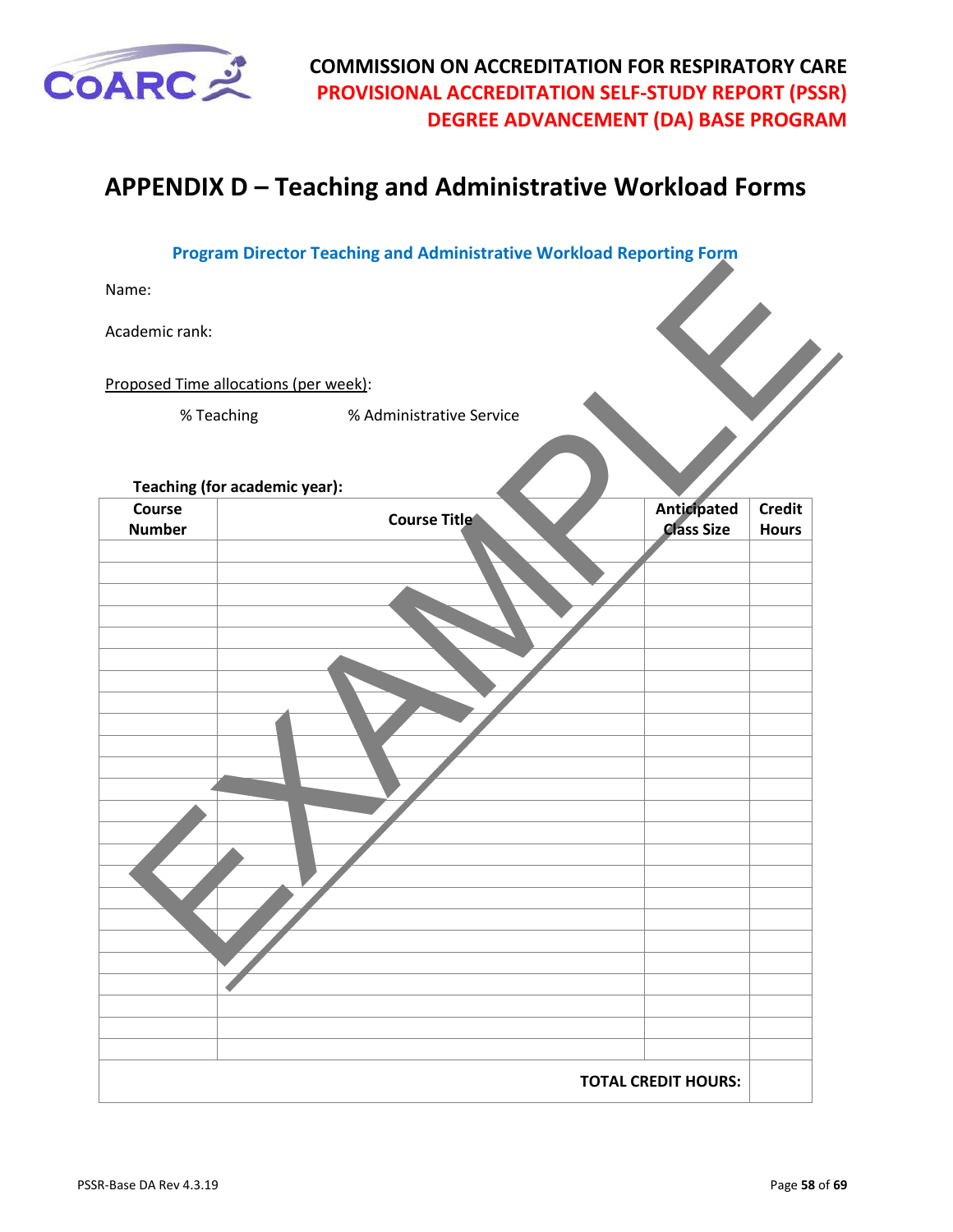

#### *Other teaching-related activities:*

(e.g., shared teaching, directed/independent study, guest teaching, coordination of teaching, and academic advising)

| <b>Administrative Service:</b> |                                               |                                           |
|--------------------------------|-----------------------------------------------|-------------------------------------------|
|                                | Category                                      | <b>Approx</b><br><b>Hours</b><br>(per wk) |
|                                | Program Management and Administration         |                                           |
|                                | <b>Program Continuous Review and Analysis</b> |                                           |
|                                | Program Planning                              |                                           |
|                                | Program Development                           |                                           |
|                                | <b>Faculty Supervision</b>                    |                                           |
| Other:                         |                                               |                                           |
| Other:                         |                                               |                                           |
|                                | <b>TOTAL NUMBER OF HOURS:</b>                 |                                           |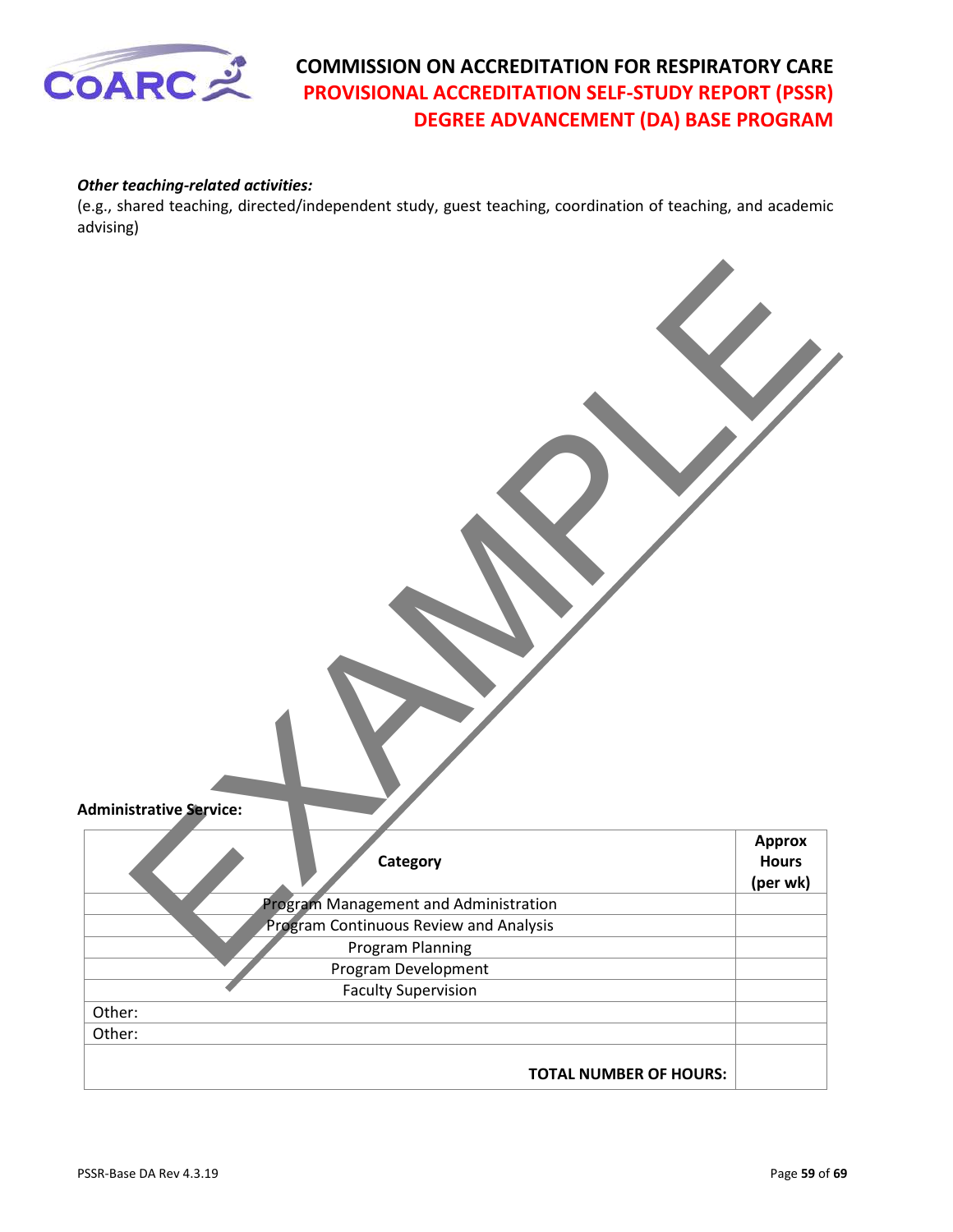<span id="page-59-0"></span>

# **APPENDIX D – Teaching and Administrative Workload Forms**

**Director of Clinical Education Teaching and Administrative Workload Reporting Form**

|                                  | Director of Clinical Education Teaching and Administrative Workload Reporting Form |                                                                   |
|----------------------------------|------------------------------------------------------------------------------------|-------------------------------------------------------------------|
|                                  | If not applicable, check here and proceed to next Section                          |                                                                   |
| Name:                            |                                                                                    |                                                                   |
| Academic rank:                   |                                                                                    |                                                                   |
| Proposed allocations (per week): |                                                                                    |                                                                   |
| % Teaching                       | % Administrative Service                                                           |                                                                   |
| Teaching (for academic year):    |                                                                                    |                                                                   |
| Course<br><b>Number</b>          | <b>Course Title</b>                                                                | Anticipated<br><b>Credit</b><br><b>Class Size</b><br><b>Hours</b> |
|                                  |                                                                                    |                                                                   |
|                                  |                                                                                    |                                                                   |
|                                  |                                                                                    |                                                                   |
|                                  |                                                                                    |                                                                   |
|                                  |                                                                                    |                                                                   |
|                                  |                                                                                    |                                                                   |
|                                  |                                                                                    |                                                                   |
|                                  |                                                                                    |                                                                   |
|                                  |                                                                                    |                                                                   |
|                                  |                                                                                    |                                                                   |
|                                  |                                                                                    |                                                                   |
|                                  |                                                                                    |                                                                   |
|                                  |                                                                                    |                                                                   |
|                                  |                                                                                    |                                                                   |
|                                  |                                                                                    |                                                                   |
|                                  |                                                                                    |                                                                   |
|                                  |                                                                                    |                                                                   |
|                                  | <b>TOTAL CREDIT HOURS:</b>                                                         |                                                                   |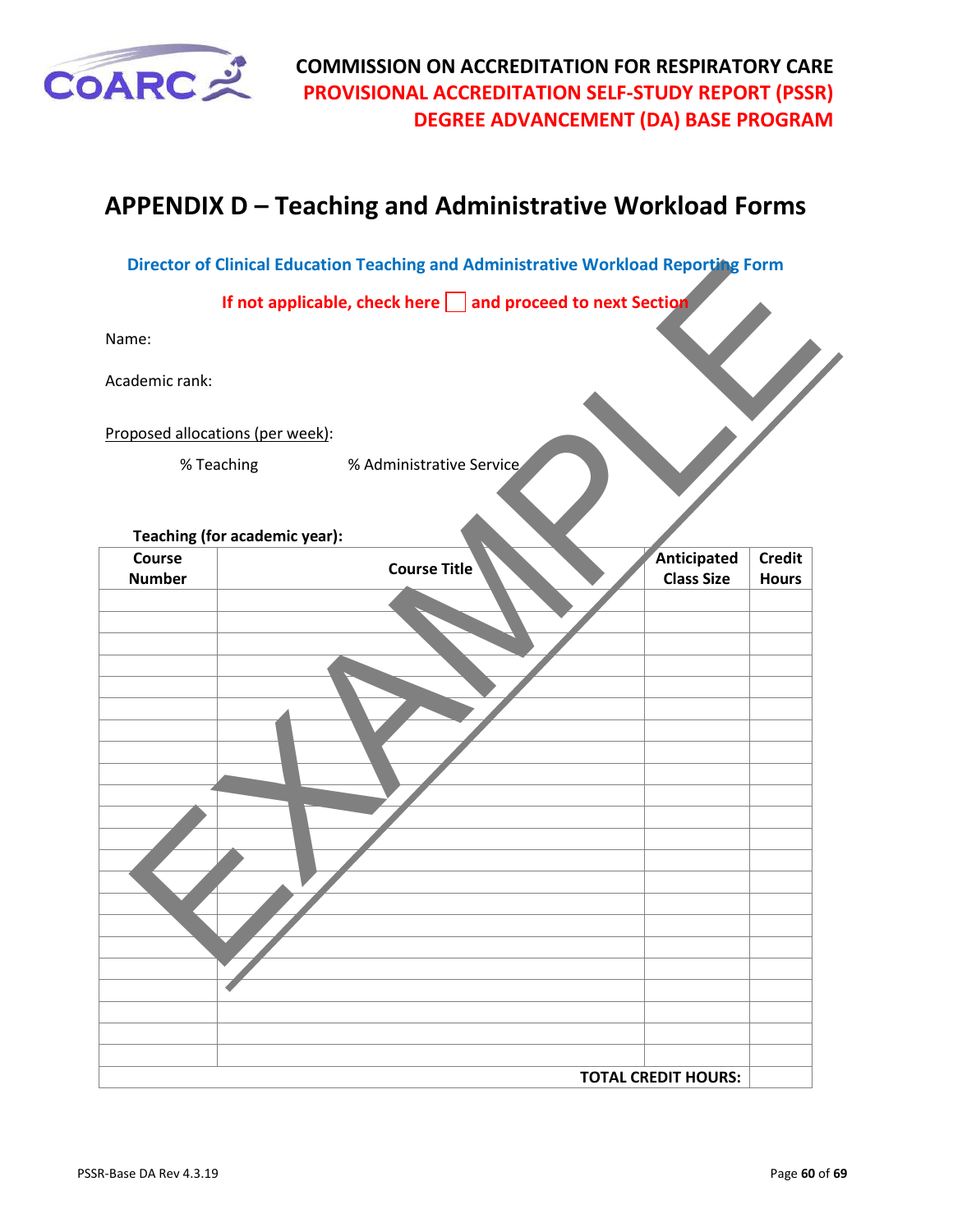

#### *Other teaching-related activities:*

(e.g., shared teaching, directed/independent study, guest teaching, coordination of teaching, and academic advising)

| <b>Administrative Service:</b> |                                               |                                           |
|--------------------------------|-----------------------------------------------|-------------------------------------------|
|                                | Category                                      | <b>Approx</b><br><b>Hours</b><br>(per wk) |
|                                | Program Management and Administration         |                                           |
|                                | <b>Program Continuous Review and Analysis</b> |                                           |
|                                | Program Planning                              |                                           |
|                                | Program Development                           |                                           |
|                                | <b>Faculty Supervision</b>                    |                                           |
| Other:                         |                                               |                                           |
| Other:                         |                                               |                                           |
|                                | <b>TOTAL NUMBER OF HOURS:</b>                 |                                           |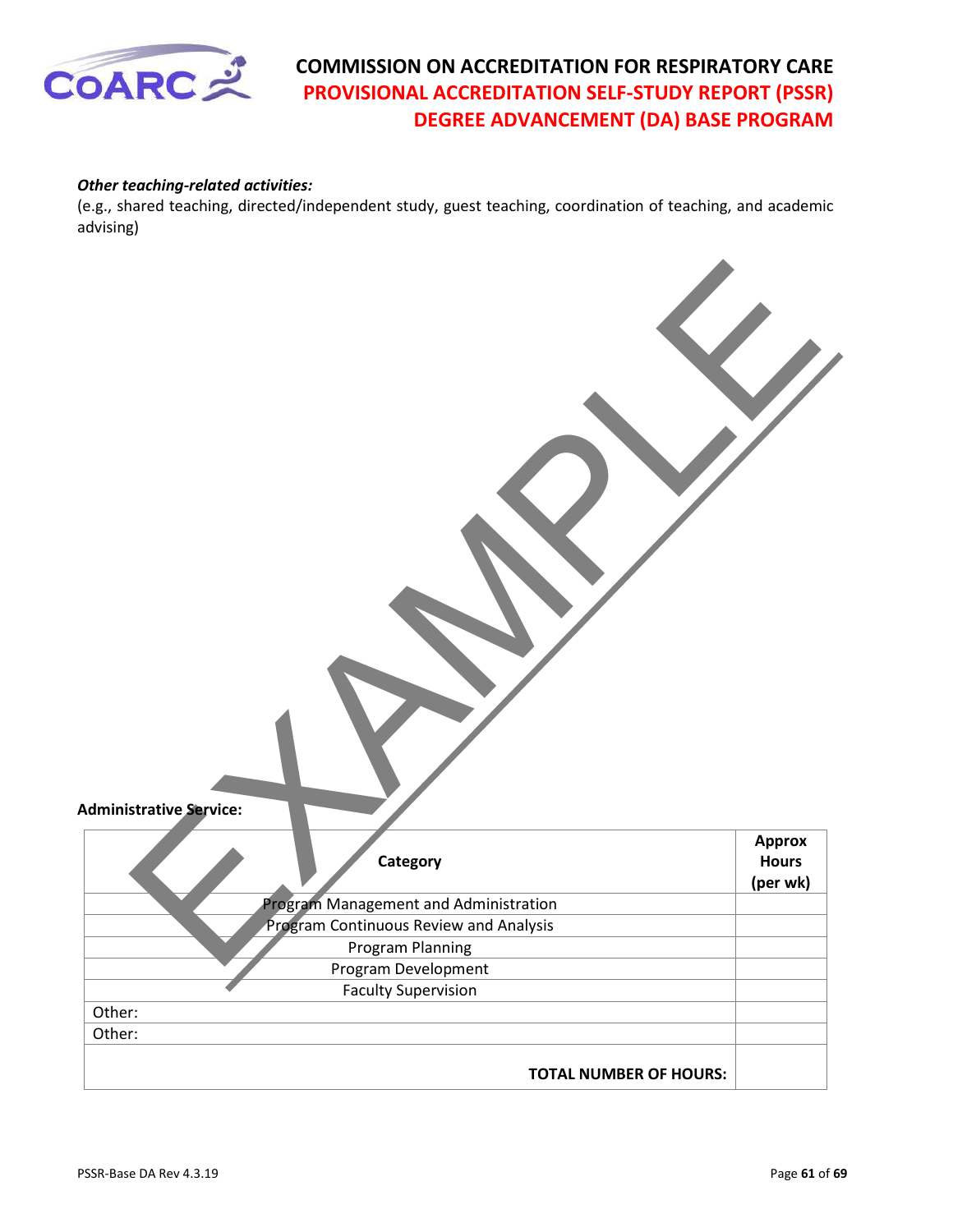<span id="page-61-0"></span>

# **APPENDIX E –Program Course Requirements Table**

|                                                     | Overall length of program in months =<br>Length of semester/quarter in weeks = | Type of credits is:<br>Or in years $=$                                                                                                                                                                                     |                          | Semester<br>Quarter<br>Other |                     |
|-----------------------------------------------------|--------------------------------------------------------------------------------|----------------------------------------------------------------------------------------------------------------------------------------------------------------------------------------------------------------------------|--------------------------|------------------------------|---------------------|
|                                                     |                                                                                | List all the general education courses and pre-requisite courses that are required for the conferral of the<br>degree upon completion of the program in the sequence in which the students would typically enroll in them. |                          |                              |                     |
| Sequence by<br>Sem/ Quarter<br>#<br>(if applicable) | Course #<br>(if applicable)                                                    | Program Pre-requisite Course or General Education<br>Category<br>(e.g., social/behavioral sciences, humanities, natural<br>sciences, etc.)                                                                                 | $\#$<br>Lecture<br>Hours | #<br>Lab<br><b>Hours</b>     | Ħ<br><b>Credits</b> |
|                                                     |                                                                                |                                                                                                                                                                                                                            |                          |                              |                     |
|                                                     |                                                                                |                                                                                                                                                                                                                            |                          |                              |                     |
|                                                     |                                                                                |                                                                                                                                                                                                                            |                          |                              |                     |
|                                                     |                                                                                |                                                                                                                                                                                                                            |                          |                              |                     |
|                                                     |                                                                                |                                                                                                                                                                                                                            |                          |                              |                     |
|                                                     |                                                                                |                                                                                                                                                                                                                            |                          |                              |                     |
|                                                     |                                                                                |                                                                                                                                                                                                                            |                          |                              |                     |
|                                                     |                                                                                |                                                                                                                                                                                                                            |                          |                              |                     |
|                                                     |                                                                                |                                                                                                                                                                                                                            |                          |                              |                     |
|                                                     |                                                                                |                                                                                                                                                                                                                            |                          |                              |                     |
|                                                     |                                                                                |                                                                                                                                                                                                                            |                          |                              |                     |
|                                                     |                                                                                |                                                                                                                                                                                                                            |                          |                              |                     |
|                                                     |                                                                                |                                                                                                                                                                                                                            |                          |                              |                     |
|                                                     |                                                                                |                                                                                                                                                                                                                            |                          |                              |                     |
|                                                     |                                                                                |                                                                                                                                                                                                                            |                          |                              |                     |
|                                                     |                                                                                |                                                                                                                                                                                                                            |                          |                              |                     |
|                                                     |                                                                                |                                                                                                                                                                                                                            |                          |                              |                     |
|                                                     |                                                                                |                                                                                                                                                                                                                            |                          |                              |                     |
|                                                     |                                                                                |                                                                                                                                                                                                                            |                          |                              |                     |

**Total Required for Graduation**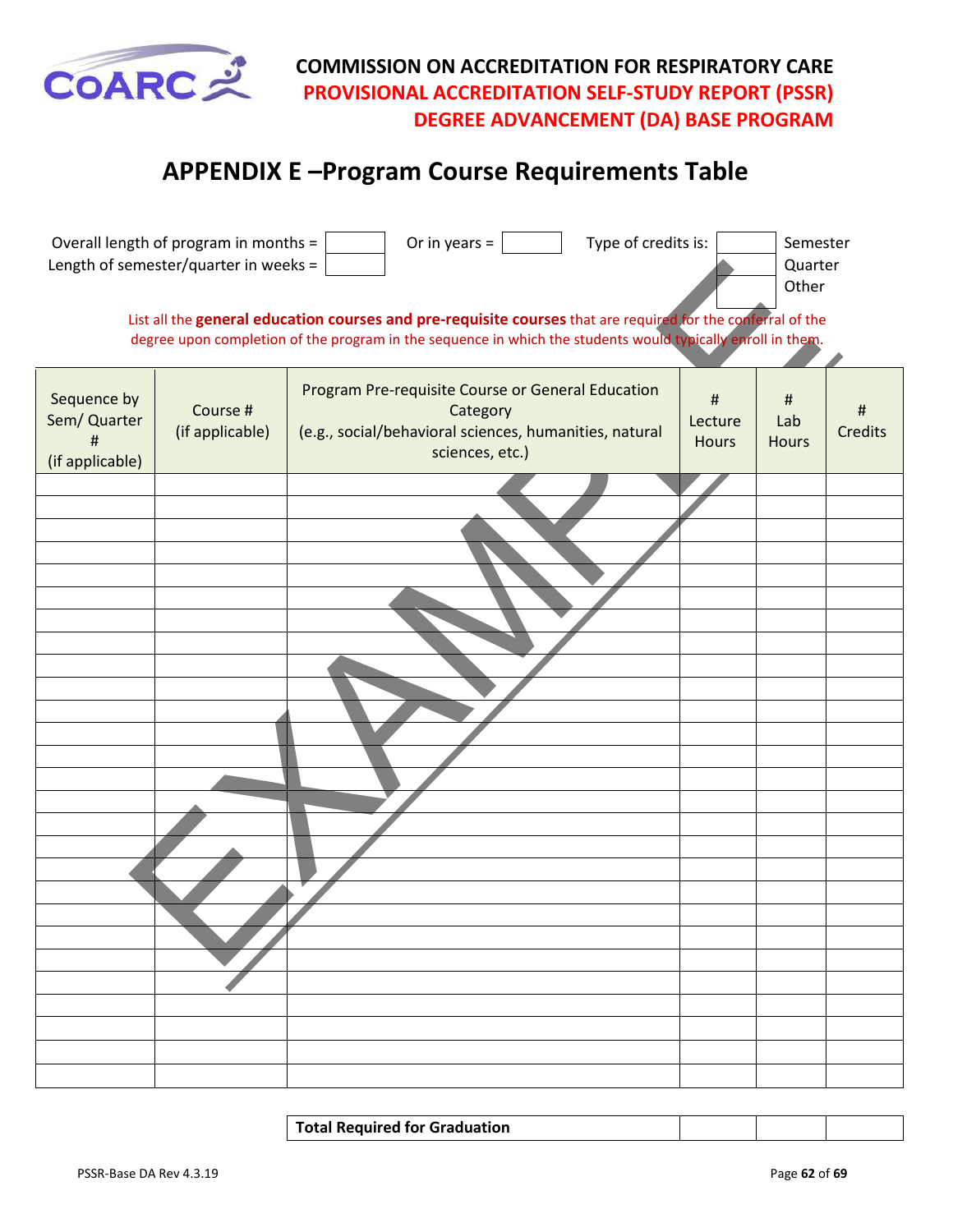

#### List all the **continued professional practice courses** that are required for the conferral of the degree upon completion of the program in the sequence in which the students would typically enroll in them.

| Sequence<br>by Sem/<br>Quarter # | Course # | <b>Continued Professional</b><br>Practice<br>Course Title | $\#$<br>Lecture<br>Hours | $\#$<br>Lab<br>Hours | $\#$<br>Clinical<br>Hours | $\#$<br>Credits | Faculty<br>Responsible for<br>Teaching |
|----------------------------------|----------|-----------------------------------------------------------|--------------------------|----------------------|---------------------------|-----------------|----------------------------------------|
|                                  |          |                                                           |                          |                      |                           |                 |                                        |
|                                  |          |                                                           |                          |                      |                           |                 |                                        |
|                                  |          |                                                           |                          |                      |                           |                 |                                        |
|                                  |          |                                                           |                          |                      |                           |                 |                                        |
|                                  |          |                                                           |                          |                      |                           |                 |                                        |
|                                  |          |                                                           |                          |                      |                           |                 |                                        |
|                                  |          |                                                           |                          |                      |                           |                 |                                        |
|                                  |          |                                                           |                          |                      |                           |                 |                                        |
|                                  |          |                                                           |                          |                      |                           |                 |                                        |
|                                  |          |                                                           |                          |                      |                           |                 |                                        |
|                                  |          |                                                           |                          |                      |                           |                 |                                        |
|                                  |          |                                                           |                          |                      |                           |                 |                                        |
|                                  |          |                                                           |                          |                      |                           |                 |                                        |
|                                  |          |                                                           |                          |                      |                           |                 |                                        |
|                                  |          |                                                           |                          |                      |                           |                 |                                        |
|                                  |          |                                                           |                          |                      |                           |                 |                                        |
|                                  |          |                                                           |                          |                      |                           |                 |                                        |
|                                  |          |                                                           |                          |                      |                           |                 |                                        |
|                                  |          |                                                           |                          |                      |                           |                 |                                        |
|                                  |          |                                                           |                          |                      |                           |                 |                                        |
|                                  |          |                                                           |                          |                      |                           |                 |                                        |
|                                  |          |                                                           |                          |                      |                           |                 |                                        |
|                                  |          |                                                           |                          |                      |                           |                 |                                        |
|                                  |          |                                                           |                          |                      |                           |                 |                                        |
|                                  |          |                                                           |                          |                      |                           |                 |                                        |
|                                  |          |                                                           |                          |                      |                           |                 |                                        |
|                                  |          |                                                           |                          |                      |                           |                 |                                        |
|                                  |          |                                                           |                          |                      |                           |                 |                                        |
|                                  |          |                                                           |                          |                      |                           |                 |                                        |
|                                  |          |                                                           |                          |                      |                           |                 |                                        |
|                                  |          |                                                           |                          |                      |                           |                 |                                        |
|                                  |          |                                                           |                          |                      |                           |                 |                                        |
|                                  |          |                                                           |                          |                      |                           |                 |                                        |
|                                  |          |                                                           |                          |                      |                           |                 |                                        |
|                                  |          |                                                           |                          |                      |                           |                 |                                        |

| Total Required for Graduation: |  |  |
|--------------------------------|--|--|
|                                |  |  |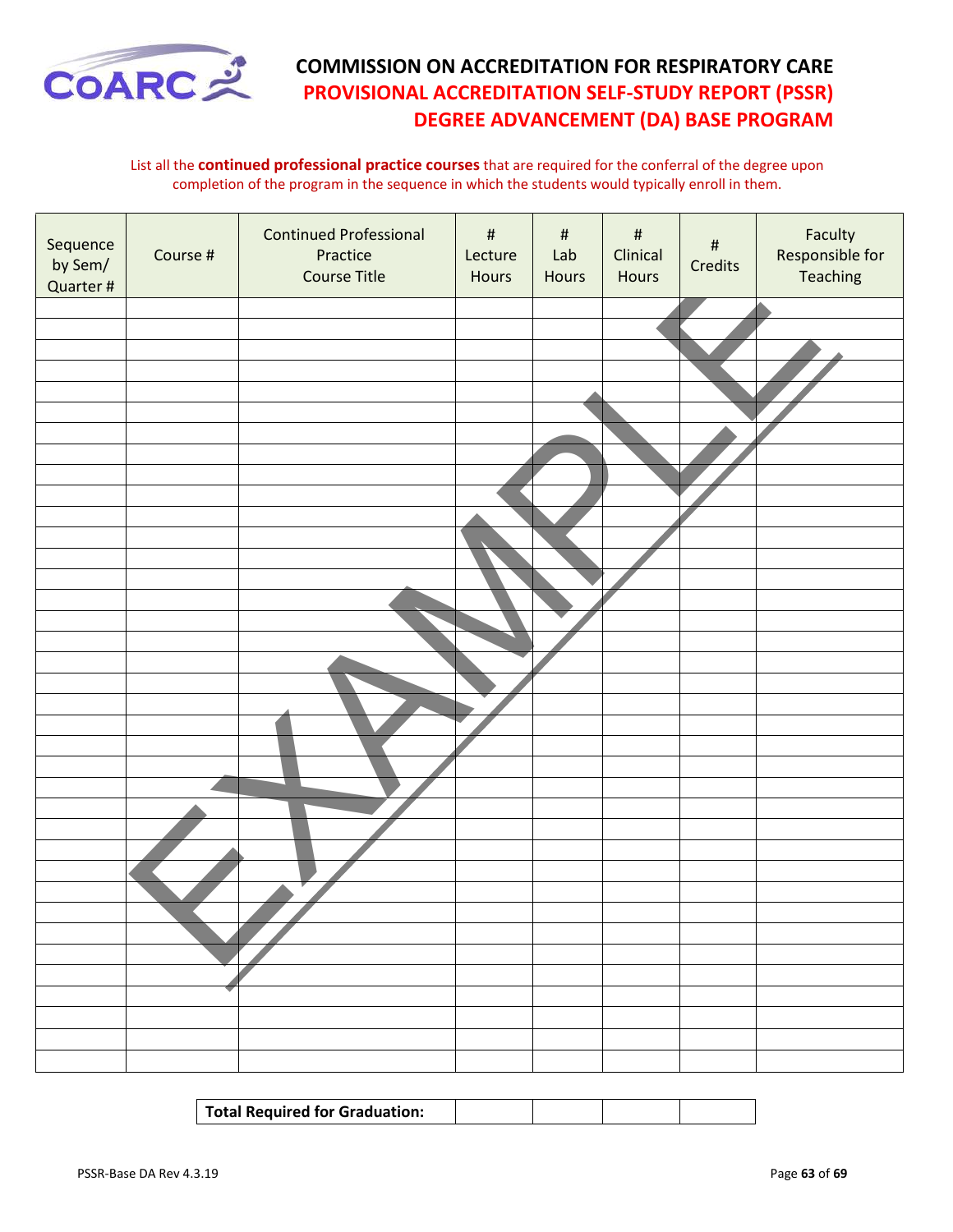<span id="page-63-0"></span>

# **APPENDIX F –Detailed Content Outline Comparison**

ISEE STANDARDS DA 4.1 and DA4.2)<br>If not applicable, check here  $\square$  and proceed to next Section **INCLUDE RELEVANT DETAILED CONTENT OUTLINE COMPARISONS AS SEPARATE ATTACHMENTS, IF APPLICABLE (SEE STANDARDS DA 4.1 and DA4.2)**

**If not applicable, check here and proceed to next Section**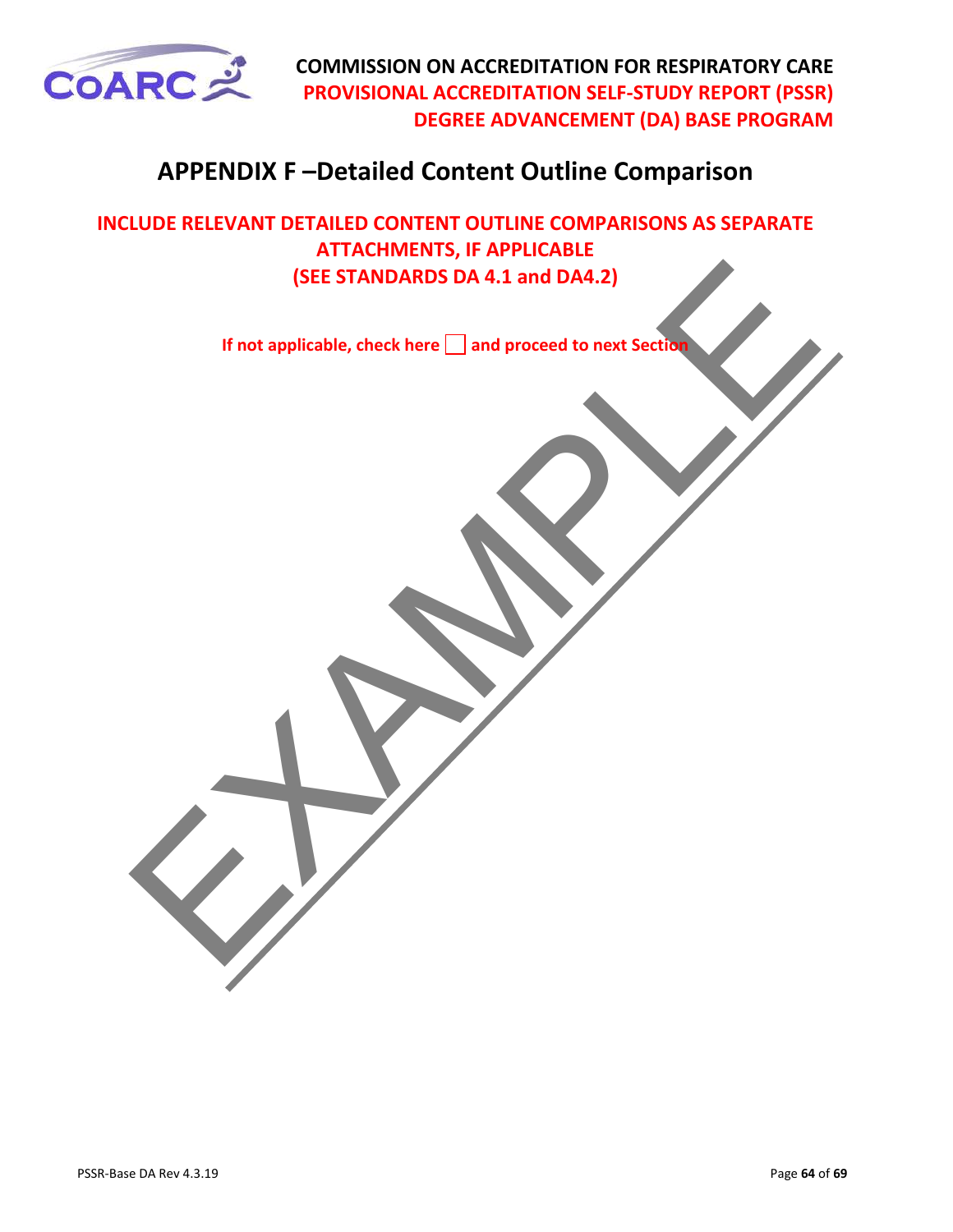<span id="page-64-0"></span>

# **APPENDIX G –INSTITUTIONAL ACADEMIC CATALOG (Including proposed program information to be published in catalog)**

this document in the Supplementary Document folder. The document must be pamed<br>as listed below and be the same type of file (not Word 97-2003 [.doc), Word 2007 [.doc),<br>xls:)). If a PDF format is unavailable, the program ca **P**lace this document in the Supplementary Documents folder. The document must be named exactly as listed below and be the same type of file (not Word 97-2003 [.doc], Word 2007 [.docx], or Excel [.xls]). If a PDF format is unavailable, the program can provide any of the following formats: snapshots, or Print Screen views. It must not link to information on the Internet. It remains the responsibility of the program to provide this information in an electronic format.

**It is best to have 1 document represent Appendix G. If you have evidence in an additional document, you can file it as an Attachment. Contact Bonnie Marrs for assistance bonnie@coarc.com** 

**Exact name of document: Appendix G – Catalog Type of File: Adobe Portable Document (.pdf)**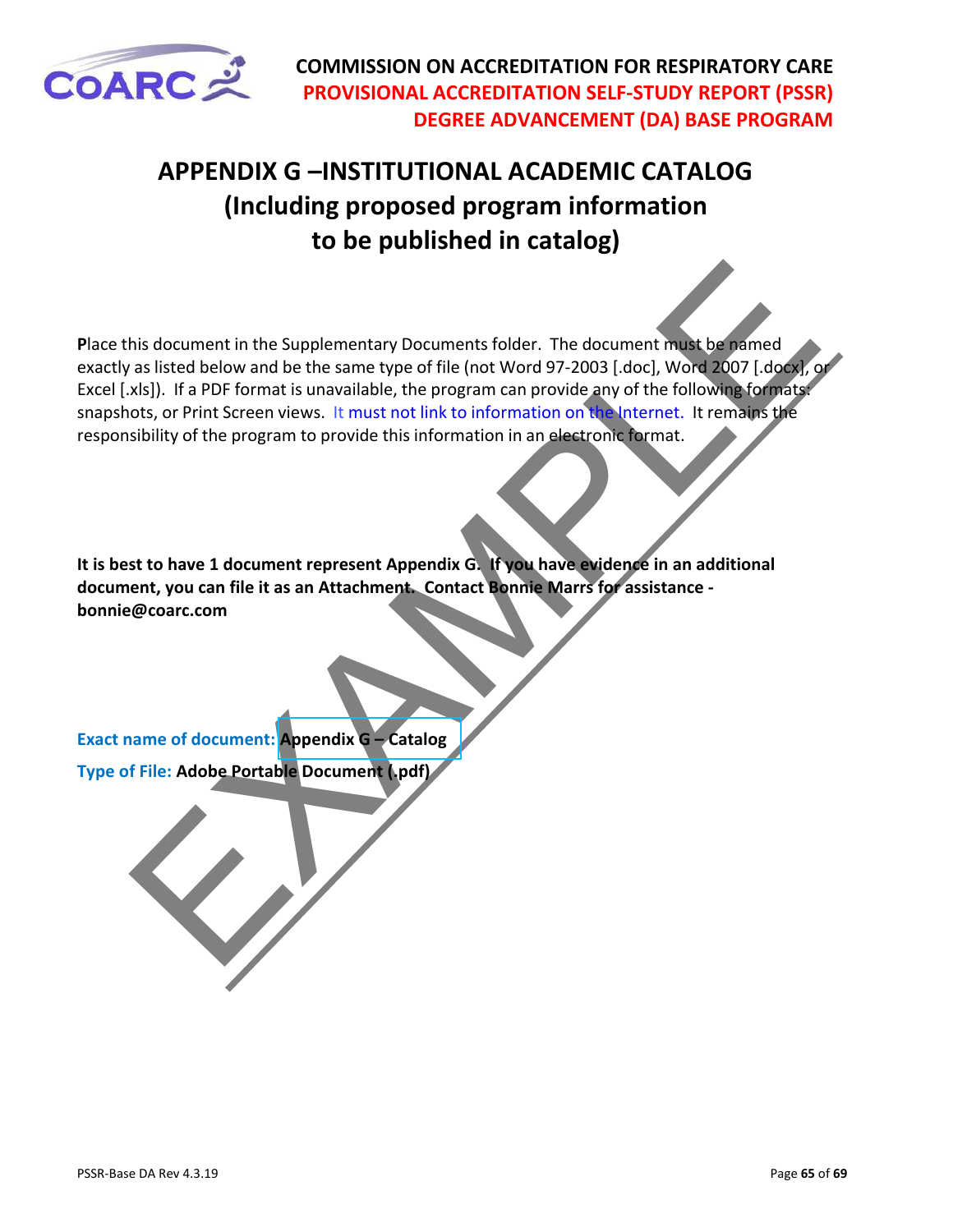<span id="page-65-0"></span>

# **APPENDIX H – PROGRAM POLICIES AND PROCEDURES MANUAL**

**Please indicate, where appropriate, policies which are institution-wide rather than programspecific.**

Section<br>
Section Articles which are institution-wide rather than program-<br>
specific.<br>
Also document in the Supplementary Document folder. The document must be pamel<br>
as listed below and be the same type of file (not Word 9 Place this document in the Supplementary Documents folder. The document must be named exactly as listed below and be the same type of file (not Word 97-2003 [.doc], Word 2007 [.docx], or Excel [.xls]). If a PDF format is unavailable, the program can provide any of the following formats: snapshots, or Print Screen views. It must not link to information on the Internet. It remains the responsibility of the program to provide this information in an electronic format**.** 

**It is best to have 1 document represent Appendix H. If you have evidence in an additional document, you can file it as an Attachment. Contact Bonnie Marrs for assistance bonnie@coarc.com** 

**Exact name of document: Appendix H – Policies**

**Type of File: Adobe Portable Document (.pdf)**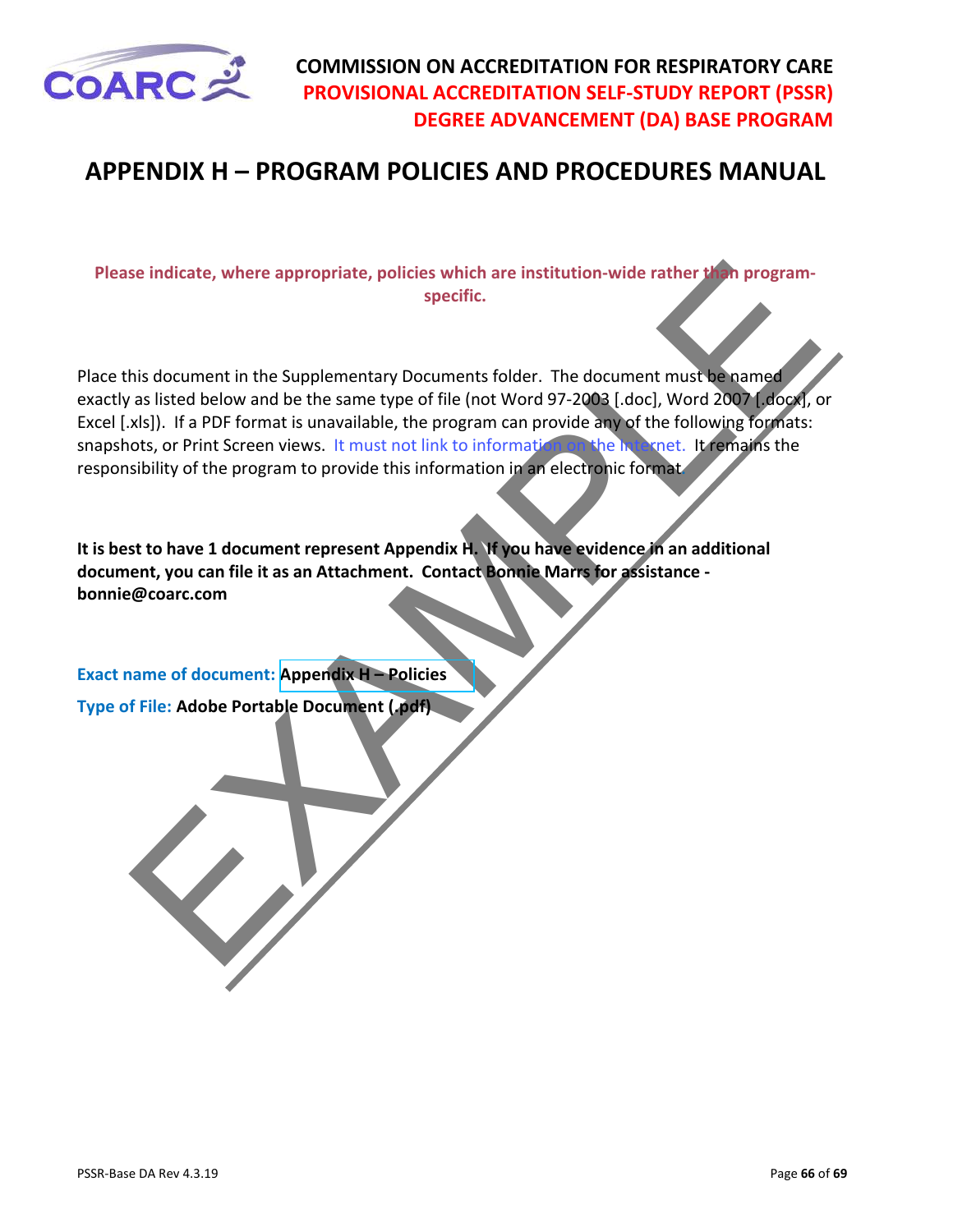

# **APPENDIX I – STUDENT HANDBOOK**

Please include all policies to be provided to students during the course of study and indicate, where appropriate, policies which are institution-wide rather than programspecific.

State and policies to be provided to students during the course of study and<br>the where appropriate, policies which are institution-wide rather than program<br>signification wide rather than program<br>is document in the Suppleme Place this document in the Supplementary Documents folder. The document must be named exactly as listed below and be the same type of file (not Word 97-2003 [.doc], Word 2007 [.docx], or Excel [.xls]). If a PDF format is unavailable, the program can provide any of the following formats: CD copy, snapshots, or Print Screen views. It must not link to information on the Internet. It remains the responsibility of the program to provide this information in an electronic format.

**It is best to have 1 document represent Appendix I. If you have evidence in an additional document, you can file it as an Attachment. Contact Bonnie Marrs for assistance bonnie@coarc.com**

**Exact name of document: Appendix I – Student Handbook**

**Type of File: Adobe Portable Document (.pdf)**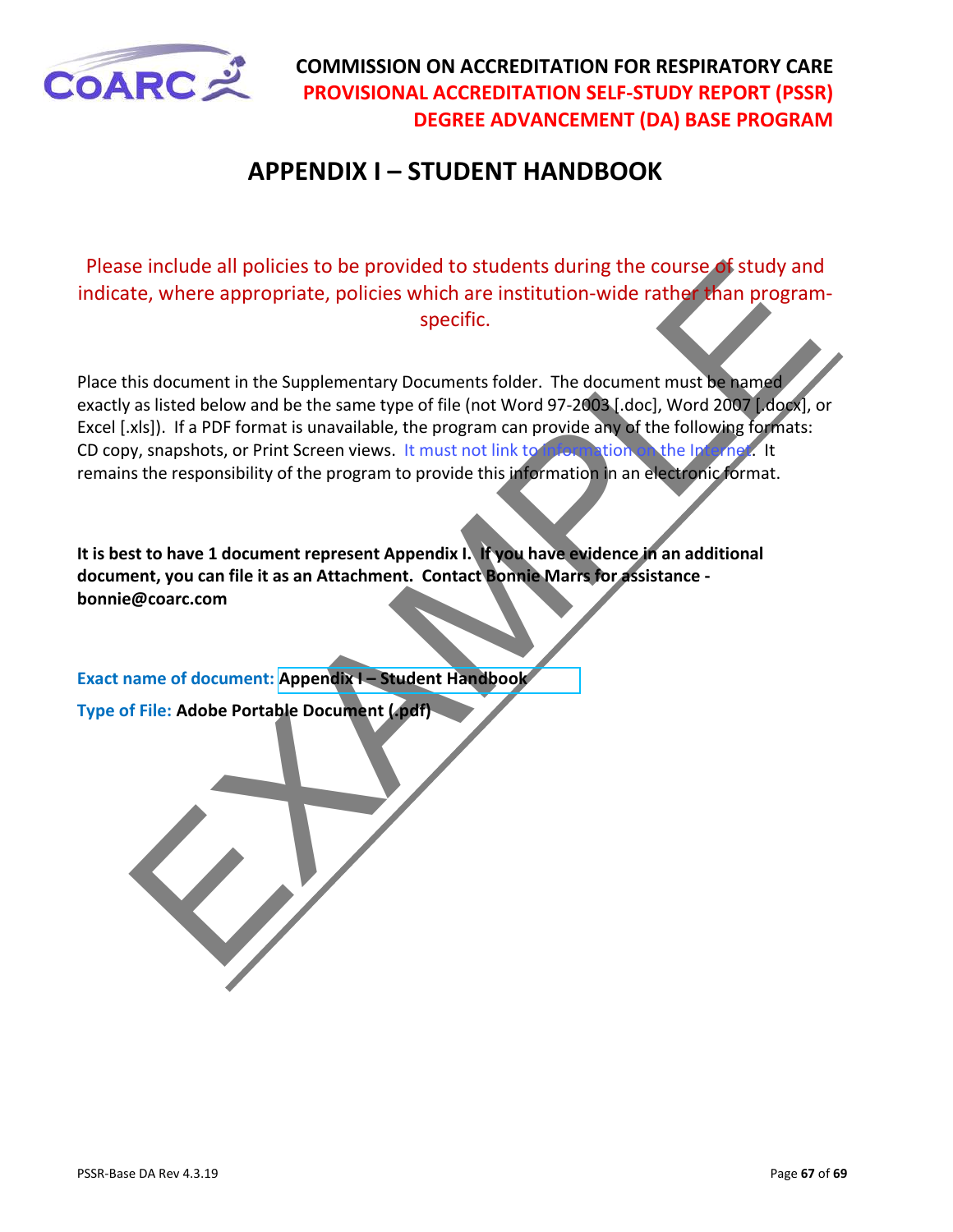<span id="page-67-0"></span>

# **APPENDIX J – FACULTY SSR QUESTIONNAIRES**

**Detailed instructions for accessing both of the on-line questionnaires were sent with the PSSR template in the 'Provisional Accreditation Self Study Report Due' email.** 

Hardcopies of the surveys should not be provided.

Hardcopies of the surveys should not be provided.<br>
member (didactic, laboratory, and clinical) and the Medical Advisor(s) as part of the second<br>
correction of the survey should all and the Medical Advisor(s) as part of the The anonymous **Faculty Evaluation SSR Questionnaires** are required to be completed by **each paid** faculty member (didactic, laboratory, and clinical) and the Medical Advisor(s) as part of the self study process. The link to complete the on-line questionnaires was sent with the PSSR template in the 'Provisional Accreditation Self Study Report Due' email.

**PROGRAM DIRECTOR: Please provide the total number of Faculty Evaluation SSR Questionnaires to be completed** on-line by each of the following personnel categories

Program Director

Director of Clinical Education (if applicable)

Medical Advisor/Co-Medical Advisor(s) (if applicable)

All full-time paid program faculty (if applicable)

All part-time/adjunct paid program faculty (if applicable)

Total number of Faculty Evaluation SSR Questionnaires

#### **Referees please use the following links to view the responses collected on-line:**

**(The links below will be set up by the CoARC Executive Office once the self-study has been submitted and the questionnaires have been completed)**

> **Faculty Evaluation SSR Questionnaires (Base-DA Program)**

> **Faculty Evaluation SSR Questionnaires (Base-DA Program)**